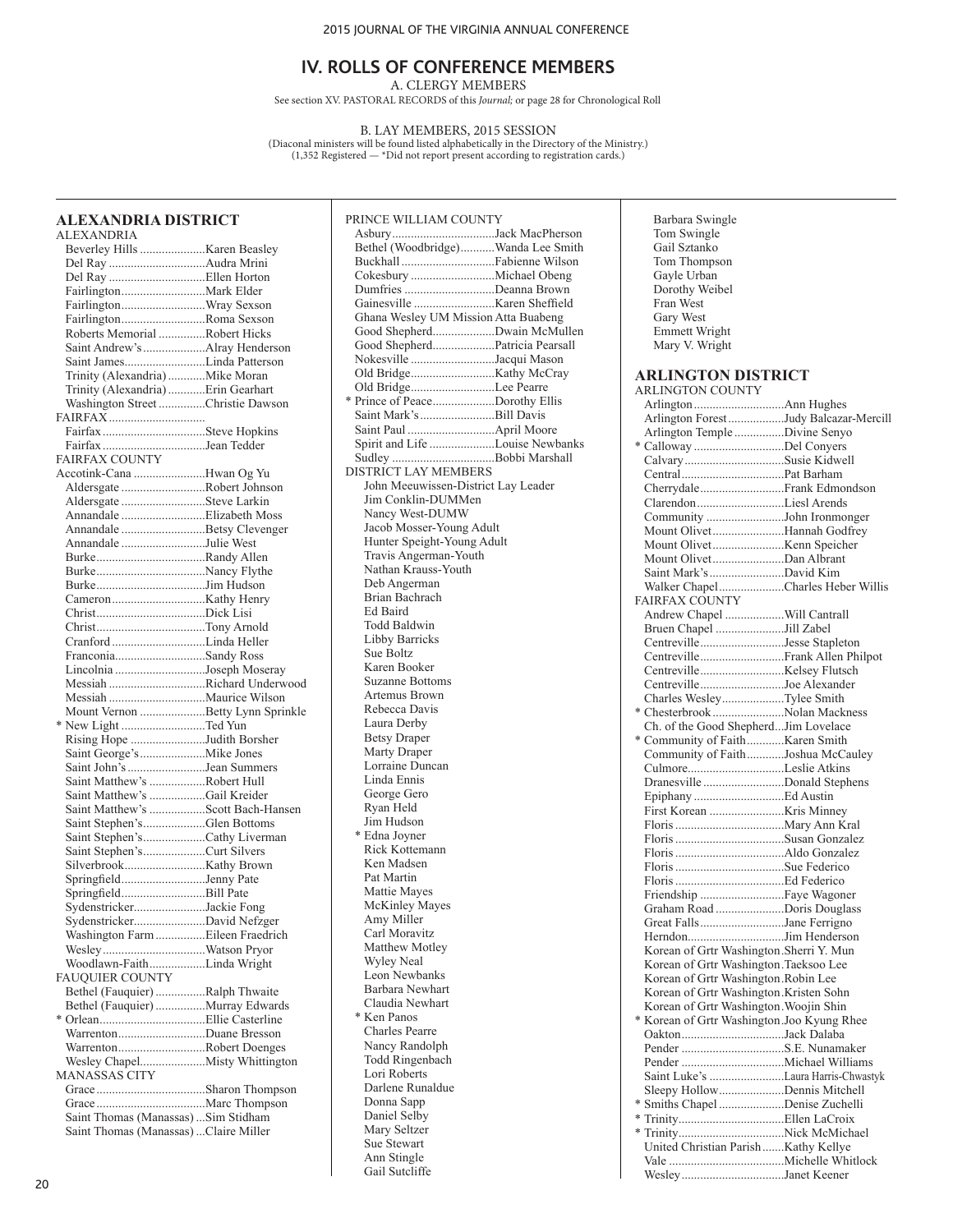First .....................................Hu Shaffer Hinton Avenue.....................Frances Marshall Wesley Memorial................Fred O'Bryant

Culpeper..............................Linda Stead Culpeper..............................William G. Stead Culpeper..............................Karen Bean

CHARLOTTESVILLE

CULPEPER COUNTY

# FALLS CHURCH

| Christ CrossmanBrian Christoffersen           |  |
|-----------------------------------------------|--|
|                                               |  |
|                                               |  |
|                                               |  |
| LOUDOUN COUNTY                                |  |
| ArcolaTianna Durbin                           |  |
| * Ashburn Korean No Member Elected            |  |
|                                               |  |
|                                               |  |
|                                               |  |
|                                               |  |
| Pleasant Valley William Walden                |  |
| SterlingTeresa P. Mohr                        |  |
|                                               |  |
|                                               |  |
| <b>DISTRICT LAY MEMBERS</b>                   |  |
| J. Eugene Cross-District Lay Leader           |  |
| Angela Sokolowski-DUMW                        |  |
|                                               |  |
| David Brown-DUMMen                            |  |
| Nate Baxter-Youth                             |  |
| Maddy Hollady-Youth                           |  |
| Lisa Anderson-Lloyd                           |  |
|                                               |  |
| Steve Barham                                  |  |
| Ted Black                                     |  |
| * William Cantrall-Young Adult                |  |
| Shirley Cauffman                              |  |
|                                               |  |
| Willi Dalaba                                  |  |
| Leigh Anna Fry                                |  |
| Lula Gaskins                                  |  |
| Christian Granberg                            |  |
|                                               |  |
| James Harrington                              |  |
| Kathryn B. Harrington                         |  |
| David Hitchings                               |  |
| Laura Hough-Shelton                           |  |
|                                               |  |
| * Kathi Hughes-Wise                           |  |
| Lindsay Kirkwood                              |  |
| Clifford Lee                                  |  |
| * Doosung Lee                                 |  |
|                                               |  |
| Anna Lopynski                                 |  |
| Cynthia Lopynski                              |  |
| Richard Lowry                                 |  |
| Adam McClure                                  |  |
|                                               |  |
| William McKenney                              |  |
| Geitra Mickelson                              |  |
| Elton Minney                                  |  |
| A. Cantrell Moten                             |  |
|                                               |  |
| Janice Myers-Coleman                          |  |
| * Matt Osborn                                 |  |
| Vicki Poindexter                              |  |
| * Jennifer Secki-Shields                      |  |
|                                               |  |
|                                               |  |
| * Thuy Cong Tran                              |  |
| Marilyn Traynham                              |  |
| Ed Tucker                                     |  |
|                                               |  |
| Mary Ellen Van Nederynen                      |  |
| <b>Bane Vaughn</b>                            |  |
| Judy White                                    |  |
| Maurla White                                  |  |
|                                               |  |
| Grace Wines-Young Adult                       |  |
| Kathi Wise                                    |  |
| Neal E. Wise                                  |  |
|                                               |  |
|                                               |  |
| <b>CHARLOTTESVILLE DISTRICT</b>               |  |
| <b>ALBEMARLE COUNTY</b>                       |  |
| Aldersgate Chelsea Morse                      |  |
|                                               |  |
| Aldersgate John Michael Thornton              |  |
|                                               |  |
| BatesvilleBuddy Thomas                        |  |
| * Binghams Crystal Payne<br>CrozetJohn Hilker |  |

Crozet..................................Brian Fuller Ivy Creek.............................Mary Hodges Mount Moriah .....................Jay Ragsdale \* Restoration ..........................No member elected Southern Albemarle ............Sara Adair \* Trinity (North Garden)........Judy Sweet West Albemarle...................Dillard Morris

Bethany-Sardis....................Glenda Hash \* Mount Pleasant....................Linda Woody Wesleyan .............................Jean Schaar

AMHERST COUNTY

| East Culpeper Debra Switzer            |  |
|----------------------------------------|--|
| Little Fork Circuit William Crosley    |  |
| FLUVANNA COUNTY                        |  |
| Byrd Chapel Catherine McLaughlin       |  |
|                                        |  |
| * Haden ChapelNo Member Elected        |  |
|                                        |  |
|                                        |  |
| * South Fluvanna  No Member Elected    |  |
| <b>GREENE COUNTY</b>                   |  |
|                                        |  |
|                                        |  |
| WestoverGayle Johnson                  |  |
| <b>LOUISA COUNTY</b>                   |  |
|                                        |  |
| MacedoniaLucy Harris                   |  |
| Mineral-Mount PleasantIris Hyde        |  |
| West LouisaBeth Lewis                  |  |
|                                        |  |
| <b>MADISON COUNTY</b>                  |  |
| Bethel-Mountain View Rosemary Anderegg |  |
| MadisonDoreen Jenkins                  |  |
| North Madison Wayne Jones              |  |
| Rapidan Tom Miller                     |  |
| <b>NELSON COUNTY</b>                   |  |
|                                        |  |
| Bethlehem (Nelson) Judy Spencer        |  |
|                                        |  |
|                                        |  |
| Rock Spring Sara Bishop                |  |
|                                        |  |
| <b>ORANGE COUNTY</b>                   |  |
| GordonsvilleCharles Varner             |  |
| Orange CircuitLynn Kline               |  |
| Trinity (Orange) Beverly Buhrman       |  |
| RAPPAHANNOCK COUNTY                    |  |
|                                        |  |
| RappahannockCe Pike                    |  |
| DISTRICT LAY MEMBERS                   |  |
| David Bean                             |  |
| Cindy Beazell                          |  |
| Karen Chapman                          |  |
| * Tommy Clark                          |  |
| Pat Cutright                           |  |
| Susan Fletcher                         |  |
| Robert Forrest-District Lay Leader     |  |
| Hunter Harwell-Young Adult             |  |
| Darla Hensley                          |  |
| Mary Jeffries                          |  |
| Sue Lewis                              |  |
| Rachel Miller-Young Adult              |  |
| Anthony Moyers                         |  |
| Kimberly Moyers                        |  |
| Suzy Mulford                           |  |
| Julie Nitzsche                         |  |
| * Ashley Oliver                        |  |
| Mary Parr                              |  |
| Deborah Reynolds                       |  |
| Carly Sawyer                           |  |
| * Ryan Scheibe-Youth                   |  |
| Rebecca Wagner                         |  |
| * James Wells                          |  |
| Sue Wells                              |  |
| Nina Winkler                           |  |
|                                        |  |
|                                        |  |
|                                        |  |
|                                        |  |

| <b>DANVILLE DISTRICT</b><br><b>DANVILLE</b>                           |  |
|-----------------------------------------------------------------------|--|
|                                                                       |  |
| Grace DesignBilly Phelps                                              |  |
| Moseley Mem-Stokesland Erica Watson                                   |  |
| Mount Vernon Melissa Herke                                            |  |
| Saint Luke's Sherman England                                          |  |
| TrinityTara Ferris                                                    |  |
| <b>FLOYD COUNTY</b>                                                   |  |
| * Harris Chapel Ralph Barnard                                         |  |
| <b>FRANKLIN COUNTY</b>                                                |  |
| Bethlehem (Rocky Mount) .Carolyn Barrow<br>East Franklin Trudy Kinney |  |
|                                                                       |  |
| * Fork Mountain Rita Shively                                          |  |
|                                                                       |  |
|                                                                       |  |
| Callaway Irene Bowles                                                 |  |
| Oylers Chapel-RehobothMarylee Barton                                  |  |
| Oylers Chapel-RehobothTeresa Andrews                                  |  |
| Pleasant HillBryan Jones                                              |  |
|                                                                       |  |
| Redwood Tammy Manning<br>Rocky Mount Rodney Cundiff                   |  |
| Saint James (Ferrum) Annita Nelson                                    |  |
| West Franklin Patty Spencer                                           |  |
| <b>HENRY COUNTY</b>                                                   |  |
| Anderson Chapel-Granbery Jeff Crews                                   |  |
|                                                                       |  |
| Bassett Memorial Lidia Hairston                                       |  |
|                                                                       |  |
| Mount Bethel Edd Mills                                                |  |
| Pleasant Grove Donna Guthrie                                          |  |
| Smith Memorial Wally Cook                                             |  |
| <b>MARTINSVILLE</b>                                                   |  |
| Chatham HeightsNo member elected                                      |  |
| First (Martinsville) Edgar H. Dietrich                                |  |
|                                                                       |  |
| PATRICK COUNTY                                                        |  |
| MeadowCrystal Collins                                                 |  |
| * Mount Zion-RidgewayMike Bass                                        |  |
| * Mountain ViewNo Member Elected                                      |  |
| North PatrickEvelyn Ivey                                              |  |
|                                                                       |  |
|                                                                       |  |
| West Patrick Sylvia Cummings                                          |  |
| PITTSYLVANIA COUNTY                                                   |  |
|                                                                       |  |
|                                                                       |  |
| Calvary-Kern MemorialHilda Williamson                                 |  |
| Concord-Mt Pleasant Henry Shelton                                     |  |
| Floral Hills-Mt PleasantJeff Wood                                     |  |
| Harmony Judy Griffith                                                 |  |
| * HopewellNo member elected                                           |  |
| Mount OlivetRuth Dillion                                              |  |
| SwansonvilleNo Member Elected                                         |  |
| Watson MemorialGlenn Shelton                                          |  |
| Wesley Chapel-Rock Springs Jason Tate                                 |  |
| Whitmell-St. John'sCarol Stowe                                        |  |
| Whitmell-St. John'sJennie Finney                                      |  |
| <b>DISTRICT LAY MEMBERS</b>                                           |  |
| Beth Bauman                                                           |  |
| Sarah Beach-Young Adult                                               |  |
| Marjorie Bumstead                                                     |  |
| <b>Trey Dallas</b>                                                    |  |
| Zachary Ferguson                                                      |  |
| Sandra S Fulcher<br>Madeline Hall                                     |  |
| Lia Haskins                                                           |  |
| Emma Johnston-Young Adult                                             |  |
| Mary Ann Metz                                                         |  |
| Jessica Nichols                                                       |  |
| Juli Boles Odell-Young Adult                                          |  |
| Alex Pegram                                                           |  |
| Jake Scott                                                            |  |
| Lori Valentine de Segovia                                             |  |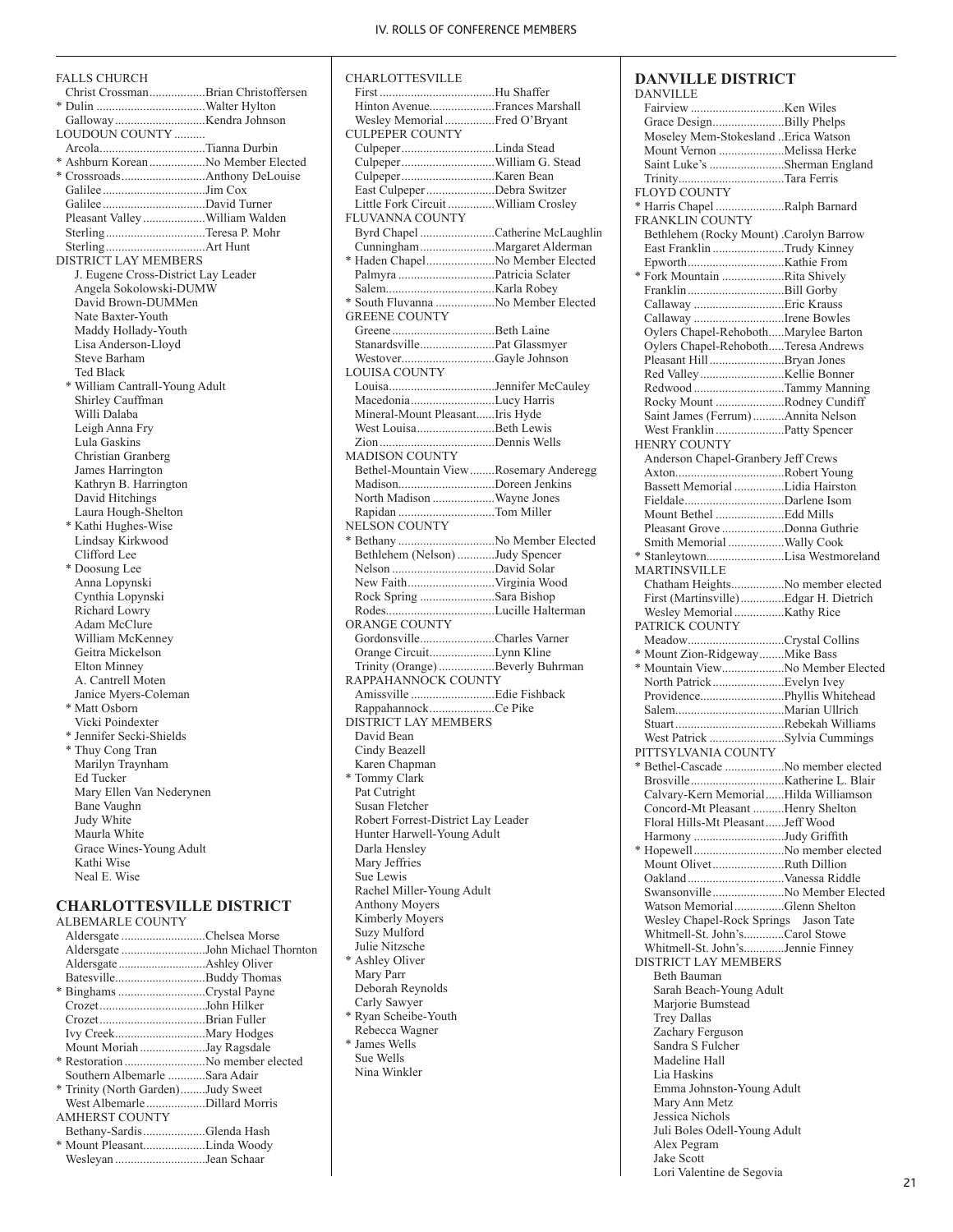Dwain SeversDUMMen Bobby Thompson-District Lay Leader Samantha Wilds Madison Williams Matthew Withers Ellen Wood

## **EASTERN SHORE DISTRICT**

ACCOMACK COUNTY Atlantic-New Church..........Sandy Hickman Belle Haven-Bethel.............Barry Marsh Bloxom................................No member elected \* Calvary................................Virginia Parks Cashville .............................Katherine Eberts Christ...................................Ron Mason Craddockville......................Carol Wehner \* Drummondtown ..................No member elected Grace ...................................Don Foster Greenbackville ....................Kristin Schafer Guilford...............................Larry Frashure \* Hallwood.............................Will Russell Horntown ............................Rava Mason Leemont ..............................Arline Riley Market Street (Onancock)...Larry Thomas \* Melfa ...................................Steve Turlington \* Oak Grove...........................Mary Ann Rudiger \* New Hope ...........................Donald Hart Oak Hall..............................Barbara Lazenby \* Ocean View.........................No member lected Onley...................................Juanita Daley Painter-Quinby....................Curt Lambert \* Pittsville-Pocomoke-Wattsville .No member elected Saint John's (Altantic).........Justine Custis Sanford-Saxis......................No member elected \* Snead Memorial..................Boyd White Swain Memorial (Tangier)..William A. Parks \* Woodberry...........................Ardis Crockett NORTHAMPTON COUNTY Cape Charles-Capeville ......Sally Richarson Cheriton...............................Ginger Olson Epworth (Exmore) ..............Skip Oakley Franktown ...........................Faye Godbey Franktown ...........................Jennifer Hume Johnsons..............................Lorna DeGrazia New Mission .......................Harold White DISTRICT LAY MEMBERS Joyce Bowen Regina Custis Douglas Godbey Joel Joyner-Young Adult Connie Kershner Barbara Mason Ida Nedab Robin Nedab Abbagale Perez-Youth Hannah Perez-Youth Katrina Perez Iris Smith-District Lay Leader Michelle Surran B. Olivia White \* Harold White-Young Adult

#### **ELIZABETH RIVER DISTRICT** CHESAPEAKE

| * Chesapeake AvenueSteve Kruse   |  |
|----------------------------------|--|
|                                  |  |
| Deep CreekLisa Hunt              |  |
| Good HopeJohn Doody              |  |
| Great BridgeSylvia Rowland       |  |
| Great BridgeGeorge Rowland       |  |
|                                  |  |
|                                  |  |
|                                  |  |
|                                  |  |
| Mount PleasantDouglas Babcock    |  |
| * New Creation Sheila Poindexter |  |
|                                  |  |
|                                  |  |
|                                  |  |

| * Oak Grove Bette Price                     |  |
|---------------------------------------------|--|
|                                             |  |
| Portlock H. Jack Small                      |  |
| Saint Paul'sValerie Byron                   |  |
| CURRITUCK COUNTY, NC                        |  |
| Knotts Island Dale Johnson                  |  |
| <b>NORFOLK</b>                              |  |
| Aldersgate Beverly Cooper                   |  |
|                                             |  |
|                                             |  |
| * Fairmount ParkJennifer Rodriguez          |  |
| LarchmontFrances Holsinger                  |  |
| LarchmontGinny Pollard                      |  |
| McKendreeBonnie Reinhardt                   |  |
| Miles MemorialEd Majors                     |  |
|                                             |  |
|                                             |  |
|                                             |  |
|                                             |  |
|                                             |  |
|                                             |  |
| Wesley Mem/Zion-GraceG. Gray Puryear        |  |
| PORTSMOUTH                                  |  |
| * Asbury-Cradock No member elected          |  |
| Broad Street Maria Peed                     |  |
|                                             |  |
| Community-Saint Mark Terry Forringer        |  |
| Cottage Place Joyce Barnes                  |  |
| Monumental Frank Hawkins                    |  |
| * Park View Terry Tynes                     |  |
| Saint Andrew's Vernon Bloodgood             |  |
| West End Lisa Boettcher                     |  |
| SUFFOLK                                     |  |
| Beech GroveChuck Rintamaki                  |  |
|                                             |  |
| Virginia KoreanJung Warren                  |  |
| Wesley ChapelDavid Goodrich                 |  |
| Wesley ChapelJim Oliver                     |  |
| VIRGINIA BEACH                              |  |
|                                             |  |
|                                             |  |
| Baylake Wendy Howard                        |  |
|                                             |  |
|                                             |  |
| * CharityJames Oglesby                      |  |
| Community Jim Henderson                     |  |
| Community David Chaudoin                    |  |
| Courthouse Community Lisa Geiger            |  |
| Francis Asbury Bruce Doyle                  |  |
| HaygoodRyan LaRock                          |  |
| HaygoodRuth Page                            |  |
|                                             |  |
| HeritageNancy Barron                        |  |
| LynnhavenMatt Sharpe                        |  |
|                                             |  |
| * Nimmo Joe Schaedel                        |  |
| Princess Anne/Resurrection Olga Caalim      |  |
| Saint Andrew's Joanie Wood                  |  |
| Saint Luke's Gia Mate                       |  |
|                                             |  |
| Sandbridge Community Terry Douglas          |  |
| Scott MemorialNaomi Mitchell                |  |
| Tabernacle Reid Greenmun                    |  |
|                                             |  |
| Virginia BeachC. Oral Lambert               |  |
| Virginia BeachEdrie Pfeiffer                |  |
| <b>DISTRICT LAY MEMBERS</b><br>Darlene Amon |  |
| Joan B. Averette                            |  |
| James Bergdoll                              |  |
| Devon Blair-Young Adult                     |  |
| Janet W. Bracey                             |  |
| Gerry Brighton                              |  |
| John Case                                   |  |
| Anita Chapman                               |  |
| John Clarke                                 |  |
| Ellen Clements                              |  |
| Donna Denette                               |  |

 Gary Denette-District Lay Leader Terry Dettmer Linda Drummond Rebecca Ellis Mary Sue Floyd Phyllis Ford Bobbie Fulcher Ross Fulcher Clyde Harrell Ed Heath Olivia Hinton Rhiannon Houser-Young Adult Faye Joseph Matthew Keene-Youth Donn Lee Joann McClung-DUMW Mary Kay Miller K. Dane Mills Mike Monge Janet Moore \* Jim Oliver Marta Pizzeck Berta Presby Julian "Butch" Reynolds Penny Reynolds Julianne Rosas-Young Adult Lois Martin Simons \* Bill Slingerland David Springstead-Young Adult \* Mary Stroh Dale Ware Jackie Ware Katie Wax-Youth Albert Weal, Jr.-DUMMen Linda Weal Betty Whitehurst George Williams **FARMVILLE DISTRICT** AMELIA COUNTY \* Amelia.................................Carol Wellner Journey................................Betsey Davis North Amelia.......................Cary Jones APPOMATTOX COUNTY Memorial (Appomattox).....Tom Jolly \* Pamplin ...............................No member elected BRUNSWICK COUNTY \* Brodnax...............................Lillian Baird Lawrenceville......................John Sykes \* North Brunswick.................Alice Clary Prospect...............................Jan Thrasher South Brunswick.................Vickie Evans West Brunswick ..................Jared Utley BUCKINGHAM COUNTY \* Buckingham .......................No member elected Dillwyn ...............................Tammy Huddleston James River.........................Sharon Snoddy James River.........................Jack Marshall West Buckingham ...............Sherry Ragland CHARLOTTE COUNTY Charlotte..............................Bonnie Oswald Keysville .............................Dan Michaelson Mount Carmel-Phenix.........Rose Ann Terrell New Hope-Southall Mem. ..Connie Murphy CUMBERLAND COUNTY Antioch................................Dale Totten Cumberland.........................Billy Sanderson Oakwood.............................Jason Phillips Thomas Chapel ...................Faye Lickey HALIFAX COUNTY \* Cherry Hill ..........................Guy "Mitch" Conner East Halifax.........................Nettie Irby \* East Halifax.........................Lee Snead \* Glenwood............................Betty Adams Halifax.................................Nancy Williams Main Street..........................Thelma Crowder \* McCanless Memorial..........Charles Phillips \* McKendree-Asbury.............David Compton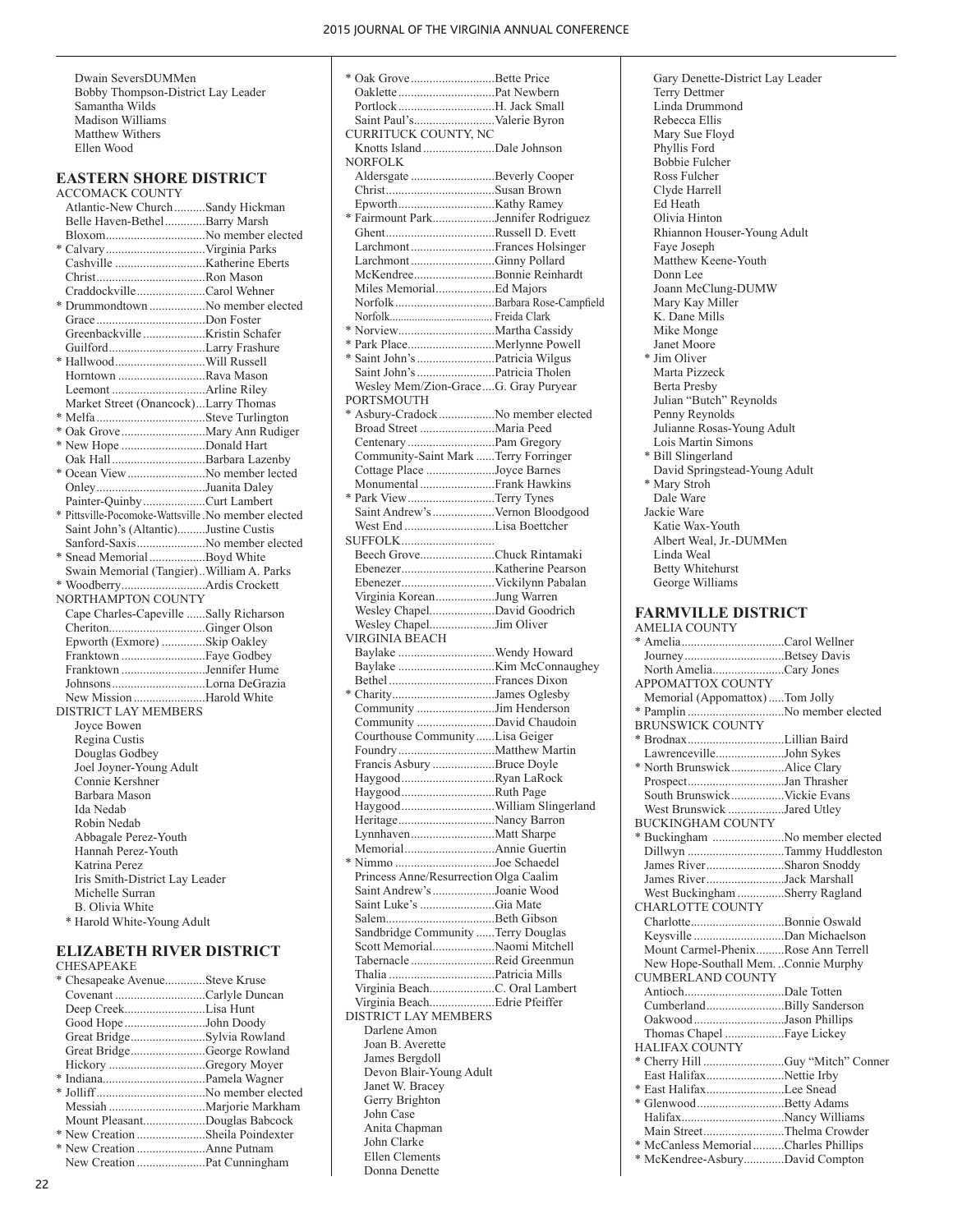| Mount CanaDianne Holmes              |  |
|--------------------------------------|--|
| Mount Laurel Walter Kraft            |  |
|                                      |  |
| South Halifax David Fisher           |  |
| LUNENBURG COUNTY                     |  |
|                                      |  |
| Lunenburg Julie Layman               |  |
| * PlantersvilleJanice Thompson       |  |
|                                      |  |
| MECKLENBURG COUNTY                   |  |
| BoydtonJessica Csorba                |  |
| Centenary (Chase City)Delmer Aylor   |  |
| Jamieson MemorialLeigh Felton        |  |
| LaCrosse-Sardis Una Harris           |  |
|                                      |  |
| North MecklenburgBetsy Green         |  |
| * Providence-Trinity Jamie Rogers    |  |
| * Rehoboth (Boydton)Catherine Flynn  |  |
| South HillDouglas B. Child Sr.       |  |
| * Union Chapel No member elected     |  |
| West Mecklenburg Pat Harding         |  |
| NOTTOWAY COUNTY                      |  |
|                                      |  |
| Crenshaw (Blackstone) Mickey Shields |  |
|                                      |  |
| CreweRobert Horn                     |  |
| East NottowayFlossie Adams           |  |
| * NottowayNo member elected          |  |
| Nottoway-LunenburgPhyllis Driggs     |  |
| PRINCE EDWARD COUNTY                 |  |
| FarmvilleJosh Blakely                |  |
| FarmvilleSarah E. Stokes             |  |
| * MeherrinNo member elected          |  |
|                                      |  |
| ProspectRosa Thomas                  |  |
| <b>DISTRICT LAY MEMBERS</b>          |  |
| Ruby Lee Anderson                    |  |
| Dennis Carney                        |  |
| Robert Carpenter                     |  |
| <b>Betsey Davis</b>                  |  |
| George Davis                         |  |
| Betsy Hanmer-DUMW                    |  |
| Sam Hite-Youth                       |  |
| Patty Huffman                        |  |
| Gary Lied                            |  |
| Sue Mayo                             |  |
| * Betty Morris                       |  |
| Johnnie Morris-District Lay Leader   |  |
| CarroLyn "C. C." Nehme               |  |
| <b>Jeff Postans</b>                  |  |
| Martha Reed                          |  |
| Susan Rigg                           |  |
| Carol Sanger                         |  |
| Kyla Silver                          |  |
| Joan Tipton                          |  |
| Allison Vaughan-Youth                |  |
| Susie Wolf                           |  |
| * Ollie Wright                       |  |

#### **FREDERICKSBURG DISTRICT**  $COTN$

| CAROLINE COUNTY                     |  |
|-------------------------------------|--|
|                                     |  |
| Bowling Green Nancy Barchus         |  |
|                                     |  |
|                                     |  |
| Rehoboth (Caroline)Melissa Klanecky |  |
| * Wrights Chapel Shawn Kiger        |  |
| <b>ESSEX COUNTY</b>                 |  |
| Essex-King and QueenSusan Gayle     |  |
| Tappahannock MemorialRay Stearns    |  |
| <b>FAUQUIER COUNTY</b>              |  |
|                                     |  |
| Grace (Hartwood) David Whitesell    |  |
|                                     |  |
|                                     |  |
|                                     |  |
| Mount HorebDebbie Myers             |  |
| RemingtonJim Arnold Helm            |  |
|                                     |  |

| <b>FREDERICKSBURG</b>                                  |  |
|--------------------------------------------------------|--|
| Fredericksburg Janet McCaslin                          |  |
| Fredericksburg Bob Pickett                             |  |
| Fredericksburg Robert E. Orcutt Jr.                    |  |
| Fredericksburg Carole deBois                           |  |
|                                                        |  |
| KING AND QUEEN COUNTY                                  |  |
| ShepherdsGeorge Dunn                                   |  |
| <b>KING GEORGE COUNTY</b>                              |  |
|                                                        |  |
| DahlgrenJohn Wright<br>Fletchers ChapelTina Lauber     |  |
| * Trinity (King George) Ben Ashton                     |  |
| KING WILLIAM COUNTY                                    |  |
|                                                        |  |
| * McKendreeNo member elected                           |  |
| LANCASTER COUNTY                                       |  |
| * AsburyNo member elected                              |  |
| Bethel-Emmanuel Joe Hecht                              |  |
|                                                        |  |
| Kilmarnock Lois Jones                                  |  |
| White StoneVirginia Lee Brown                          |  |
| NORTHUMBERLAND COUNTY                                  |  |
| Bethany (Reedville) Linda Hixon                        |  |
| * Bluff PointNo member elected                         |  |
|                                                        |  |
| Heathsville Becky Perry                                |  |
| Henderson Peggy Newsome                                |  |
|                                                        |  |
|                                                        |  |
| *Mila-Wicomico No member elected                       |  |
| Northumberland Jim Edwards                             |  |
|                                                        |  |
| RICHMOND COUNTY                                        |  |
| RichmondLaura Barrett                                  |  |
| WarsawCarole Blackley                                  |  |
| SPOTSYLVANIA COUNTY                                    |  |
| EastlandBill Todd                                      |  |
|                                                        |  |
| * Shady Grove-Olivet B.J. Oliver                       |  |
| Tabernacle Linda Donalson                              |  |
| Wilderness CommunityMark Stepongzi                     |  |
|                                                        |  |
| STAFFORD COUNTY                                        |  |
| Andrew Chapel George Langford                          |  |
|                                                        |  |
| Ebenezer (Stafford) Brenda Sunderlin                   |  |
| Ebenezer (Stafford)Jim Sunderlin                       |  |
| Falmouth Deborah Beveridge                             |  |
| New Hope Don Wilson                                    |  |
| Regester Chapel Gerald Paine                           |  |
| Saint Matthias Evelyn Penn                             |  |
| * SalemTracey Klosterman                               |  |
| WESTMORELAND COUNTY                                    |  |
| * Andrew Chapel Evalyn Sanford                         |  |
| Carmel-Coles PointKris Hicks                           |  |
| Colonial BeachGerry Tully                              |  |
| EbenezerCindy Flickinger                               |  |
| Grace (Oak Grove)Carole A. Poland                      |  |
|                                                        |  |
| Montross Harold Britton<br><b>DISTRICT LAY MEMBERS</b> |  |
|                                                        |  |
| Lloyd Adams-DUMMen                                     |  |
| Janet Ayers                                            |  |
| Terry Bain                                             |  |
| Josh Berry-Young Adult                                 |  |
| Julia Blackley-Rice-Young Adult                        |  |
| Brandon Bolick-Youth                                   |  |
| Kenneth R. Bosley                                      |  |
| Lawrence "Larry" Burian                                |  |
| Mike Conrad                                            |  |
| * Debbie Dietrich-DUMW                                 |  |
| Dan Dietze-District Lay Leader                         |  |
| Joseph Fravel-Youth                                    |  |
| Stormy George                                          |  |
| Ted R. George                                          |  |
| Gary Gross                                             |  |
| Linda Gross                                            |  |
| Christina Hiller                                       |  |
| Adam Jenkins                                           |  |
| Pamela Johnson                                         |  |
|                                                        |  |

| Marian Lynch<br>Sylvia Massie<br>Daphne Masten<br>George Masten<br>John Nelson<br>* Robert "Bud" Orcutt<br>Garrett Ray<br>Mary Reese<br>Jim Smith<br>Pam Smith<br>Makenzie Symm<br>Julie Tubbs<br>Larry Tubbs<br>Kay Wright |  |
|-----------------------------------------------------------------------------------------------------------------------------------------------------------------------------------------------------------------------------|--|
| <b>HARRISONBURG DISTRICT</b><br><b>AUGUSTA COUNTY</b>                                                                                                                                                                       |  |
|                                                                                                                                                                                                                             |  |
| Bethany Rosemary Wagoner                                                                                                                                                                                                    |  |
|                                                                                                                                                                                                                             |  |
| * Harriston No Member Elected                                                                                                                                                                                               |  |
| * Mount Bethel No Member Elected<br>Mount Pisgah Eddie Claytor                                                                                                                                                              |  |
| Mount Zion (Mount Solon).Jimmie Cox                                                                                                                                                                                         |  |
| New Hope Helen Morse                                                                                                                                                                                                        |  |
| ParnassusBetsy Curry                                                                                                                                                                                                        |  |
| * ParnassusCharles Curry                                                                                                                                                                                                    |  |
| Sangerville Lulubelle Ziegler                                                                                                                                                                                               |  |
|                                                                                                                                                                                                                             |  |
| Weyers Cave Terry Keating<br>HARRISONBURG                                                                                                                                                                                   |  |
|                                                                                                                                                                                                                             |  |
|                                                                                                                                                                                                                             |  |
| AsburyDoreen DeVore                                                                                                                                                                                                         |  |
| John Wesley Felicia Thomas                                                                                                                                                                                                  |  |
| Otterbein Carter Ritchie                                                                                                                                                                                                    |  |
| RISEJustin Hicks<br>PAGE COUNTY                                                                                                                                                                                             |  |
|                                                                                                                                                                                                                             |  |
|                                                                                                                                                                                                                             |  |
| Shenandoah Richard Pierce                                                                                                                                                                                                   |  |
| Shenandoah CircuitMarv Kelley                                                                                                                                                                                               |  |
|                                                                                                                                                                                                                             |  |
| ROCKINGHAM COUNTY<br>Blue Ridge Sherri Poeckert                                                                                                                                                                             |  |
| BridgewaterPaul McFarland                                                                                                                                                                                                   |  |
|                                                                                                                                                                                                                             |  |
| DaytonSue Dinsmore                                                                                                                                                                                                          |  |
|                                                                                                                                                                                                                             |  |
| Evangelical-Saint Paul  Kimberly Sampson                                                                                                                                                                                    |  |
| Fellowship-Linville-EdomFaye Moyers<br>* First (Broadway) No Member Elected                                                                                                                                                 |  |
|                                                                                                                                                                                                                             |  |
|                                                                                                                                                                                                                             |  |
|                                                                                                                                                                                                                             |  |
| Massanutten Jimmy Hensley                                                                                                                                                                                                   |  |
| McGaheysville Bev Earman<br>Mount ClintonDon Cook                                                                                                                                                                           |  |
| Mount CrawfordGeorge Getic                                                                                                                                                                                                  |  |
| Mount HorebShirley Newman                                                                                                                                                                                                   |  |
|                                                                                                                                                                                                                             |  |
| Mountain Vly-Cedar Grove Barbara Phillips                                                                                                                                                                                   |  |
| Port Republic Dianna Lee Chandler<br>Saint James (Pleasant Vly). Wes Van Pelt                                                                                                                                               |  |
| Singers GlenMegan Geier                                                                                                                                                                                                     |  |
| Sunset Drive (Broadway)Michael Malloy                                                                                                                                                                                       |  |
| Vision of Hope Valerie Burch                                                                                                                                                                                                |  |
| SHENANDOAH COUNTY                                                                                                                                                                                                           |  |
| * Christian Newcomer Jean Crites<br>Columbia Furnace-Union Forge Theresa Ross                                                                                                                                               |  |
| EdinburgSarah Kline                                                                                                                                                                                                         |  |
|                                                                                                                                                                                                                             |  |
| Manor Memorial Frank Driver                                                                                                                                                                                                 |  |
| Mount Jackson Wendell Cochran                                                                                                                                                                                               |  |
| Mount Olive-Shiloh Lucinda Erbach                                                                                                                                                                                           |  |
| Mount PleasantBill Cunius                                                                                                                                                                                                   |  |
| Mount PleasantCarol Cunius<br>* Shenandoah Valley Edith Wallace                                                                                                                                                             |  |
|                                                                                                                                                                                                                             |  |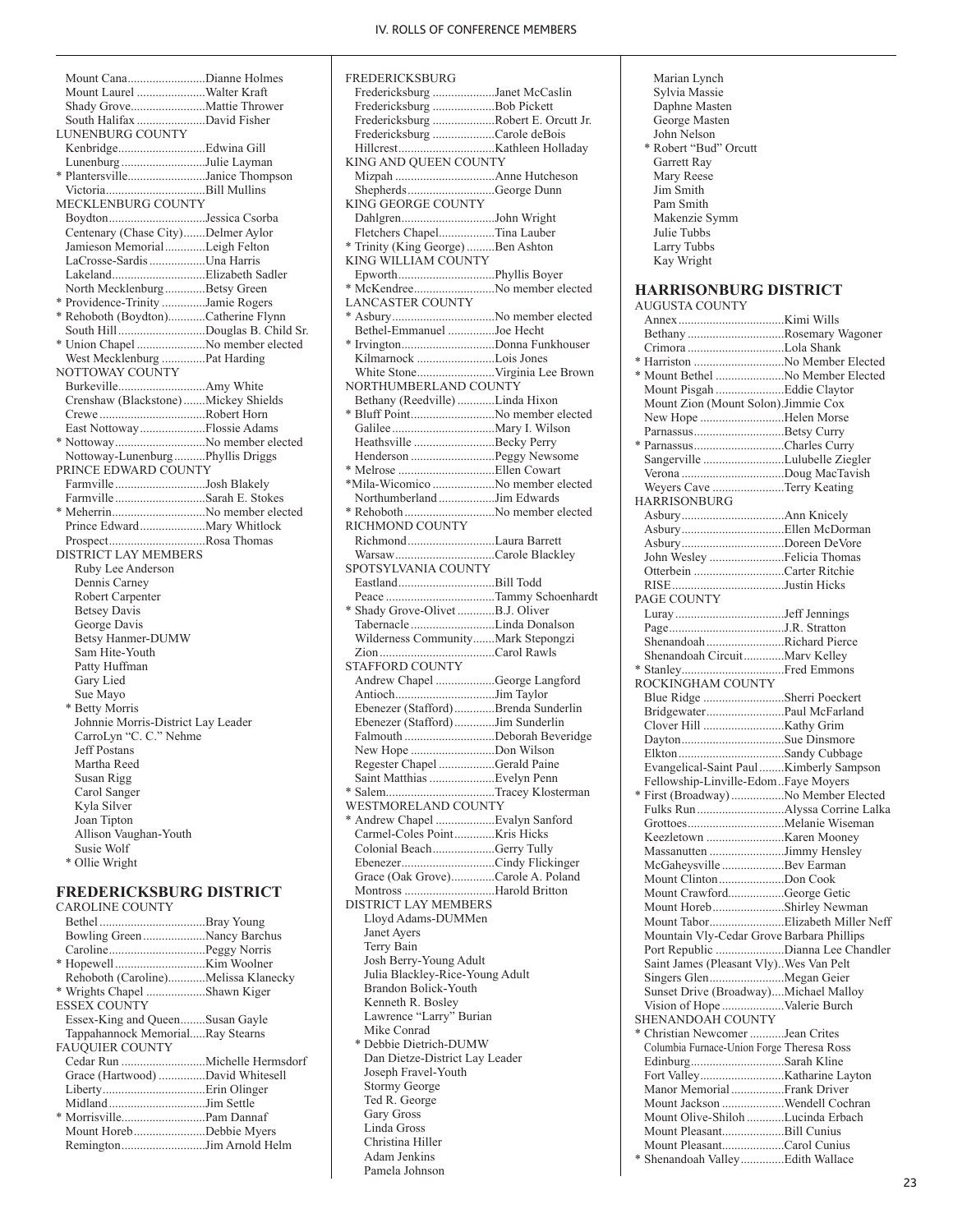First .....................................Gene Day Wesley (Hopewell)..............Bonnie Barbini

HOPEWELL

Strasburg .............................David Smallwood Toms Brook.........................Gloria Kronk Woodstock...........................Jennifer Perry DISTRICT LAY MEMBERS Janice M. Bussard Rodney Bussard-District Lay Leader \* Travis Chittum-Young Adult Lisa A. Coffelt Christine Cole Charles W. Curry Tom DeVore Scott Dillard-DUMMen Dale Dodrill Michael Earman \* Phyllis Foltz-DUMW Edith H. Good Marsha Gordon Dolly Huffman Mary Ann Keating Gene Knicely \* Matt Knonenborg-Young Adult Sue MacTavish Alison Malloy Diana S. Miller L. Marguetta Mitchell Larry Newman Annie Leigh Pierce Dennis W. Rawley Mary Jane Rawley Blake Robertson-Youth Michael Terndrup Phyllis Todd Ginger A. Turner Al Tuten Priscilla M. West

# **JAMES RIVER DISTRICT**

| <b>BRUNSWICK COUNTY</b>              |  |
|--------------------------------------|--|
| Brunswick Jane Ward                  |  |
| PhiladelphiaLinda Callis             |  |
| CHESTERFIELD COUNTY                  |  |
| Bermuda HundredTina Morris           |  |
|                                      |  |
|                                      |  |
| * Centenary No member elected        |  |
| Chester Betsy Price                  |  |
|                                      |  |
|                                      |  |
| Ivey MemorialStuart Short            |  |
|                                      |  |
| Trinity (Chesterfield)Nick Ruxton    |  |
| Wesley ChapelTerry Shipe             |  |
| WoodsJanae House                     |  |
| <b>COLONIAL HEIGHTS</b>              |  |
| HighlandBrian Mallary                |  |
| HighlandRichard Covington            |  |
|                                      |  |
| DINWIDDIE COUNTY                     |  |
|                                      |  |
|                                      |  |
| Lebanon (Dinwiddie)Bill Jones        |  |
| Kenwood (Dinwiddie) Eleanor Mitchell |  |
|                                      |  |
| * McKenneyLori Henley                |  |
| McKenneySam Hayes                    |  |
| * Mount Olivet No Member Elected     |  |
| * Oak Grove No Member Elected        |  |
|                                      |  |
| *Smiths Grove No Member Elected      |  |
| Twin Grove Daryel Hill               |  |
| West DinwiddieMary Jane Harvey       |  |
| EMPORIA                              |  |
| Main Street (Emporia) Andrew Weaver  |  |
| Monumental Lane Talbott              |  |
| <b>GREENSVILLE COUNTY</b>            |  |
| * Centenary No Member Elected        |  |
|                                      |  |

PETERSBURG .................. Petersburg Cooperative Par.Nancy Washabaugh Trinity (Petersburg).............Jamie Burnett PRINCE GEORGE COUNTY \* Blandford ............................No Member Elected Garys...................................Kay Mims \* Prince George......................Larry Gunnells Salem...................................Rachel Vaughan Sycamore.............................Robert Dyer Trinity (Disputanta).............Laura Young SOUTHAMPTON COUNTY Boykins...............................Barbara Edwards Capron.................................David Everett Courtland.............................Steve Clark High Street ..........................Maxine Rice Newsoms.............................Pam Lake \* Trinity Circuit .....................Peggy Simmons SUFFOLK Magnolia .............................Tracie June Main Street (Suffolk)..........Beverly Cox \* Oxford.................................No Member Elected Providence...........................Carl Hart Somerton.............................David McMillan \* Whaleyville .........................Dale Linza SUSSEX COUNTY Rocky Hock-Ivor ................Charles West Concord (Sussex)................JJ Swenson Lebanon (Sussex)................Martha Gordon Sussex .................................Woody Dunn, Jr. Wakefield ............................William Frierson \* Waverly ...............................Nancy Pritchett SURRY COUNTY Claremont............................Peggy Harrell \* Surry....................................No Member Elected DISTRICT LAY MEMBERS Liz Astin Joan Bice Leticia Borden Shirley Butler Alexander Davis, Jr.-DUMMen Judi Delpiero Carene Edwards Carol Elmore Thurman Elmore Betty Fry Gerry Fuss Eric Hamilton Nancy Hamilton Diana Harbarger Pat Harrup Marie Hawks Ruth Higgins -Youth Creighton Jones Kathy Lee Gene Mims-District Lay Leader Mike Nelson Susan Petrey Katey Petrey McCarney Dolly Porter Bess Richardson-DUMW Bill Richardson Casie Slaybaugh-Youth Richard Speirs Mildred Spiers Eugene Thomas Alexandra Woody-Young Adult Chris Workman **LYNCHBURG DISTRICT** AMHERST COUNTY Amelon................................Keith Teegarden Emmanuel ...........................Sue Lamm Monroe................................Rebecca Riggins

\* Mount Tabor-Smyrna..........Cyndi Rucker-Staton \* St. James-Beulah Rtrt Ctr ...No Member Elected

APPOMATTOX COUNTY Appomattox Circuit ............Louis Moore \* Bethel..................................No Member Elected BEDFORD<br>Main Street .............Carol Ellis BEDFORD COUNTY Bedford Springs..................Christine Schmidt Bellevue ..............................Marsha Martin Bethesda..............................Maureen Evans Bethlehem (Moneta) ...........Susan Whitney Big Island-Cove ..................Ruth Mercer Center Point-Salem.............Marian Kelly Ebenezer-Otterville .............Robert Foutz Emmaus-Union ...................Mike West Epworth (Thaxton)..............Ann Tackman Kelly Circuit........................Carlton Robertson Lebanon...............................Sandra Parker Mountain View....................Jan Bryant Otter ....................................Frances May Viemeister Patmos.................................Holly Smith \* Shiloh ..................................Sara Birgbauer CAMPBELL COUNTY Bethany (Campbell)............Mary Caldwell \* Bethlehem (Concord)..........Nancy Dapp Brookneal............................Benny David \* Calvary................................Ron Lovelace \* Concord...............................No Member Elected Indian Hill ...........................Sharon Crowder Lane Memorial....................Amanda Wagner \* Long Mountain....................Kevin Holt \* Mead Memorial...................Jean Reed Mount Hermon....................Haywood Belvin \* Mount Zion .........................No Member Elected New Bethel..........................Charles Fariss \* New Hope-Sharon...............Geraldine Riley \* New Hope-Sharon...............Steve Stadtherr Providence-Whites..............Kim Millner \* Rustburg..............................Carolyn Bushong Salem...................................Martha Crawley Timberlake ..........................Jan Reger Twin Lakes..........................Karen Bragg Wesleybury..........................Carol-Ann Red mon-Phillips West Campbell....................Barbara Robinson LYNCHBURG \* Boonsboro...........................Charles Trent Centenary ............................Garland Harper \* Chestnut Hill.......................Ruth Ann Harris \* Christ's Comm Fllwshp ......No Member Elected \* Christ's View.......................Tim Moore Court Street.........................Sherwood Newton Forest Road .........................Susan White Fort Hill...............................Dennis Johnson Fort Hill...............................Sallie Johnson Heritage...............................Neal Sumerlin Heritage...............................Bob Michalides Jackson Street......................Theresa R. Copeland Peakland..............................Donald H. Roy Peakland..............................Elaine B. Roy \* Tyreeanna-Salem.................No Member Elected PITTSYLVANIA COUNTY Anderson Mem (Gretna).....Deborah Moran Fowler Memorial ................Deborah E.Brown \* Hurt .....................................No Member Elected \* Mount Airy..........................No Member Elected New Bethel-Motley.............John Gibson Payneton-Siloam.................Barbara Hancock \* Smith Mountain ..................No Member Elected Zion.....................................David Sutherlin DISTRICT LAY MEMBERS Al Baughman Debra Broadwater Shelley Burleigh Ezekiel Chandler-Youth Morgan Combs Grace Dean Joyce Duncan-District Lay Leader Briannah Ecklund-Youth

Dodie Fauber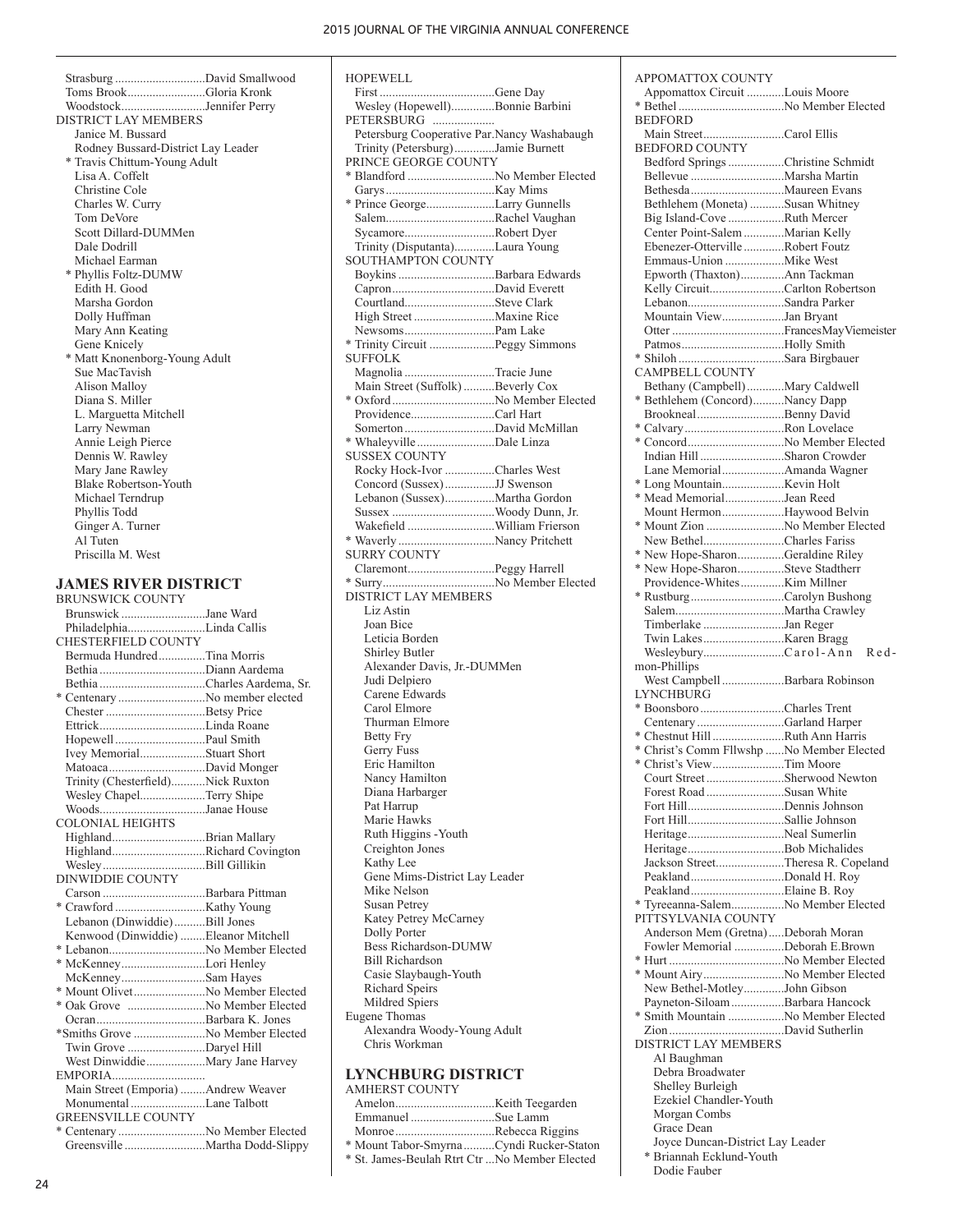- Fred Fauber Barbara Gibson Ginny Greer Virginia Greer-Young Adult Brenda Hudson Joanne Johnson Jan Klahn \* Corrine Mason \* Donna McDaniel Matthew Montgomery-Youth Iris Nash James Nash
- Maxine Nelson Ida Powell Martha Prebble Bob Robinson \* Katherine Sasser Jody Underwood Teresa Watson-DUMW Willie Weigand Lena Williams

# **RICHMOND DISTRICT**

| CHESTERFIELD COUNTY                              |  |
|--------------------------------------------------|--|
| Asbury MemorialEugene Hawkins                    |  |
|                                                  |  |
|                                                  |  |
|                                                  |  |
|                                                  |  |
|                                                  |  |
|                                                  |  |
|                                                  |  |
|                                                  |  |
| Providence (Chesterfield)Jim Chappell            |  |
|                                                  |  |
|                                                  |  |
|                                                  |  |
|                                                  |  |
|                                                  |  |
|                                                  |  |
| GOOCHLAND COUNTY                                 |  |
|                                                  |  |
| Corinth (Goochland)Andrew Meiller                |  |
| Saint Matthew'sJerry Lindquist                   |  |
|                                                  |  |
| HANOVER COUNTY                                   |  |
| Duncan Memorial (Ashland) Charlotte Jones        |  |
| Duncan Memorial (Ashland)  Ray Martin            |  |
| Dunns Chapel Greg Dean                           |  |
|                                                  |  |
| Forest GroveRobert L. Smith                      |  |
|                                                  |  |
|                                                  |  |
| MechanicsvilleDavid Brown                        |  |
|                                                  |  |
| * Mount HopeNo member elected                    |  |
|                                                  |  |
|                                                  |  |
|                                                  |  |
|                                                  |  |
| Shady Grove (Mechanicsville) Jacque Frame        |  |
| Shady Grove (Mechanicsville) Nathan Hochstrasser |  |
|                                                  |  |
| West Hanover Nancy Lear                          |  |
| HENRICO COUNTY                                   |  |
|                                                  |  |
| Chamberlayne HeightsFred Dombroski               |  |
|                                                  |  |
| Corinth (Sandston)Richard Messenger              |  |
|                                                  |  |
| E Henrico Cooperative ParishJim Wynne            |  |
| Good ShepherdRenee Delgado                       |  |
|                                                  |  |
| Greenwood-Laurel ParkBrenda Shuler               |  |
| Highland SpringsTom Eubank                       |  |
|                                                  |  |
|                                                  |  |
|                                                  |  |
| River Road Donna Johnson                         |  |
|                                                  |  |

| Shady Grove (Short Pump) Jack Reasor  |  |
|---------------------------------------|--|
|                                       |  |
|                                       |  |
|                                       |  |
|                                       |  |
|                                       |  |
|                                       |  |
| * Worship and PraiseLinwood Alford    |  |
| LOUISA COUNTY                         |  |
|                                       |  |
| Gum SpringJulie Dauksys               |  |
| NEW KENT COUNTY                       |  |
| Providence (New Kent)Steve Lucy       |  |
| POWHATAN COUNTY                       |  |
|                                       |  |
| RICHMOND                              |  |
| Asbury (Church Hill)Angela Coleman    |  |
|                                       |  |
|                                       |  |
|                                       |  |
|                                       |  |
|                                       |  |
| Emmaus at Stratford HillsEsther Oh    |  |
|                                       |  |
|                                       |  |
|                                       |  |
| Ramsey Memorial Susan S. Newman       |  |
| Ramsey Memorial Scotty Doyle          |  |
|                                       |  |
|                                       |  |
|                                       |  |
|                                       |  |
|                                       |  |
| Walmsley Boulevard  Anne Moseley      |  |
| Wesley Memorial Bessie Owens          |  |
| Westhampton Caitlin Paisley           |  |
| Westover HillsJames Mays              |  |
| <b>DISTRICT LAY MEMBERS</b>           |  |
|                                       |  |
| Glenda Adams                          |  |
| Karen Albro                           |  |
| Sylvia Barefoot                       |  |
| * Jim Branscome                       |  |
| Russell Busch                         |  |
| Neill Caldwell                        |  |
| Bill Chaffin                          |  |
| Dale Childrey                         |  |
| Robert (Bob) Childrey                 |  |
| MaryKaye Cochran                      |  |
| <b>Agnes Dalton</b>                   |  |
| Leila Denton                          |  |
| Theresa Duke                          |  |
|                                       |  |
| * David Ellwanger                     |  |
| * Lois Ellwanger                      |  |
| Elizabeth Farrell                     |  |
| <b>Tracy Garner</b>                   |  |
| <b>Betty Gillis</b>                   |  |
| Karen Gorse                           |  |
| Myrna Graves                          |  |
| Gloria Johnson                        |  |
| * Julienne Landsdown                  |  |
| A. Regina Leftwich                    |  |
| Rosa Lewis                            |  |
| Carol Faye Lipes                      |  |
| Hortense Macon                        |  |
| Maxine Mallory                        |  |
|                                       |  |
| Verena McCall                         |  |
| <b>Brian Moores</b>                   |  |
| Darryl Morris                         |  |
| Jackie Nation                         |  |
| Brenda NeSmith                        |  |
| Janie Nuttall                         |  |
| Donna Patterson-DUMW                  |  |
| Linda Porter                          |  |
| Rives Priddy                          |  |
| Justin Robins-Youth                   |  |
| Ashley Roth-Young Adult               |  |
| Liliannis Serrano Serrano-Young Adult |  |
|                                       |  |
| Sung Song                             |  |
| Yoon Song                             |  |
| Emily Stallings-Youth                 |  |

| * Robert "Bob" Stephens-DUMMen                                    |  |
|-------------------------------------------------------------------|--|
| Claude Stocky                                                     |  |
| Martha Stokes                                                     |  |
| Phyllis Stump                                                     |  |
| Charles Sullivan                                                  |  |
| Megan Thomas                                                      |  |
| * Randall Timmerman                                               |  |
| <b>Rick Vance</b>                                                 |  |
| Tom Wagstaff<br><b>Betty Walker</b>                               |  |
| Ron White-District Lay Leader                                     |  |
| * Ruth Wilkinson                                                  |  |
| Angie Williams                                                    |  |
| Patricia Wright                                                   |  |
|                                                                   |  |
| <b>ROANOKE DISTRICT</b>                                           |  |
| <b>BEDFORD COUNTY</b>                                             |  |
| Mays MemorialNo member elected                                    |  |
| Parrish ChapelStephanie Lynch                                     |  |
| Three Oaks Fellowship Linda Akers<br><b>BOTETOURT COUNTY</b>      |  |
| Andrew Chapel Sandra Camper                                       |  |
|                                                                   |  |
| Eagle Rock Debbie Thurston                                        |  |
| EbenezerWesley Crow                                               |  |
| Fincastle Weldon Martin                                           |  |
| Saint Mark's Norman Craft                                         |  |
| <b>CRAIG COUNTY</b>                                               |  |
|                                                                   |  |
| New Castle Peggy Huffman                                          |  |
| <b>FLOYD COUNTY</b>                                               |  |
| Floyd Parish Susan Delozier<br>FRANKLIN COUNTY                    |  |
| Boones MillRose Duncan                                            |  |
| Mount OlivetWalter Preston                                        |  |
| <b>GILES COUNTY</b>                                               |  |
| Newport-Mt. OlivetMarcie Fleischer                                |  |
| Pembroke David Riggan                                             |  |
| MONTGOMERY COUNTY                                                 |  |
| Asbury (Christiansburg)John Sills                                 |  |
| Belview James Osborne                                             |  |
| Blacksburg Shannon Farquhar-Caddell                               |  |
| Blacksburg Dakota Farquhar-Caddell                                |  |
| Blacksburg Alex Cooper<br>Blacksburg Hap Bonham                   |  |
| Calvary (Christiansburg)Mary Hughes                               |  |
| Crockett SpringsPatricia Davis                                    |  |
| FieldstoneGary Nave                                               |  |
| Goodwin Memorial  Karen Montgomery                                |  |
|                                                                   |  |
|                                                                   |  |
| Mount Elbert James E. Akers                                       |  |
| Mount TaborBob MacLeod                                            |  |
|                                                                   |  |
| * Prices Fork Norma Hill<br>Saint Paul (Christiansburg). Tom Bell |  |
| Trinity (Christiansburg) Clarisa Shepherd                         |  |
| Wesley Memorial Teresa Gantt                                      |  |
| White Memorial Barnett Carr                                       |  |
| <b>ROANOKE</b>                                                    |  |
| Fairview Jonathan Reed                                            |  |
|                                                                   |  |
| Greene Memorial Gary Morris                                       |  |
| Huntington Court Sue Brewer                                       |  |
| Raleigh CourtSarah Pero                                           |  |
| * Saint Paul (Roanoke) Kaila Elam                                 |  |
| South Roanoke Patty Oshida<br>Southview Tim Lawlor                |  |
| Trinity (Roanoke)LeRoy Worley                                     |  |
| West End Dave Hess                                                |  |
| Windsor Hills Carolyn Fisher                                      |  |
| Woodlawn John Bingham                                             |  |
| ROANOKE COUNTY                                                    |  |
|                                                                   |  |
| BonsackSherrie Andrews                                            |  |
| Catawba Circuit Carl Absher                                       |  |
| Cave SpringBonnie Dickson                                         |  |
| Cave SpringDebbie Jones                                           |  |
| Lawrence Memorial Susie Ross                                      |  |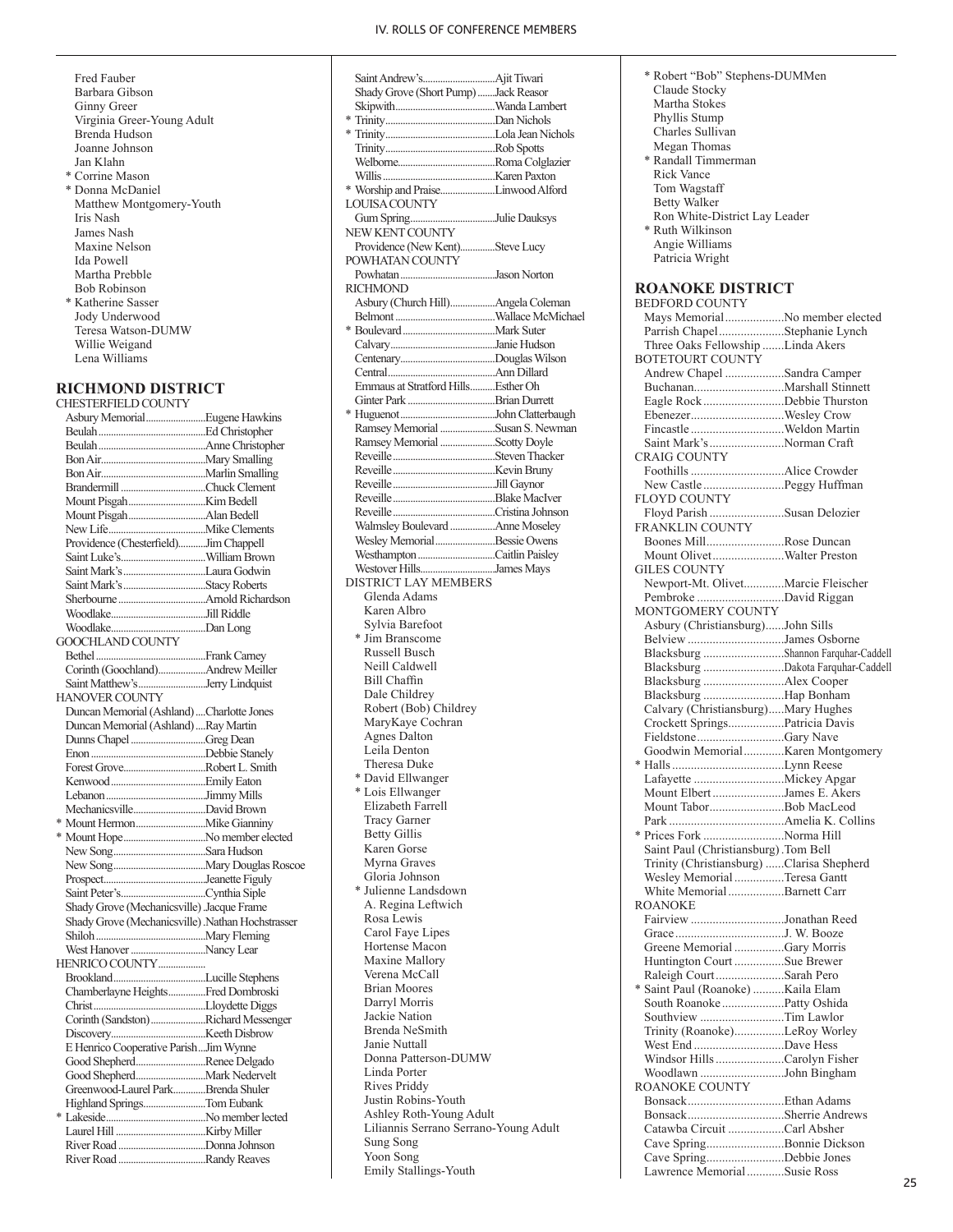Locust Grove.......................Lois Sanborn Mount Pleasant....................Jenny Basham Northview ...........................Helen Watson Rockingham Court..............Glen Hicks Thrasher Memorial..............Becky Cregger Thrasher Memorial..............Ethel Vogt SALEM Calvary (Salem) ..................Joe Salvia Central.................................Donald Pickens First .....................................Tom Sixbey First .....................................Jim Gresham DISTRICT LAY MEMBERS Linda Barnett Nathaniel Bishop Sylvia Bishop \* Beverly Bonderman Warner Bonderman Brenda Brooks-District Lay leader Fredia Carter Carol Clower Haley Dantzler-Youth Rebekah Elmore Julia Ewen Jan McCall Failes Gayle Graves Michelle Hettmann-Young Adult Norma Hill Alan Johnson LaNora King Ann Klotz Sherrie Lunsford Jacob Paysour James Pearman, Jr. Jack Quarles-Youth Rhonda Rogers Mike Sanborn Nancy Sasser Sue Speed Mary Sutphin Mary Jane Vass Joan Wasserott \* Helen Watson-DUMW Caryl Michelle West Austin Wheeling

**STAUNTON DISTRICT**  ALLEGHANY COUNTY Alleghany...............................Sam Clemons Callaghan ............................Missy Rodden \* Epworth...............................Monty Bowman \* Iron Gate .............................Dan Jones \* Iron Gate .............................Addie Vance \* Mountain Valley..................No member elected Mt Pleasant-S Covington ....Linda Black Potts Valley .........................Carl Mann AUGUSTA COUNTY Bethlehem-Jollivue .............Daniel Carter Calvary................................Zach Dameron Calvary................................Jeanne Tillery Fishersville..........................Marcy Baker Fishersville..........................John Baker Glossbrenner .......................Mona Huffer Greenville............................Dianne Strader Lyndhurst-Oak Hill .............Debi Pettry \* McKinley ............................No member elected \* Mint Spring .........................Midge Price \* Mount Zion ......................No member elected \* Rankin.................................Gary Graves Saint James..........................Tom Rose \* Saint Paul's-Goshen............Donald McDonaldson \* Sherando .............................Theresa Hunt \* Stonewall-West View..........No member elected West Staunton ........................Gwendolyn Porterfield BATH COUNTY Bath.....................................Cathy Hodge Hot Springs.........................Frank Johnson

BOTETOURT COUNTY Mount Olivet.......................Martha Gray BUENA VISTA...................... Saint John's (Buena Vista)..Paul Janiczek CLIFTON FORGE Central (Clifton Forge)........Janie Barnette COVINGTON \* Christ...................................No member elected Granbery Memorial.............Patricia Carter Mount Carmel.....................Mary Mynes Parrish Court.......................Don Woodward HIGHLAND COUNTY Blue Grass...........................Mary Schooler McDowell ...........................Lee Blagg Monterey.............................Cathy Halterman LEXINGTON......................... Randolph Street...................Jerry Roane Trinity (Lexington) .............Zac Jarvis ROCKBRIDGE COUNTY Beth Horon..........................Brenda Shafer Collierstown........................Carolyn Manspile \* Ebenezer..............................James Bennett \* Ebenezer..............................Brenda Campbell Fairfield...............................Teresa Fisk Rockbridge..........................Martha Funkhouser **STAUNTON** Central (Staunton)...............Anita Jackson Cherryvale...........................Lisa Chambers Christ (Staunton).................Betty Moomau Marquis Memorial ..............Ray Ergenbright Saint John's (Staunton).......Linda Pancake Saint Paul's..........................Doug Harris Staunton-Grottoes...............Dorothy Dunnings Staunton-Grottoes...............John Benson WAYNESBORO Basic....................................Robin Powell Glovier Memorial................Kaye Foster Main Street..........................Stephanie Schaefer Pleasant View......................Clarence Durrette Saint Mark's-Wayne Hills...Susan Rollins DISTRICT LAY MEMBERS Benham M. Black Marilyn Blagg Vicki J. Boger Genevieve Bowles Earl David Cash Wayne Conner Buck Craft-DUMMen Larry Creamer-District Lay Leader Scarlett Danraj Brenda Decker Ellen DeLong Joyce Emerson Jonathan Greer-Young Adult Laney Riley Greer-Young Adult David Grimm \* Betty Hairfield-DUMW Sandy Kelley Tom Kelley Elizabeth Keyser Ruth Kitchen Susan Obaugh Ben Rochford-Youth Mariorie Sharp Jennifer Strother Butch Washer **WINCHESTER DISTRICT** 

| CLARKE COUNTY                            |  |
|------------------------------------------|--|
| Boyce-Millwood-White Post Nina Frederick |  |
|                                          |  |
| Duncan Memorial Sam Legard               |  |
| * Marvin Chapel Dawn Thomas              |  |
| Paris Mountain Terry McCarty             |  |
| FAUQUIER COUNTY                          |  |
| * Cool Spring Bill Puckett               |  |
| * Linden-Markham Nathan Staley           |  |
| * Marshall-Middleburg Terri Hill         |  |
|                                          |  |
|                                          |  |

| * Saint Mark's Fredi Berge                   |       |
|----------------------------------------------|-------|
| FREDERICK COUNTY                             |       |
| BrucetownJoy Bly                             |       |
| Burnt Factory Liz Duvall                     |       |
| Cedar Grove Dennis Fishel                    |       |
| Fairview-Refuge Norma Alexander              |       |
|                                              |       |
| * Francis Asbury Patty Dehaven               |       |
| Grace (Middletown)Joanne Osborne             |       |
| Greenwood-Montague Ave .Regina Brock         |       |
|                                              |       |
| * MacedoniaNo Member Elected                 |       |
| * Mount BethelviewJohn Clancey               |       |
| North Frederick Brandon Bagnell              |       |
| Pleasant View Carol Tomek                    |       |
|                                              |       |
| Relief-Hites Rhea Orndorff                   |       |
| Round Hill (Frederick)Lynn Cookson           |       |
| * Stephens City Larry Pifer                  |       |
| * Welltown John Walter                       |       |
| Wesley Chapel-Pine Grove .Nancy Reed         |       |
| <b>LOUDOUN COUNTY</b>                        |       |
| Bethany (Purcellville) Bobbie Cochran        |       |
| Evergreen Ralph Carver                       |       |
| Harmony (Hamilton)Amy Beckwith               |       |
| LeesburgJudy Craun                           |       |
| Loudoun Jennifer Weeks                       |       |
| Lovettsville Randolph Coates                 |       |
|                                              |       |
| Mount Zion (Leesburg)Langston West           |       |
| Purcellville CircuitRebecca Campbell         |       |
|                                              |       |
| Round Hill (Loudoun)Kimberly Osgood          |       |
| Short HillSarah Fields                       |       |
| West Loudoun Janice Coon                     |       |
| Willisville-Mt Zion-Hamilton. Walter Owens   |       |
| <b>WARREN COUNTY</b>                         |       |
| * Bethel (Warren)Nancy Barnes                |       |
|                                              |       |
|                                              |       |
| Front Royal Cary L. Burke                    |       |
| Howellsville Brenda Strother                 |       |
| * John Wesley Claudette Edwards              |       |
| * Reliance-Ridings Chapel  Elizabeth Bennett |       |
|                                              |       |
|                                              |       |
| WINCHESTER                                   |       |
|                                              |       |
|                                              | Lopez |
| Braddock StreetSharen Gromling               |       |
|                                              |       |
| Braddock StreetPaula Levesque                |       |
|                                              |       |
| John MannJames Nickens                       |       |
| Market StreetJanet Moore                     |       |
|                                              |       |
| <b>DISTRICT LAY MEMBERS</b>                  |       |
| <b>Betty Armentrout</b>                      |       |
| JoAnn Batteiger-Young Adult                  |       |
| Julian D. (J.D.) Berlin                      |       |
| Roland Berthold Jr.                          |       |
| Linda Borror-DUMW                            |       |
| Robert Brock                                 |       |
| Charles Browning                             |       |
| Susan Browning                               |       |
| Kathleen Chapman                             |       |
| Nathan Everett-Young Adult                   |       |
| <b>Tracy Fitzsimmons</b>                     |       |
| Michael S. (Scott) Garber                    |       |
| * Jason Gilleland-DUMMen                     |       |
| Scott Hamel                                  |       |
| Harriett Hanke                               |       |
|                                              |       |
| Wilma Jennings                               |       |
| Susanna Lockley                              |       |
| Kathy Lutman                                 |       |
| Meleah Mayton-Youth                          |       |
| Melanie Melester                             |       |
| * Sheryl Pifer                               |       |
| Martha Reynolds                              |       |
| Catherine Richard                            |       |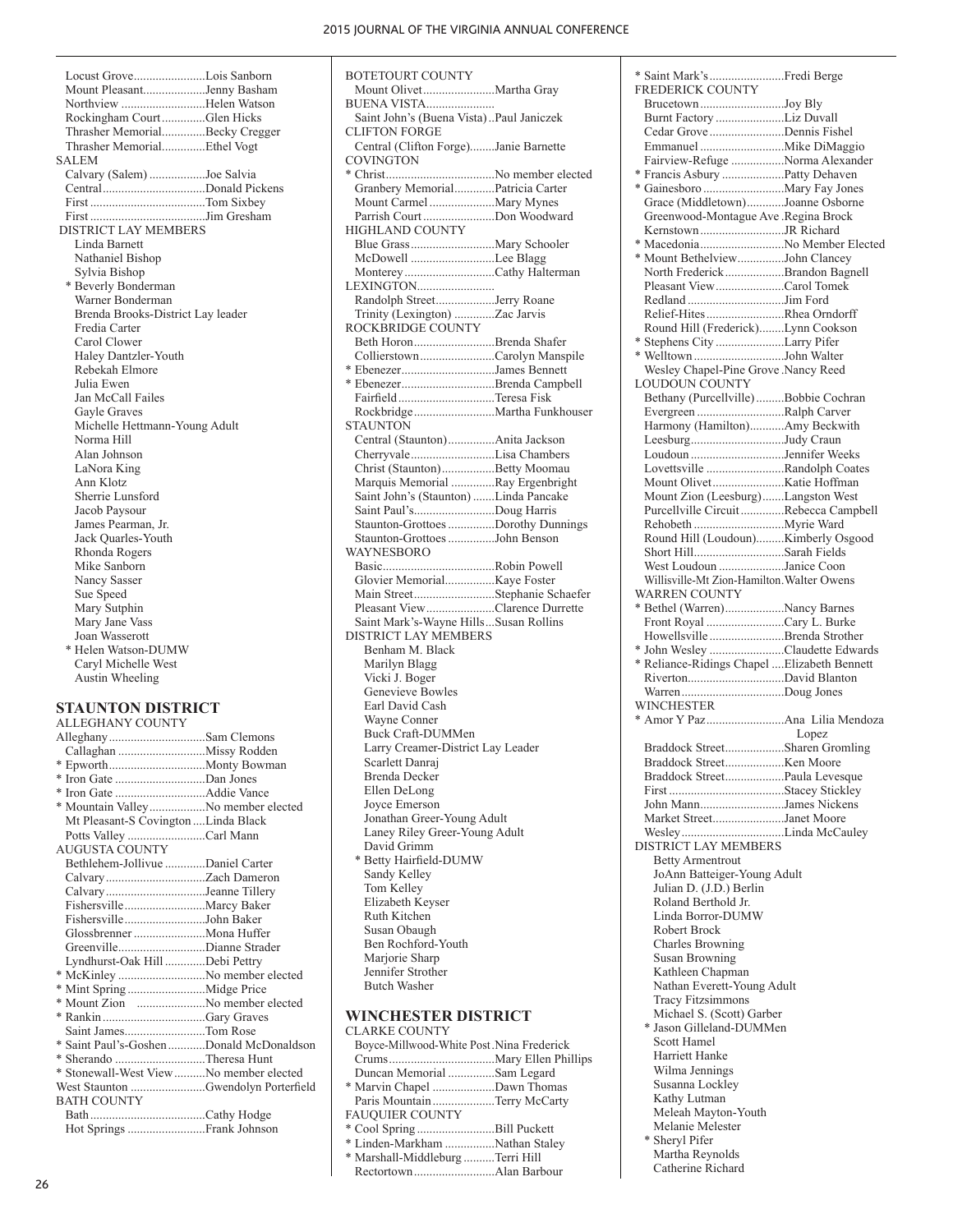Larry Scheuble-District Lay Leader Noelle Schoeman-Youth Lillian Sloane Sheila Smith Dave Stegmaier Richard Turner Nancy Walsh Linda Whitacre Carolyn Woodrum

### **YORK RIVER DISTRICT**

CHAES CITY COUNTY Memorial.............................David Ledbetter GLOUCESTER COUNTY Bellamy...............................Kathy Dumas Bethany (Gloucester Point) .Dolores Breen Bethlehem ...........................Steven Sales, III Gloucester-Mathews...........Charles Clements New Hope ...........................Miriam Charnock Salem-Olive Branch............Earlene Miller Singleton .............................Brownie Bartley Susanna Wesley...................Ginny Miller HAMPTON Bethany (Hampton).............Elaine Brimer East Hampton......................Brenda Merry First (Fox Hill)....................Nick Hopkins First (Hampton)...................William Milholen Fox Hill Central ..................Roy Sheffler Kecoughtan .........................Phyllis Ayers Phoebus...............................Karl Gunther Saint James..........................Janis Baker Saint Mark's........................Monica Sprague Wallace Memorial...............Reggie Holloway Wesley.................................Dave Williamson ISLE OF WIGHT COUNTY Benns...................................Mary Lou Bowen Bethany (Isle of Wight).......Debra Frank Oak Grove-Riverview.........Joan Mizelle Trinity (Isle of Wight).........Blair Meador Trinity (Isle of Wight).........Tom Meador Uzzell ..................................Judy Spady Woodland ............................Billy Bell JAMES CITY COUNTY New Town...........................Carl Timmer \* Wellspring ...........................Eunice Forehand KING & QUEEN COUNTY Shackelfords Chapel ...........Josephine Smith KING WILLIAM COUNTY West Point ...........................Bill Rilee MATHEWS COUNTY \* Bethel-Saint Matthew .........Betty Hammond \* Beulah-Saint Paul................Allen Strigle Central (Mathews) ..............Nancy Jagger Mathews Chapel..................Mimi Kleintop Salem (Mathews) ................Diane E. Bing West Mathews.....................Jeff Clark MIDDLESEX COUNTY Clarksbury...........................Terry Cleveland Lower Church .....................Addie Haynes Walker Middlesex............................Larry Goins Urbanna...............................Kathy Brown NEW KENT COUNTY \* New Kent ............................Annemarie Johnson NEWPORT NEWS Asbury....................................Byron Kelly Chestnut Memorial..............Ross Phillips Christ (Newport News).......Diane Bonney First (Newport News) .........Doug Foltz Grace ...................................Joan Heaton Warwick Memorial .............Jason Vincelette Warwick Memorial .............Maggie Vincelette POQUOSON Tabernacle ...........................Nancy Grizzard Trinity (Poquoson)..............Fae Mungo WILLIAMSBURG Williamsburg.......................Steve Short Williamsburg.......................Nancy Rivero Williamsburg.......................Weimar Rivero

| YORK COUNTY                           |
|---------------------------------------|
| Crooks Memorial John Giffin           |
|                                       |
| Saint Luke's Betty Brummer            |
| Saint Luke's  Mary G. Ellis           |
|                                       |
| <b>DISTRICT LAY MEMBERS</b>           |
| Cindy Banek                           |
| Mary L. Brett Wright                  |
| Booker Brown-District Lay Leader      |
| Jim Chaffin-Dummen                    |
| Robert Dishman                        |
| Jessie Fisher-Young Adult             |
| Kathy Fisher                          |
| Josh Hagstrom                         |
| MacKenzie Haley-Youth                 |
| Ron Hardman                           |
| Sandra Harper                         |
| Thomas Hassler                        |
| Betty Hill                            |
| Robert Hill                           |
| * Mary Lou Hollingshead               |
| Carol Hudgins                         |
| Richard Jacobson                      |
| <b>Stacy Jansson</b>                  |
| <b>B.</b> Allen Langford              |
| Peggy Langford                        |
|                                       |
| Carlos Liceaga                        |
| Charles Llewellyn                     |
| George McKnight                       |
| Susan McKnight                        |
| C.W. Miller                           |
| Judy Moughon                          |
| Stefan Mygas                          |
| <b>Raymond Nations</b>                |
| Nancy Ransome                         |
| Linda Rhodes                          |
| Marvin (Bud) Rhodes                   |
| Sylvia Rumsey                         |
| <b>Judy Rushton</b>                   |
| Cecelia Short                         |
| <b>Wallace Sterling</b>               |
| Loretta Sutton                        |
| William Sutton                        |
| Virginia Walker                       |
| Melissa White-DUMW                    |
| Warren Wright                         |
| Nancy Yarborough                      |
|                                       |
| <b>KEY TO ABBREVIATIONS:</b>          |
| DUMW-United Methodist Women President |
| DUMMen-United Methodist Men President |
|                                       |
| <b>CONFERENCE LAY MEMBERS</b>         |
| General Commission on Communications- |
| $M_{\text{2}}$ = 1. $-11$ C D = 1     |

Marshall S. Bailey Conference Chancellor—Steven D. Brown Chair, Bd. of Discipleship—Beth Christian President, UM Foundation—Stephen Clark Conference Treasurer—David D. Dommisse Member, World Methodist Council—Willard H. Douglas Director of Lay Speaking Ministries—Johnnie E. Draughon Director of Lay Leadership Excellence—Cheryl Edley-Worford Co-Chair, Bd. of Church and Society—Jaydee Hanson Conference Lay Leader—Warren R. Harper Lay Member, GBCS—Dot Ivey President, Bd. of Communications—Keri Marston Chair, Bd. of Pensions—Robert 'Bob' Sanford Co-Chair, COSROW—Shannon Sixbey CCYM Chair—Emily Stallings

Conference President, UMW—Joyce Winston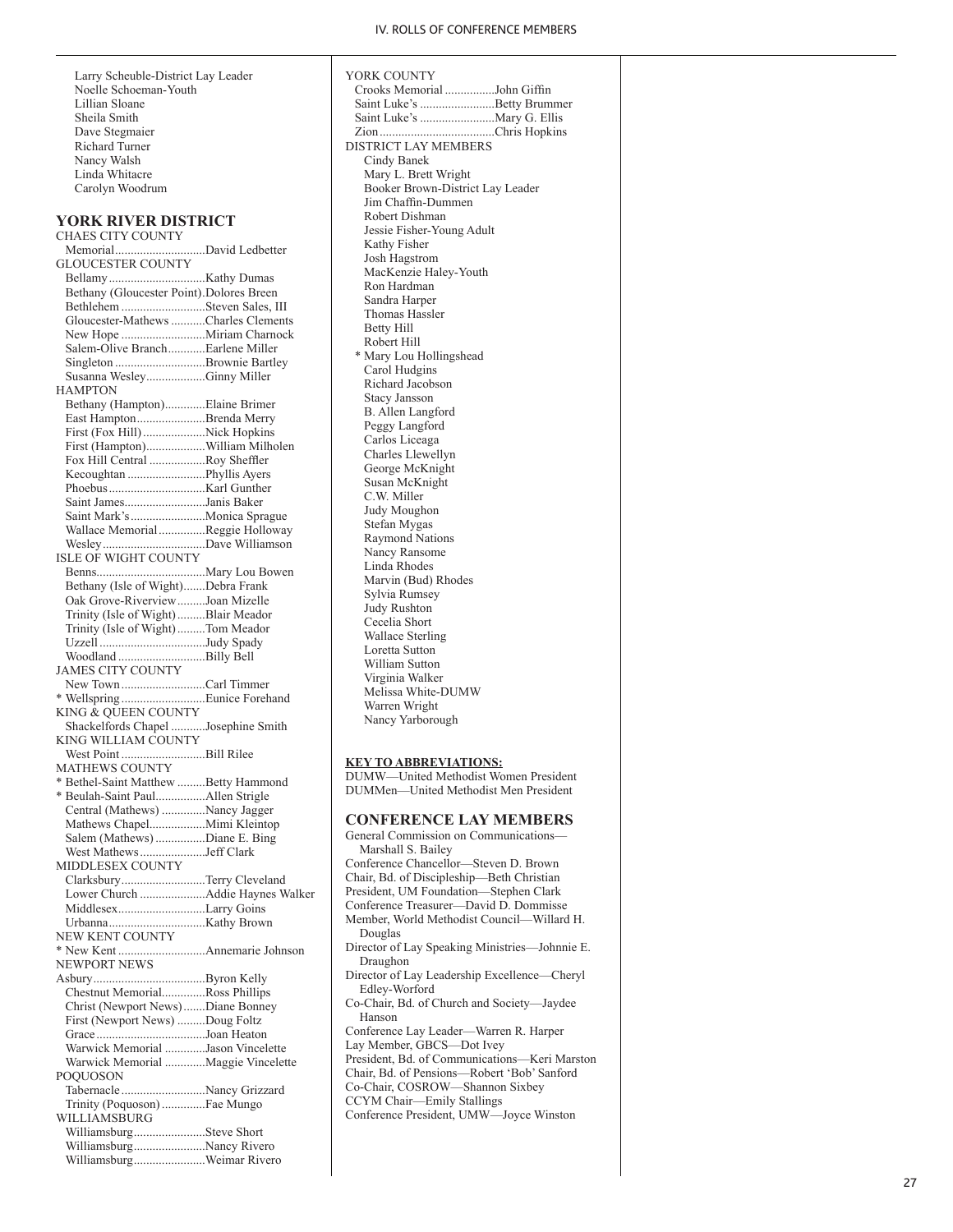### C. CHRONOLOGICAL ROLL AND SERVICE YEARS

1. ELDERS IN FULL CONNECTION IN ORDER OF SENIORITY

\*Denotes Retired Relationship ‡ Denotes serving extension or other valid ministries

† Denotes Personal Leave § Denotes Granted Medical Leave ƒ Denotes Family Leave *S* Denotes Sabbatical Leave *t* Denotes Transition Leave

"Ent. Probationary/Provisional" is the year entered into membership as Probationer/Provisional.

"Other Years" are years in the chaplaincy, institutions or other conferences which Virginia United Methodist Pensions, Inc. is not responsible for years of service.

"Va. Conf. Yrs." include years of service that are counted toward retirement eligibility under ¶358.2 in the *Book of Discipline.*

"Total Yrs." are the total years of service that are counted toward retirement eligibility under ¶358.2 in the *Book of Discipline.*

These records are revised to correspond with the records of the General Board of Pension and the Virginia United Methodist Pensions, Inc. as of July 1, 2014. Contact Nancy Blair, Virginia United Methodist Pensions, Inc., P. O. Box 5606, Glen Allen, Va. 23058. Each individual will need to be in contact with the General Board of Pension or the Virginia United Methodist Pensions, Inc. office to determine pension benefits available at the time of retirement.

*Bishop C.P. Minnick Jr. (Retired), Bishop R. Kern Eutsler (Retired), Bishop H. Hasbrouck Hughes Jr. (Retired), Bishop Ray W. Chamberlain Jr. (Retired) and Bishop Timothy W. Whitaker (Retired), having been elected to the episcopacy from the Virginia Conference, are Honorary Members of the Virginia Conference.*

| Number              | Ent. Min. O.T.<br>(Probationary)<br>Name | Other Years  | Va. Conf. Yrs. | Total Yrs.     | Number   | Name                                | Ent. Min. O.T.<br>(Probationary) | Other Years  | Conf. Yrs.<br>Va. | Total Yrs.     |
|---------------------|------------------------------------------|--------------|----------------|----------------|----------|-------------------------------------|----------------------------------|--------------|-------------------|----------------|
|                     |                                          |              |                |                |          |                                     |                                  |              |                   |                |
| 1                   | * Wrenn, Raymond F  1942                 | 0.00         | 40.25          | 40.25          | 47       | Rollins, Milford C.  1953           |                                  | 0.25         | 36.75             | 37.00          |
| 2                   | $\ast$                                   | 0.00         | 30.75          | 30.75          | 48       | Stables, Alfred G.  1953            |                                  | 0.00         | 25.75             | 25.75          |
| 3                   | * Crumb, C. Warner 1945                  | 1.00         | 44.75          | 45.75          | 49       | Taylor, Edward J., Jr.  1953        |                                  | 2.00         | 38.00             | 40.00          |
| $\overline{4}$<br>5 | * Newman, M. Douglas  1945               | 0.00         | 47.75          | 47.75          | 50<br>51 | Beasley, Joseph H.  1954            |                                  | 0.00         | 42.00             | 42.00          |
| 6                   | * Willis, David S., Jr.  1946            | 5.25<br>0.00 | 35.75<br>45.00 | 41.00<br>45.00 | 52       | * Caudill, Charles C 1954<br>$\ast$ |                                  | 0.00<br>0.00 | 45.50<br>43.00    | 45.50<br>43.00 |
| 7                   |                                          | 0.00         | 42.75          | 42.75          | 53       | McAden, Robinson 1954               |                                  | 11.00        | 36.00             | 47.00          |
| 8                   | * Paylor, Earl W., Jr.  1948             | 41.75        | 2.00           | 43.75          | 54       | Martin, Richard K 1954              |                                  | 25.00        | 6.25              | 31.25          |
| 9                   | * Donat, Ward L 1949                     | 0.00         | 39.75          | 39.75          | 55       | Minnick, Jack A.  1954              |                                  | 0.00         | 44.00             | 44.00          |
| 10                  | * Ferguson, William S.  1949             | 0.00         | 39.75          | 39.75          | 56       | * Moyer, Herbert A 1954             |                                  | 0.00         | 40.00             | 40.00          |
| 11                  |                                          | 0.00         | 32.75          | 32.75          | 57       |                                     |                                  | 20.00        | 19.00             | 39.00          |
| 12                  |                                          | 0.00         | 39.75          | 39.75          | 58       | * Smith, David H.  1954             |                                  | 0.00         | 43.00             | 43.00          |
| 13                  | * Thomas, William K 1950                 | 0.00         | 38.75          | 38.75          | 59       | Soulen, Richard N 1954<br>$\ast$    |                                  | 31.00        | 12.00             | 43.00          |
| 14                  | * Thomas, Wilton B.  1950                | 28.00        | 16.75          | 44.75          | 60       | * Campbell, Deroy C.  1955          |                                  | 0.00         | 38.00             | 38.00          |
| 15                  |                                          | 26.00        | 14.75          | 40.75          | 61       | * Chattin, Norman S.  1955          |                                  | 0.00         | 40.00             | 40.00          |
| 16                  |                                          | 5.25         | 38.75          | 44.00          | 62       | $\ast$<br>Corr, Laughton L.  1955   |                                  | 0.00         | 40.00             | 40.00          |
| 17                  | * Kitchen, Theodore J 1951               | 44.00        | 0.00           | 44.00          | 63       |                                     |                                  | 0.00         | 27.00             | 27.00          |
| 18                  | * Mitchell, F. Joseph 1951               | 31.00        | 9.75           | 40.75          | 64       | * Minter, Allen D.  1955            |                                  | 0.00         | 37.75             | 37.75          |
| 19                  |                                          | 0.00         | 40.75          | 40.75          | 65       | * Parrish, Whitney W.  1955         |                                  | 25.00        | 15.00             | 40.00          |
| 20                  | * Wright, Edward H  1951                 | 0.00         | 42.75          | 42.75          | 66       | * Scott, C. Richard  1955           |                                  | 4.50         | 35.25             | 42.75          |
| 21                  | Bodie, Raymond G.  1952                  | 0.00         | 19.75          | 19.75          | 67       | * Sutlive, Vinson H.Jr.  1955       |                                  | 0.00         | 35.00             | 35.00          |
| 22                  | Carson, Louis E 1952                     | 0.00         | 44.75          | 44.75          | 68       | $\ast$                              |                                  | 10.00        | 30.00             | 40.00          |
| 23                  |                                          | 0.00         | 34.75          | 34.75          | 69       | $*$                                 |                                  | 20.75        | 2.00              | 22.75          |
| 24                  | Coffman, Thomas  1952                    | 2.00         | 37.75          | 39.75          | 70       | * Hastings, Robert C.  1956         |                                  | 3.00         | 40.00             | 43.00          |
| 25                  | Douglass, Carl H., Jr.  1952             | 21.00        | 40.75          | 41.75          | 71       | Hodges, Louis W.  1956              |                                  | 0.00         | 44.00             | 44.00          |
| 26                  |                                          | 0.00         | 47.75          | 47.75          | 72       | * Tate, John Bibb, Jr 1956          |                                  | 1.00         | 43.00             | 44.00          |
| 27                  |                                          | 20.00        | 10.00          | 30.00          | 73       | * Walters, W. Dabney  1956          |                                  | 0.00         | 41.00             | 41.00          |
| 28                  |                                          | 19.00        | 6.00           | 25.00          | 74       | * Ward, Gerould A., Jr 1956         |                                  | 2.00         | 42.00             | 44.00          |
| 29                  |                                          | 43.00        | 0.00           | 43.00          | 75       | * Whitehurst, Walter A.  1956       |                                  | 8.50         | 34.50             | 43.00          |
| 30                  |                                          | 4.50         | 26.50          | 31.00          | 76       | * Winston, Hugh J., Jr 1956         |                                  | 0.00         | 36.50             | 36.50          |
| 31                  | Howell, David H.  1952                   | 1.00         | 39.75          | 40.75          | 77       | * Amon, William E 1957              |                                  | 3.00         | 39.00             | 42.00          |
| 32                  |                                          | 0.00         | 39.75          | 39.75          | 78       | Cosslett, Carl E 1957               |                                  | 1.00         | 41.00             | 42.00          |
| 33                  |                                          | 5.25         | 38.50          | 43.75          | 79       |                                     |                                  | 0.00         | 14.00             | 14.00          |
| 34                  | Regan, J. Robert, Jr 1952                | 11.50        | 31.00          | 42.50          | 80       | * Mabry, Hunter P 1957              |                                  | 44.00        | 0.00              | 44.00          |
| 35                  |                                          | 10.00        | 39.75          | 49.75          | 81       |                                     |                                  | 2.75         | 41.25             | 44.00          |
| 36                  | * Woolridge, E.R., Jr.  1952             | 0.00         | 44.75          | 44.75          | 82       | * Arndt, Frederick A.  1958         |                                  | 0.00         | 38.00             | 38.00          |
| 37                  |                                          | 2.00         | 39.00          | 41.00          | 83       |                                     |                                  | 18.00        | 8.00              | 26.00          |
| 38                  | Ayres, William L.  1953                  | 0.00         | 37.75          | 37.75          | 84       | * Daniel, Linwood E.  1958          |                                  | 0.00         | 42.50             | 42.50          |
| 39                  | Baird, Donald A.  1953                   | 16.50        | 9.00           | 25.50          | 85       | * Ennis, Richard Carl  1958         |                                  | 12.00        | 29.00             | 41.00          |
| 40                  |                                          | 0.00         | 40.75          | 40.75          | 86       | * Faris, Richard B 1958             |                                  | 0.00         | 40.00             | 40.00          |
| 41                  |                                          | 35.00        | 9.75           | 44.75          | 87       |                                     |                                  | 0.00         | 42.00             | 42.00          |
| 42                  | * Casey, Robert T.  1953                 | 0.00         | 42.75          | 42.75          | 88       | * Holloman, James G 1958            |                                  | 0.00         | 43.75             | 43.75          |
| 43                  | $\ast$                                   | 6.00         | 41.75          | 47.75          | 89       |                                     |                                  | 0.00         | 38.00             | 38.00          |
| 44                  | * Johnson, Charles M.  1953              | 26.00        | 13.75          | 39.75          | 90       | * Riley, Henry E., Jr 1958          |                                  | 0.00         | 41.00             | 41.00          |
| 45                  | * Nichols, Hugh E 1953                   | 0.00         | 40.00          | 40.00          | 91       | * Stewart, Carl Oscar 1958          |                                  | 0.00         | 39.00             | 39.00          |
| 46                  | * Powell, James E., Jr 1953              | 0.00         | 39.75          | 39.75          | 92       | * Whetzel, Kenneth E 1958           |                                  | 3.00         | 37.00             | 40.00          |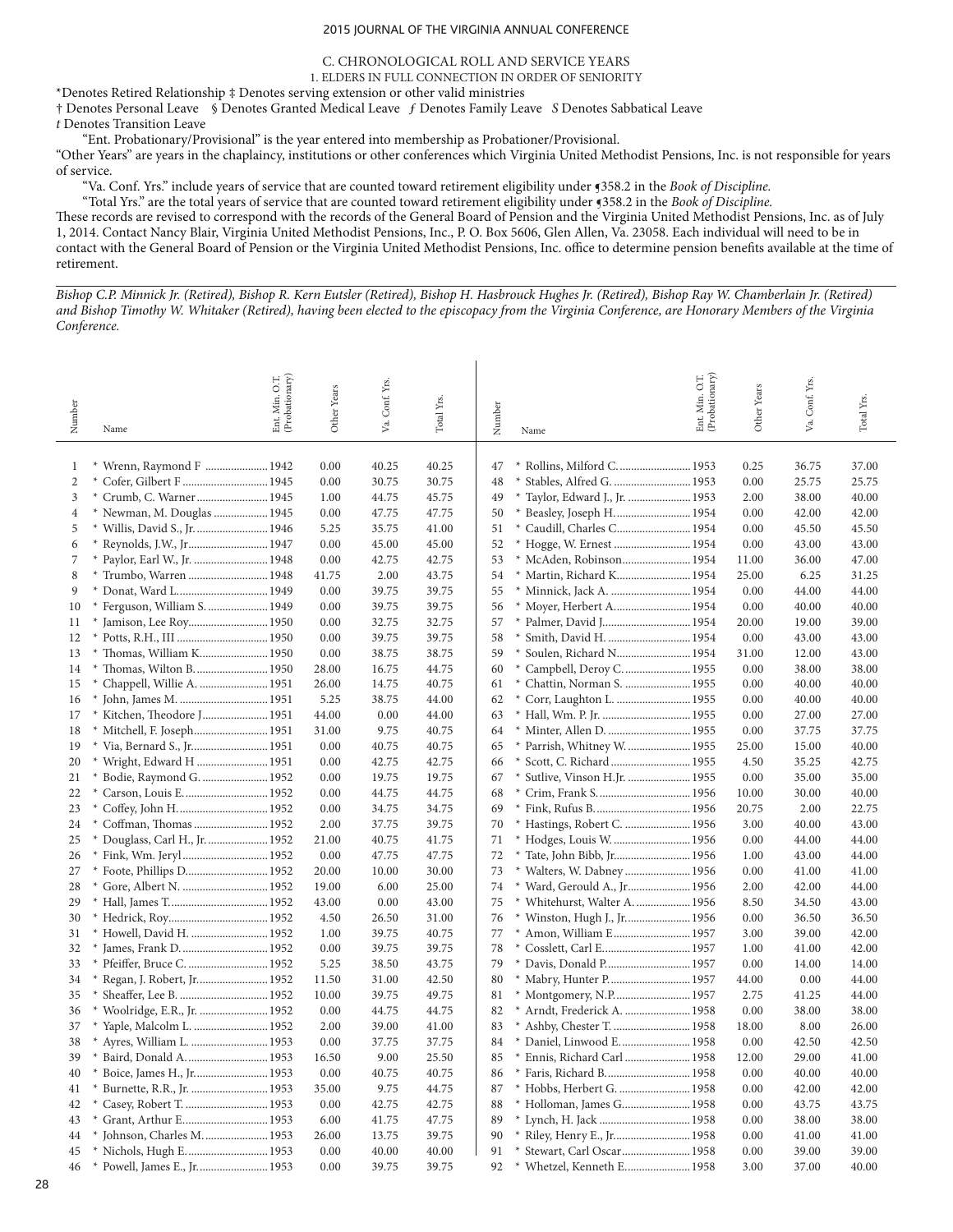|                                            | Min. O.T.      |                |                |                |                                                    | Min. O.T.      |              |                |                |
|--------------------------------------------|----------------|----------------|----------------|----------------|----------------------------------------------------|----------------|--------------|----------------|----------------|
| Number                                     | (Probationary) | Other Years    | Va. Conf. Yrs. | Total Yrs.     | Number                                             | (Probationary) | Other Years  | Va. Conf. Yrs  | Total Yrs.     |
| Name                                       | Ent.           |                |                |                | Name                                               | Ent.           |              |                |                |
| 93                                         |                |                |                |                |                                                    |                |              |                | 35.00          |
| * Worden, Richard L.  1958<br>94           |                | 0.00<br>0.00   | 41.00<br>44.75 | 41.00<br>44.75 | 160<br>161<br>$\ast$                               |                | 3.00<br>0.00 | 32.00<br>36.00 | 36.00          |
| 95                                         |                | 28.00          | 14.00          | 42.00          | Cannon, Glen H 1965<br>162<br>$\rightarrow$        |                | 26.00        | 14.00          | 40.00          |
| 96                                         |                | 0.00           | 39.00          | 39.00          | Chamberlain, C.D 1965<br>163                       |                | 37.00        | 3.00           | 40.00          |
| 97                                         |                | 0.00           | 40.00          | 40.00          | Davis, Creed S., Jr 1965<br>164<br>$\rightarrow$   |                | 0.00         | 40.00          | 40.00          |
| 98<br>* Edmonds, R.H., Jr.  1959           |                | 11.75          | 33.00          | 44.75          | 165<br>$\rightarrow$                               |                | 0.00         | 41.00          | 42.00          |
| 99<br>* Erbach, William W.  1959           |                | 31.00          | 15.00          | 46.00          | 166                                                |                | 0.00         | 31.00          | 31.00          |
| * Garner, Robert H.  1959<br>100           |                | 0.00           | 32.00          | 32.00          | Harris, Kelsey H 1965<br>167<br>$\rightarrow$      |                | 14.00        | 23.00          | 37.00          |
| 101                                        |                | 24.00          | 13.00          | 37.00          | 168                                                |                | 0.00         | 26.00          | 26.00          |
| * Hunsicker, Philip N.  1959<br>102        |                | 0.00           | 41.00          | 41.00          | 169                                                |                | 0.00         | 41.00          | 41.00          |
| Jennings, Thomas E.  1959<br>103<br>$*$    |                | 0.00           | 30.00          | 30.00          | McMahan, Wm. F 1965<br>170<br>$\ast$               |                | 0.00         | 34.00          | 34.00          |
| * Mayton, Wilfred M 1959<br>104            |                | 0.00           | 44.00          | 44.00          | 171                                                |                | 0.00         | 36.00          | 36.00          |
| * McDonald, James F 1959<br>105            |                | 0.00           | 41.00          | 41.00          | * Paul-Coker, Isaac S.  1965<br>172                |                | 11.00        | 30.00          | 41.00          |
| * Morefield, David C  1959<br>106          |                | 0.00           | 42.00          | 42.00          | Pratt, John David  1965<br>173<br>$\rightarrow$    |                | 26.50        | 8.50           | 35.00          |
| 107                                        |                | 0.00           | 36.00          | 36.00          |                                                    |                | 0.00         | 38.00          | 38.00          |
| 108                                        |                | 7.00           | 33.00          | 40.00          | Spear, Harry B., II  1965<br>175<br>×              |                | 0.00         | 39.00          | 39.00          |
| * Pollok, William H.  1959<br>109          |                | 0.00           | 35.00          | 35.00          | Tingle, Larry O 1965<br>176<br>$*$                 |                | 0.00         | 39.00          | 39.00          |
| * Vaiden, Gerald M, Jr 1959<br>110         |                | 2.00           | 39.00          | 41.00          | Tyndall, L.Glenn  1965<br>177<br>$\ast$            |                | 0.00         | 44.00          | 44.00          |
| * Withers, William R 1959<br>111           |                | 6.00           | 37.00          | 43.00          | 178                                                |                | 0.00         | 40.00          | 40.00          |
| * Athearn, W. James 1960<br>112            |                | 0.00           | 42.00          | 42.00          | Wilson, Douglas K 1965<br>179<br>$\ast$            |                | 0.00         | 35.00          | 35.00          |
| * Gravely, James L. III  1960<br>113       |                | 24.00          | 15.00          | 39.00          | * Arthur, Wesley E.  1966<br>180                   |                | 0.00         | 35.00          | 35.00          |
| 114                                        |                | 3.00           | 37.00          | 40.00          | * Bailey, Melbourne  1966<br>181                   |                | 13.00        | 26.00          | 39.00          |
| * Knox, Robert T 1960<br>115               |                | 0.00           | 39.00          | 39.00          | 182<br>$\rightarrow$                               |                | 19.25        | 0.75           | 20.00          |
| * Luker, Maurice S., Jr 1960<br>116        |                | 34.00          | 10.00          | 44.00          | 183<br>$\rightarrow$                               |                | 0.00         | 34.50          | 34.50          |
| * Morse, Christopher  1960<br>117          |                | 30.00          | 15.00          | 46.00          |                                                    |                | 47.00        | 0.00           | 47.00          |
| 118                                        |                | 9.00           | 26.00          | 35.00          | 185                                                |                | 34.00        | 5.00           | 39.00          |
| * Stith, W. Hewlett, Jr.  1960<br>120      |                | 0.00<br>3.50   | 42.00<br>23.50 | 42.00<br>27.00 | 186<br>187                                         |                | 0.00<br>0.00 | 44.00<br>37.00 | 44.00<br>37.00 |
| 121                                        |                | 18.00          | 19.00          | 37.00          | 188<br>$\ast$                                      |                | 0.00         | 25.00          | 25.00          |
| 122                                        |                | 31.00          | 12.00          | 44.00          | * Savinsky, Joseph G.  1966<br>189                 |                | 0.00         | 39.00          | 39.00          |
| 123                                        |                | 0.00           | 39.00          | 39.00          |                                                    |                | 2.00         | 30.00          | 32.00          |
| 124<br>* Galloway, Jeremy Q.  1961         |                | 0.00           | 36.50          | 36.50          | Adams, Larry E.  1967<br>191<br>$\rightarrow$      |                | 8.00         | 32.50          | 40.50          |
| * Jones, LeRoy V 1961<br>125               |                | 3.00           | 35.00          | 38.00          |                                                    |                | 0.00         | 24.00          | 24.00          |
| 126                                        |                | 0.00           | 42.00          | 42.00          | 193                                                |                | 0.00         | 38.00          | 38.00          |
| * Lewis, David B  1961<br>127              |                | 0.00           | 44.00          | 44.00          | $194$ *                                            |                | 13.50        | 30.00          | 43.50          |
| 128                                        |                | 2.00           | 15.00          | 17.00          | Curry, Henry L., III  1967<br>195<br>$\rightarrow$ |                | 26.00        | 10.00          | 36.00          |
| 129<br>$*$                                 |                | 0.00           | 38.00          | 38.00          | * Franklin, A. Howell  1967<br>196                 |                | 0.00         | 36.00          | 36.00          |
| * Armentrout, L.C., Jr 1962<br>130         |                | 0.00           | 26.75          | 26.75          | Hawkins, Robert E 1967<br>197<br>$\rightarrow$     |                | 0.00         | 31.00          | 31.00          |
| * Cushnie, William D.  1962<br>131         |                | 1.00           | 10.00          | 11.00          | * Layman, William A.  1967<br>198                  |                | 3.00<br>0.00 | 39.00<br>28.00 | 42.00          |
|                                            |                | 27.00<br>18.00 | 1.00<br>20.75  | 28.00<br>38.75 | 200 * Mariner, Kirk C 1967                         |                | 0.00         | 38.00          | 28.00<br>38.00 |
| * Mullaney, Fahy G.  1962<br>134           |                | 24.00          | 1.00           | 25.00          | * Miller, Gerald M.  1967<br>201                   |                | 0.00         | 25.25          | 25.25          |
| 135                                        |                | 23.25          | 17.00          | 40.25          |                                                    |                | 0.00         | 37.00          | 37.00          |
| * Seely, Donald H 1962<br>136              |                | 3.00           | 37.00          | 40.00          | 203<br>$\rightarrow$                               |                | 0.00         | 38.00          | 38.00          |
| 137 * Thomason, Robert T 1962              |                | 26.25          | 8.75           | 35.00          | 204 * Watson, H. Douglas 1967                      |                | 43.25        | 00.00          | 43.25          |
| Blankenship, R.C.  1963<br>138<br>$\ast$   |                | 0.00           | 40.00          | 40.00          |                                                    |                | 0.00         | 33.00          | 33.00          |
| Bomberger, C. Grant  1963<br>139<br>$\ast$ |                | 18.00          | 18.00          | 36.00          |                                                    |                | 0.00         | 43.75          | 43.75          |
| 140                                        |                | 0.00           | 39.00          | 39.0           | 207                                                |                | 0.00         | 39.00          | 39.00          |
| 141                                        |                | 0.00           | 38.00          | 38.00          |                                                    |                | 0.00         | 35.00          | 35.00          |
| * Gardner, William P.  1963<br>142         |                | 0.00           | 29.00          | 29.00          | * LeGault, John T.  1968<br>209                    |                | 0.00         | 43.00          | 43.00          |
| 143                                        |                | 3.00           | 41.00          | 44.00          | 210 * Parsley, G. Wayne 1968                       |                | 0.00         | 39.00          | 39.00          |
|                                            |                | 0.00           | 42.00          | 42.00          | 211 * Reames, Waverly G 1968                       |                | 0.00         | 41.00          | 41.00          |
| 145<br>×                                   |                | 0.00           | 40.00          | 40.00          | 212                                                |                | 5.00         | 30.00          | 35.00          |
| 146                                        |                | 0.00           | 40.00          | 40.00          | 213 * Smith, Charles H., III  1968                 |                | 6.00         | 33.00          | 39.00          |
| 147                                        |                | 0.00           | 38.00          | 38.00          | 214 * Vann, William L, III  1968                   |                | 0.00         | 37.00          | 37.00          |
| * Munford, J. Wade, Jr.  1963<br>148       |                | 0.00           | 37.00          | 37.00          | * Washington, Alton 1968<br>215                    |                | 12.00        | 23.00          | 35.00          |
| 149 * Murphy, E.T., Jr.  1963              |                | 0.00           | 39.00          | 39.00          |                                                    |                | 0.00         | 29.00          | 29.00          |
| 150                                        |                | 0.00           | 39.00          | 39.00          |                                                    |                | 28.00        | 6.00           | 34.00          |
| * Gillis, R. Franklin, Jr.  1964<br>151    |                | 0.00           | 37.00          | 37.00          | * Acklin, Clarence E.  1969<br>218                 |                | 9.00         | 26.00          | 35.00          |
| 152 * Gosnell, Howard M.  1964             |                | 11.00          | 26.00          | 37.00          | 219 * Beals, Kenneth A.  1969                      |                | 35.00        | 11.00          | 46.00          |
| 154                                        |                | 20.00<br>0.00  | 22.00<br>40.00 | 42.00<br>40.00 | 221                                                |                | 0.25<br>0.00 | 24.50<br>36.00 | 24.75<br>36.00 |
|                                            |                | 0.00           | 39.00          | 39.00          | 222 * Dunkum, Thomas R 1969                        |                | 0.00         | 37.00          | 37.00          |
|                                            |                | 0.00           | 30.00          | 30.00          |                                                    |                | 46.00        | 0.00           | 46.00          |
| * Pratt, W. Benjamin 1964<br>157           |                | 17.00          | 20.00          | 37.00          | 224                                                |                | 0.00         | 32.00          | 32.00          |
| 158                                        |                | 2.00           | 21.00          | 23.00          | * Godwin, James B 1969<br>225                      |                | 3.00         | 27.00          | 30.00          |
| 159 * Truxell, James McG.  1964            |                | 36.00          | 13.00          | 49.00          |                                                    |                | 0.00         | 37.00          | 37.00          |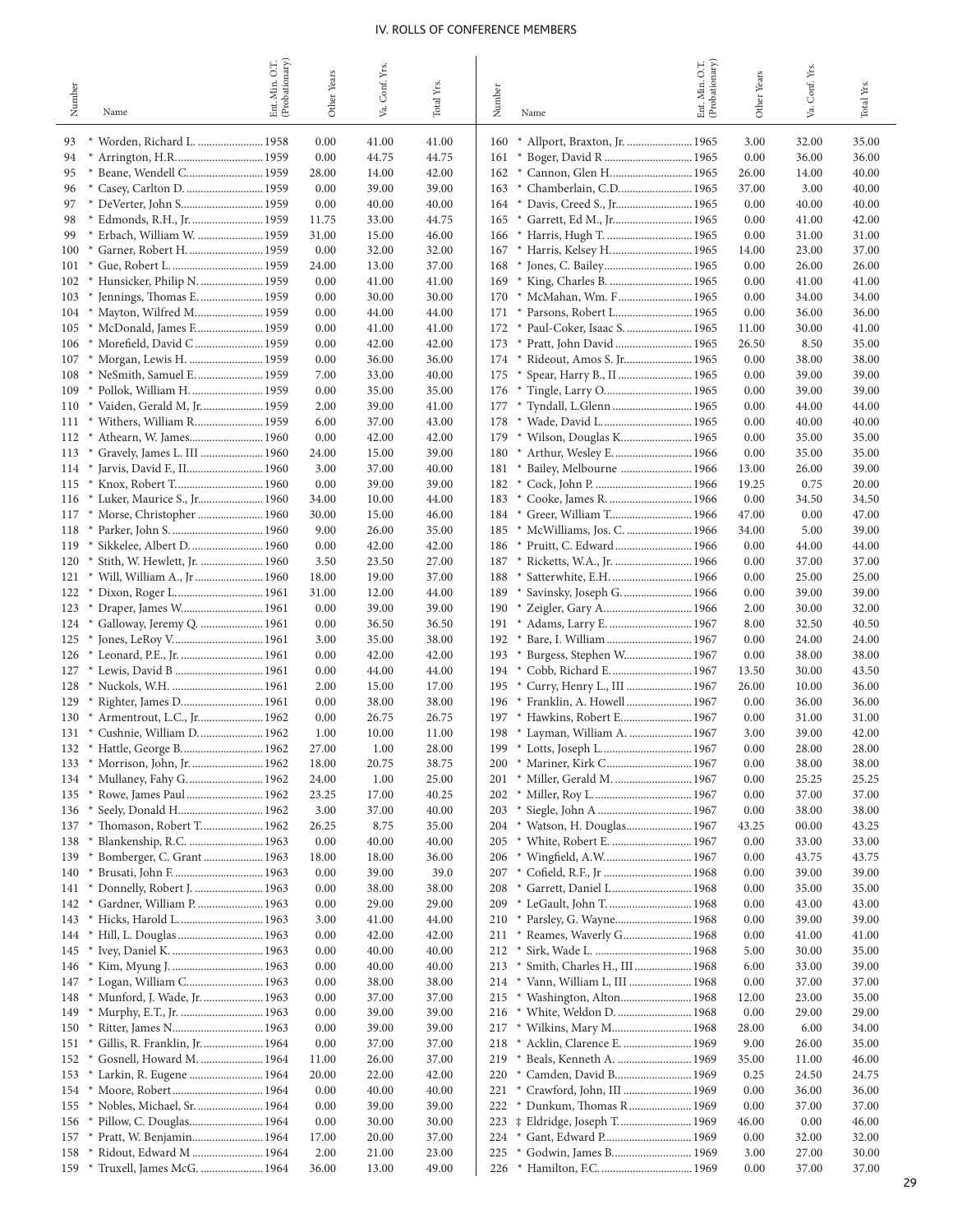| Number     | Name                                                                | Ent. Min. O.T.<br>(Probationary) | Other Years   | Conf. Yrs<br>Va. | Total Yrs.     | Number     | Name                                                         | Ent. Min. O.T.<br>(Probationary) | Other Years    | Conf. Yrs.<br>Уa. | Total Yrs      |
|------------|---------------------------------------------------------------------|----------------------------------|---------------|------------------|----------------|------------|--------------------------------------------------------------|----------------------------------|----------------|-------------------|----------------|
| 227        |                                                                     |                                  | 0.00          | 39.00            | 39.00          | 294        |                                                              |                                  | 0.00           | 16.00             | 16.00          |
| 228        | Harless, Charles H.  1969                                           |                                  | 3.25          | 28.00            | 31.25          | 295        |                                                              |                                  | 0.00           | 41.00             | 41.00          |
| 229        |                                                                     |                                  | 0.00          | 44.00            | 44.00          | 296        | Buchanan, Ray A.  1974                                       |                                  | 33.00          | 8.00              | 41.00          |
| 230        | Kanney, Douglas W.  1969<br>$\ast$                                  |                                  | 0.00          | 35.00            | 35.00          | 297        |                                                              |                                  | 0.00           | 39.00             | 39.00          |
| 231        | Keever, Evelyn G.  1969                                             |                                  | 35.25         | 0.00             | 35.25          | 298        |                                                              |                                  | 5.00           | 32.00             | 37.00          |
| 232<br>233 | King, George E.  1969<br>Long, Donald L.  1969                      |                                  | 17.00<br>0.00 | 12.00<br>31.00   | 29.00<br>31.00 | 299<br>300 | * Finley, Wm. M., III  1974<br>* Harlow, C. Randall 1974     |                                  | 4.00<br>0.00   | 33.00<br>37.50    | 37.00<br>37.50 |
| 234        |                                                                     |                                  | 0.00          | 37.00            | 37.00          | 301        | # Herndon, Ernest, Jr 1974                                   |                                  | 5.75           | 35.00             | 41.75          |
| 235        |                                                                     |                                  | 6.00          | 19.00            | 25.00          | 302        |                                                              |                                  | 13.00          | 21.00             | 34.00          |
| 236        | Smith, Rudy L 1969<br>$\ast$                                        |                                  | 0.00          | 38.00            | 38.00          | 303        | * Hudson, Sara L 1974                                        |                                  | 1.00           | 33.00             | 34.00          |
| 237        | Spilman, Martin K.  1969                                            |                                  | 0.00          | 30.00            | 30.00          |            |                                                              |                                  | 38.00          | 3.00              | 41.00          |
| 238        | Stewart, George W.  1969                                            |                                  | 0.00          | 36.00            | 36.00          | 305        | * Kutz, Margaret T.  1974                                    |                                  | 0.00           | 39.00             | 39.00          |
| 239        | $\ast$                                                              |                                  | 31.50         | 4.00             | 35.50          | 306        | * Manner, David E., Jr.  1974                                |                                  | 12.00          | 24.00             | 36.00          |
| 240<br>241 | Brown, G.Thomas, Jr.  1970<br>$*$                                   |                                  | 0.00<br>0.00  | 46.00<br>40.00   | 46.00<br>40.00 | 307<br>308 | ‡ Ogren, Mark V 1974<br>* Parish, Frederick L 1974           |                                  | 0.00<br>0.00   | 41.00<br>37.00    | 41.00<br>37.00 |
| 242        | Canada, David M 1970<br>$\ast$                                      |                                  | 16.00         | 19.00            | 35.00          | 309        | * Pendley, Dee F., III 1974                                  |                                  | 0.00           | 33.00             | 33.00          |
| 243        | Carlton, Donald E 1970<br>$\ast$                                    |                                  | 0.00          | 36.00            | 36.00          | 310        |                                                              |                                  | 21.00          | 11.00             | 32.00          |
| 244        | $*$                                                                 |                                  | 2.00          | 30.00            | 32.00          | 311        | Wilkins, Edward F 1974                                       |                                  | 2.75           | 35.00             | 37.75          |
| 245        | Freeman, George H.  1970<br>$^{\ast}$                               |                                  | 9.00          | 32.00            | 41.00          | 312        | * Willson, J. Brooke  1974                                   |                                  | 0.00           | 40.00             | 40.00          |
| 246        | Geoghegan, Richard Jr.  1970                                        |                                  | 0.00          | 43.00            | 43.00          | 313        | * Young, Stephen E.  1974                                    |                                  | 16.00          | 20.00             | 36.00          |
| 247<br>248 | Harris, Charles E 1970<br>$*$<br>Markham, T.T., Jr.  1970<br>$\ast$ |                                  | 41.00<br>0.00 | 0.00<br>33.00    | 41.00<br>33.00 | 314<br>315 | * Browder, Michael H 1975                                    |                                  | 0.00<br>1.50   | 40.00<br>28.00    | 40.00<br>29.50 |
| 249        | Meloy, D. Michael 1970                                              |                                  | 0.00          | 35.00            | 35.00          | 316        | Buxton, Lawrence W.  1975                                    |                                  | 0.00           | 40.00             | 40.00          |
| 250        | ‡ Noseworthy, James A.  1970                                        |                                  | 44.50         | 0.00             | 44.50          | 317        | Colby, Donald V 1975<br>×                                    |                                  | 3.00           | 33.00             | 36.00          |
| 251        | Plymale, Steven R.  1970                                            |                                  | 25.00         | 17.00            | 42.00          | 318        | Edwards, Robert A.  1975<br>$\ast$                           |                                  | 0.00           | 39.00             | 39.00          |
| 252        | Sawyer, Jack C.  1970<br>×                                          |                                  | 2.00          | 29.50            | 31.50          | 319        |                                                              |                                  | 0.00           | 40.00             | 40.00          |
| 253        | Snider, Michael L 1970                                              |                                  | 0.00          | 31.50            | 31.50          | 320        | * Keller, Richard S 1975                                     |                                  | 0.00           | 31.00             | 31.00          |
| 254        | Weaver, Clyde W., Jr 1970<br>$*$                                    |                                  | 0.00          | 31.00            | 31.00          |            | 321 § Kubat, J. Michael 1975                                 |                                  | 0.00           | 40.00             | 40.00          |
| 255        | Au, Thomas H  1971                                                  |                                  | 6.75          | 23.25            | 30.00          | 322        |                                                              |                                  | 10.00          | 29.00             | 39.00          |
| 256<br>257 | Beighley, Paul A., III 1971<br>$\ast$                               |                                  | 2.50<br>0.00  | 33.50<br>32.00   | 36.00<br>32.00 | 323<br>324 | * Mucha, David R.  1975<br>$\ast$                            |                                  | 0.00<br>0.00   | 32.25<br>27.00    | 32.25<br>27.00 |
| 258        |                                                                     |                                  | 0.00          | 29.00            | 29.00          | 325        | Reynolds, T.P., Jr 1975<br>×                                 |                                  | 0.00           | 30.00             | 30.00          |
| 259        | Martin, John T., Jr.  1971<br>×                                     |                                  | 0.00          | 41.00            | 41.00          | 326        |                                                              |                                  | 4.00           | 34.00             | 38.00          |
| 260        | Mateer, Ronald W.  1971<br>$*$                                      |                                  | 0.00          | 41.00            | 41.00          | 327        | Sims, Phillip E.  1975                                       |                                  | 3.00           | 18.00             | 21.00          |
| 261        | * McHose, Charles 1971                                              |                                  | 17.00         | 18.00            | 35.00          | 328        | Swadley, Charles E.  1975                                    |                                  | 0.00           | 34.00             | 34.00          |
| 262        | * Morris, Robert L., Jr 1971                                        |                                  | 0.00          | 27.00            | 27.00          | 329        | Sweat, Thomas W.  1975                                       |                                  | 4.00           | 35.00             | 39.00          |
| 263<br>264 | $\ast$                                                              |                                  | 10.25<br>0.00 | 4.75<br>42.00    | 15.00<br>42.00 | 330<br>331 | Unterberger, Gail L 1975<br>$\ast$                           |                                  | 28.00<br>15.00 | 12.00             | 40.00<br>35.00 |
| 265        | * Reifsnyder, Alan G 1971                                           |                                  | 0.00          | 39.00            | 39.00          |            |                                                              |                                  | 0.00           | 19.00<br>37.00    | 37.00          |
|            | 266 * Setchel, Eugene A.  1971                                      |                                  | 0.00          | 28.00            | 28.00          |            | 333 * Breeden, Frederic L.  1976                             |                                  | 0.00           | 30.25             | 30.25          |
| 267        | Sisson, Richard B.  1971<br>$\ast$                                  |                                  | 0.00          | 35.00            | 35.00          | 334        | ×                                                            |                                  | 4.00           | 27.00             | 31.00          |
| 268        |                                                                     |                                  | 0.00          | 35.00            | 35.00          | 335        | Clever, A.J. Edwin 1976<br>×                                 |                                  | 0.00           | 37.00             | 37.00          |
| 269        | Wade, William N.  1971<br>$\ast$                                    |                                  | 3.00          | 37.00            | 40.00          | 336        | * Corley, Cynthia A.  1976                                   |                                  | 0.00           | 35.00             | 35.00          |
| 270        | Chadsey, John S 1972<br>$*$<br>$*$                                  |                                  | 0.00          | 43.00            | 43.00          | 337        | Felumlee, Alan R 1976                                        |                                  | 0.00           | 39.00             | 39.00          |
| 271<br>272 | Erickson, W.D., Jr 1972                                             |                                  | 0.00<br>0.00  | 42.00<br>42.00   | 42.00<br>42.00 | 338        | * Finley, Jeanne T.  1976<br>339 * Gilfillan, Douglas Y 1976 |                                  | 25.00<br>0.00  | 10.00<br>33.00    | 35.50<br>33.00 |
| 273        | Espinoza, Samuel J 1972                                             |                                  | 0.00          | 31.00            | 31.00          | 340        | * Grogan, Louis J., Jr.  1976                                |                                  | 0.00           | 36.00             | 36.00          |
| 274        | ×                                                                   |                                  | 0.00          | 22.00            | 22.00          | 341        | * Hanak, Paul A.  1976                                       |                                  | 25.50          | 10.00             | 35.50          |
| 275        | Hassmer, Stephen B.  1972                                           |                                  | 0.00          | 42.00            | 42.00          | 342        | § Hewitt, James A. III  1976                                 |                                  | 0.00           | 39.00             | 39.00          |
| 276        | Marks, Milton E.  1972<br>×                                         |                                  | 0.00          | 43.00            | 43.00          | 343        | Kincannon, Keary C 1976                                      |                                  | 6.00           | 23.00             | 29.00          |
| 277        | * Meek, C. Eugene.  1972                                            |                                  | 0.00          | 40.00            | 40.00          | 344        | Lavender, James, Jr 1976                                     |                                  | 0.00           | 39.00             | 39.00          |
| 278<br>279 |                                                                     |                                  | 16.00         | 20.00            | 36.00          | 345        | * Maddox, James R.  1976                                     |                                  | 0.00           | 35.00<br>39.00    | 35.00<br>39.00 |
| 280        | * Wilbur, Lynn R 1972<br>Andrews, John M 1973<br>×                  |                                  | 13.00<br>0.00 | 23.00<br>39.00   | 36.00<br>39.00 | 346<br>347 | Nelson, Clyde T.  1976<br>* Porter, W. Forest, Jr.  1976     |                                  | 0.00<br>0.00   | 35.00             | 35.00          |
| 281        | Burgess, Reginald D 1973<br>×                                       |                                  | 0.00          | 37.00            | 37.00          | 348        | Robbins, Gary L.  1976                                       |                                  | 3.00           | 36.00             | 39.00          |
| 282        |                                                                     |                                  | 42.00         | 0.00             | 42.00          | 349        | Savage, Carl E, III 1976<br>×                                |                                  | 0.00           | 21.00             | 21.00          |
| 283        | * Close, George H., Jr.  1973                                       |                                  | 0.00          | 31.50            | 31.50          | 350        | * Shepherd, W. Joseph 1976                                   |                                  | 0.00           | 37.00             | 37.00          |
| 284        | Farabaugh, Timothy 1973                                             |                                  | 38.00         | 0.00             | 38.00          | 351        |                                                              |                                  | 0.00           | 42.00             | 42.00          |
| 285        | Hindman, David M.  1973<br>$\ast$                                   |                                  | 0.00          | 42.00            | 42.00          | 352        | * Tanner, David R.  1976                                     |                                  | 4.00           | 31.00             | 35.00          |
| 286<br>287 | Houff, D. Michael  1973<br>Johnston, Robert F.  1973<br>$\ast$      |                                  | 0.00<br>0.00  | 40.00<br>21.75   | 40.00<br>21.75 | 353        | * Turbyfill, Margaret 1976                                   |                                  | 0.00           | 20.00<br>22.00    | 20.00<br>33.00 |
| 288        |                                                                     |                                  | 0.00          | 42.00            | 42.00          | 355        | * Vaughn, Peter M.  1976                                     |                                  | 11.00<br>0.00  | 30.75             | 30.75          |
| 289        | * Leavitt, Charles, Jr 1973                                         |                                  | 34.50         | 6.00             | 40.50          | 356        | Vaughn, Robert E., Jr 1976                                   |                                  | 0.00           | 39.00             | 39.00          |
| 290        | * Patrick, Kenneth K.  1973                                         |                                  | 0.00          | 41.00            | 41.00          |            |                                                              |                                  | 0.00           | 29.00             | 29.00          |
| 291        | * Payne, Michael D.  1973                                           |                                  | 2.00          | 33.00            | 35.00          | 358        | * Wilson, Donald W.  1976                                    |                                  | 0.00           | 32.00             | 32.00          |
| 292        |                                                                     |                                  | 0.00          | 40.00            | 40.00          | 359        | * Woodfin, Robert H 1976                                     |                                  | 6.00           | 25.25             | 31.25          |
|            | 293 * Robinson, E. Kirk  1973                                       |                                  | 0.00          | 33.00            | 33.00          | 360        | * Anderson, Joseph R 1977                                    |                                  | 0.00           | 26.00             | 26.00          |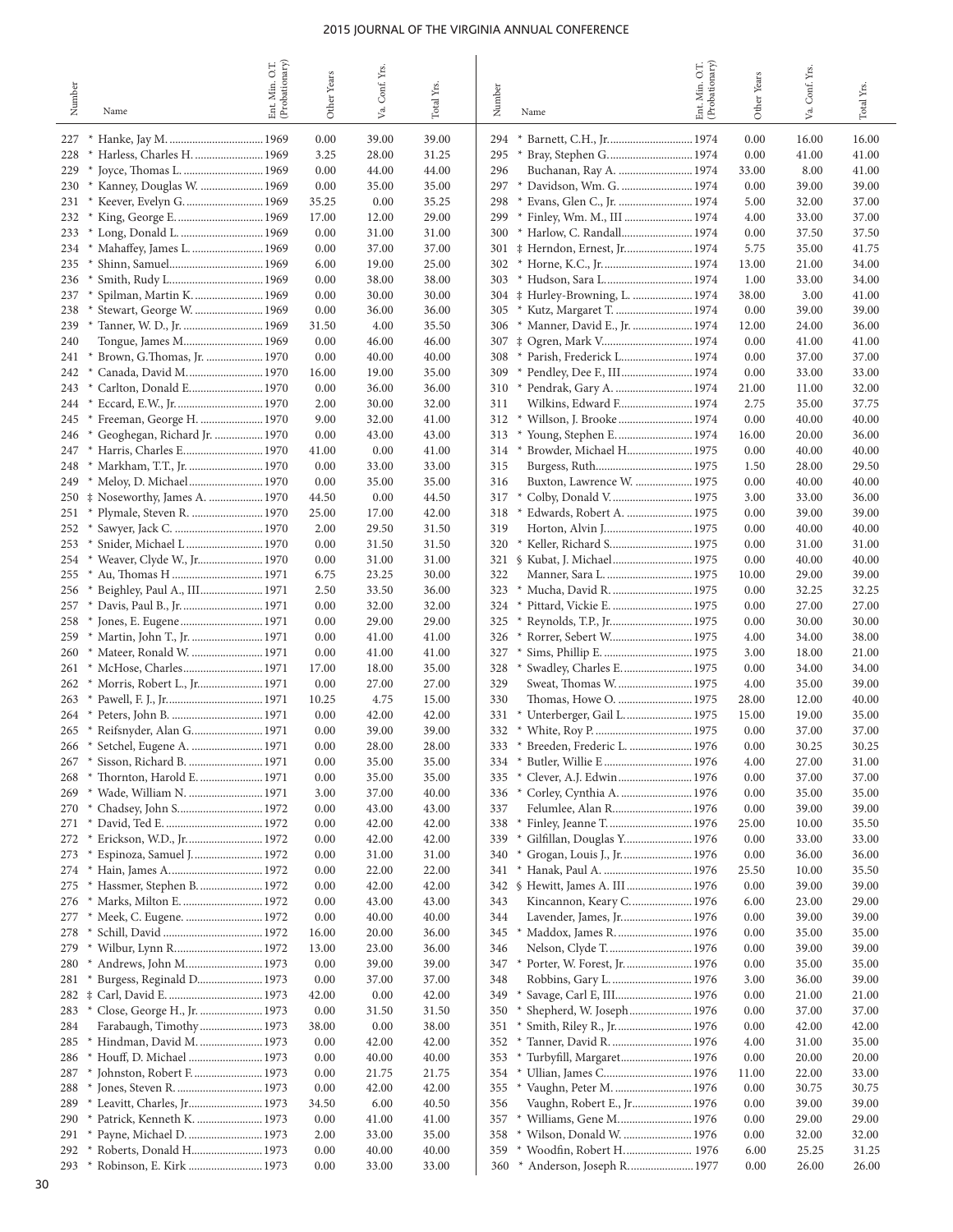|            |                                                    | Ent. Min. O.T.<br>(Probationary) | Other Years   | Conf. Yrs.     |                |                                                                       | Ent. Min. O.T.<br>(Probationary) | Other Years   | Conf. Yrs.     |                |
|------------|----------------------------------------------------|----------------------------------|---------------|----------------|----------------|-----------------------------------------------------------------------|----------------------------------|---------------|----------------|----------------|
| Number     | Name                                               |                                  |               | Уa.            | Total Yrs.     | Number<br>Name                                                        |                                  |               | Š.             | Total Yrs.     |
| 361        | Barclay, Richard A  1977                           |                                  | 0.00          | 23.00          | 23.00          | 428<br>Mercer, Thomas L.  1979                                        |                                  | 0.00          | 36.00          | 36.00          |
| 362        | Beethoven, Charlene  1977<br>∗                     |                                  | 0.00          | 31.00          | 31.00          | 429<br>Mottley, Keith A 1979                                          |                                  | 0.00          | 38.00          | 38.00          |
| 363        | Blubaugh, J. Blaine 1977                           |                                  | 3.50          | 39.00          | 42.50          | 430                                                                   |                                  | 3.00          | 36.00          | 39.00          |
| $364 \pm$  | Brown, Marc D 1977                                 |                                  | 0.00          | 38.00          | 38.00          | 431<br>×                                                              |                                  | 0.00          | 32.00          | 32.00          |
| 365<br>366 | Burgess, Mark A 1977<br>Burrough, David R.  1977   |                                  | 0.00<br>0.00  | 38.00<br>44.50 | 38.00<br>44.50 | Reynolds, David T 1979<br>432                                         |                                  | 0.00<br>16.00 | 36.00<br>18.25 | 36.00<br>34.25 |
| 367        | Butcher, Jeffrey 1977                              |                                  | 0.00          | 38.00          | 38.00          | 434<br>Rowley, Ralph W.  1979                                         |                                  | 3.00          | 36.00          | 39.00          |
| 368        | $^{\ast}$                                          |                                  | 0.00          | 33.00          | 33.00          | 435<br>Spivey, Robert A 1979                                          |                                  | 0.00          | 18.00          | 18.00          |
| 369        | Copenhaver, J.D., Jr 1977                          |                                  | 26.00         | 11.00          | 36.50          | * Tangeman, Karl K.  1979<br>436                                      |                                  | 0.00          | 16.00          | 16.00          |
| 370        | Dameron, John C 1977<br>$*$                        |                                  | 0.00          | 33.00          | 33.00          | # Thompson, L.R., Jr.  1979<br>437                                    |                                  | 3.00          | 36.00          | 39.00          |
| 371        | Davidson, Ronald T 1977                            |                                  | 0.00          | 35.25          | 35.25          | 438<br>Waters, Maria M.  1979<br>$*$                                  |                                  | 1.00          | 18.00          | 19.00          |
| 372        | Donigian, George H.  1977                          |                                  | 22.75         | 15.00          | 37.75          | 439<br>* Woodall, Richard T 1979                                      |                                  | 0.00          | 33.00          | 33.00          |
| 373<br>374 | Finn-McKenzie, M.D.  1977<br>$\ast$                |                                  | 0.00<br>0.00  | 38.00<br>29.25 | 38.00<br>29.25 | 440<br>* Austin, Deborah L.  1980<br>441                              |                                  | 0.00<br>0.00  | 35.00<br>32.00 | 35.00<br>32.00 |
| 375        |                                                    |                                  | 3.00          | 31.00          | 34.00          | 442                                                                   |                                  | 0.00          | 36.00          | 36.00          |
| 376        | Gibson, R. Gordon  1977<br><sup>S</sup>            |                                  | 0.00          | 39.00          | 39.00          | 443<br>* Barrow, Vernie, Jr.  1980                                    |                                  | 0.00          | 24.00          | 24.00          |
| 377        | $\ast$<br>Harrison-Davidson, C 1977                |                                  | 0.00          | 30.00          | 30.00          | 444<br>* Bollfrass, Katha M.  1980                                    |                                  | 0.00          | 20.00          | 20.00          |
| 378        | Helveston, Richard  1977                           |                                  | 0.00          | 23.00          | 23.00          | 445                                                                   |                                  | 0.00          | 31.00          | 31.00          |
| 379        | Jones, Harry B.  1977<br>$*$                       |                                  | 0.00          | 27.00          | 27.00          | Daily, Richard A 1980<br>446<br>$\ast$                                |                                  | 6.00          | 24.00          | 30.00          |
| 380        | Jones, Matthew, IV 1977                            |                                  | 0.00<br>0.00  | 38.00<br>2700  | 38.00<br>27.00 | 447<br>* Dawson, William K.  1980<br>448<br>‡ Decker, Frank P.  1980  |                                  | 9.00<br>29.00 | 24.00<br>6.00  | 33.00<br>35.00 |
| 381<br>382 | Martin, P. Douglas  1977<br>$*$                    |                                  | 0.00          | 37.00          | 37.00          | 449<br>Gerde, Timothy R.  1980                                        |                                  | 4.00          | 31.00          | 35.00          |
| 383        | Moore, Charles N.  1977<br>$*$                     |                                  | 0.00          | 36.00          | 36.00          | 450<br>* Hassmer, James W 1980                                        |                                  | 0.00          | 30.00          | 30.00          |
| 384        | Olewiler, William E.  1977                         |                                  | 0.00          | 27.00          | 27.00          | 451 # Hulme, Gary Lee 1980                                            |                                  | 27.00         | 8.00           | 35.00          |
| 385        | Pearson, George, Jr.  1977<br>$*$                  |                                  | 2.00          | 35.00          | 37.00          | 452 ‡ Kincannon, Karla M 1980                                         |                                  | 29.00         | 6.00           | 35.00          |
| 386        | Rickman, S. Wayne 1977                             |                                  | 0.00          | 38.00          | 38.00          | 453                                                                   |                                  | 0.00          | 35.00          | 35.00          |
| 387        |                                                    |                                  | 0.00          | 38.00          | 38.00          | 454<br>Newsome, Kenneth  1980                                         |                                  | 0.00          | 35.00          | 35.00          |
| 388<br>389 | Sharp, Robert W 1977<br>‡ Sherrod, Thomas W.  1977 |                                  | 0.00<br>29.00 | 37.00<br>9.00  | 37.00<br>38.00 | 455<br>456<br>O'Quinn, James G.  1980                                 |                                  | 0.00<br>23.00 | 35.00<br>12.00 | 35.00<br>35.00 |
| 390        |                                                    |                                  | 0.00          | 39.00          | 39.00          | 457<br>Phillips, Bradford L.  1980                                    |                                  | 0.00          | 35.00          | 35.00          |
| 391        | $\ast$<br>VanDyck, Edward S 1977                   |                                  | 0.00          | 33.00          | 33.00          | 458<br>Roberts, Charles H.  1980                                      |                                  | 2.00          | 23.00          | 25.00          |
| 392        | Walters, Gordon, Jr.  1977<br>$*$                  |                                  | 20.50         | 14.50          | 35.00          | 459<br>Seemann, Herbert K 1980                                        |                                  | 0.00          | 32.00          | 32.00          |
| 393        |                                                    |                                  | 0.00          | 28.25          | 28.25          | 460                                                                   |                                  | 0.00          | 35.00          | 35.00          |
| 394        | Adkins, Gregory L.  1978<br>$*$                    |                                  | 0.00          | 38.50          | 38.50          | 461                                                                   |                                  | 2.00          | 36.00          | 38.00          |
| 395        | $*$                                                |                                  | 0.00          | 32.00          | 32.00          | 462<br>*                                                              |                                  | 1.00          | 25.00          | 26.00          |
| 396<br>397 | Burrough, William F 1978<br>$*$                    |                                  | 0.00<br>0.00  | 21.50<br>40.00 | 21.50<br>40.00 | 463<br>Westbrook, W.W.  1980<br>Allen, Earl W.  1981<br>464<br>$\ast$ |                                  | 0.00<br>0.00  | 35.00<br>22.00 | 35.00<br>22.00 |
| 398        |                                                    |                                  | 2.00          | 37.00          | 39.00          | 465<br>* Astin, C. Wesley, Jr 1981                                    |                                  | 26.00         | 8.00           | 34.00          |
| 399        |                                                    |                                  | 34.00         | 3.00           | 37.00          | Blinn, Mary Beth  1981<br>466                                         |                                  | 9.00          | 25.00          | 34.00          |
| 400        | Drinkard, David R 1978                             |                                  | 0.00          | 37.00          | 37.00          | 467<br>* Blinn, Robert C.  1981                                       |                                  | 10.00         | 22.50          | 32.50          |
| 401        | * Goodman, R.B., Jr.  1978                         |                                  | 0.00          | 27.00          | 27.00          | Carson, Joseph T., III 1981<br>468                                    |                                  | 0.00          | 34.00          | 34.00          |
| 402        | Hampton, David T.  1978                            |                                  | 2.00          | 26.00          | 28.00          | 469 $\ddagger$ Colby, Rhonda VanD 1981                                |                                  | 8.50          | 24.50          | 33.00          |
|            | 403 # Hollar, Barry Penn 1978                      |                                  | 28.00         | 9.00           | 37.00          | Davis, William A., Jr.  1981<br>470<br>* Greer, Steven W 1981         |                                  | 0.00          | 34.00          | 34.00          |
| 404<br>405 | Hundley, Stephen C 1978<br>King, William M.  1978  |                                  | 0.00<br>41.00 | 37.00<br>00.00 | 37.00<br>41.00 | 471<br>472                                                            |                                  | 0.00<br>0.00  | 34.00<br>32.50 | 34.00<br>32.50 |
| 406        | * Lough, David E.  1978                            |                                  | 1.00          | 29.00          | 30.00          | * Johnson, Edward H.  1981<br>473                                     |                                  | 0.00          | 34.00          | 34.00          |
| 407        | McDowell, J. Richard 1978                          |                                  | 0.00          | 37.00          | 37.00          | 474<br>Klotz, Joseph H., Jr 1981                                      |                                  | 0.00          | 34.00          | 34.00          |
|            | 408 # Mickle, Jeffrey P 1978                       |                                  | 0.00          | 37.00          | 37.00          | 475                                                                   |                                  | 14.00         | 20.00          | 34.00          |
| 409        | Morris, Ronald K.  1978                            |                                  | 0.00          | 37.00          | 37.00          | * Mullen, Alyce B.M 1981<br>476                                       |                                  | 0.00          | 18.00          | 18.00          |
| 410        | Morris, M. Mochel 1978                             |                                  | 0.00          | 36.00          | 36.00          | * Neas, George B.  1981<br>477                                        |                                  | 0.00          | 29.25          | 29.25          |
| 411<br>412 | Throckmorton, R., Jr.  1978<br>×                   |                                  | 37.00<br>0.00 | 2.00<br>37.00  | 39.00<br>37.00 | * Ramsey, M. Lee, Jr 1981<br>478<br>479<br>Ripley, Robert C 1981      |                                  | 0.00<br>0.00  | 20.00<br>34.00 | 20.00<br>34.00 |
| 413        | Winfree, W. Joseph  1978                           |                                  | 0.00          | 37.00          | 37.00          | * Strickler, Louis M 1981<br>480                                      |                                  | 0.00          | 33.00          | 33.00          |
| 414        | Adkins, David L.  1979                             |                                  | 1.00          | 35.00          | 36.00          |                                                                       |                                  | 0.00          | 35.00          | 35.00          |
| 415        | Atwell, William F.  1979<br>×                      |                                  | 0.00          | 26.00          | 26.00          | 482                                                                   |                                  | 0.00          | 34.00          | 34.00          |
| 416        | Bennett, Judith M.  1979<br>×                      |                                  | 24.00         | 0.00           | 24.00          | * Torrence, C. David, Jr.  1981<br>483                                |                                  | 0.00          | 35.00          | 35.00          |
| 417        | Conner, John E 1979                                |                                  | 0.00          | 31.00          | 31.00          | Tucker, Rudolph, Jr.  1981<br>484                                     |                                  | 0.00          | 34.00          | 34.00          |
| 418        | Crowder, Nolan R.  1979<br>$\ast$                  |                                  | 0.00          | 33.00          | 33.00          | Weakley, Jeffrey B.  1981<br>485                                      |                                  | 0.00          | 34.00          | 34.00          |
| 419<br>420 | Earley, II James N 1979                            |                                  | 7.50<br>0.00  | 28.50<br>36.00 | 36.00<br>36.00 | * Ashley, John W.  1982<br>486<br>* Butler, Henry D 1982<br>487       |                                  | 0.00<br>0.00  | 34.00<br>22.00 | 34.00<br>22.00 |
| 421        | Edmonds, Larry J 1979                              |                                  | 8.00          | 28.00          | 36.00          | * Cook, Linwood G.  1982<br>488                                       |                                  | 14.50         | 20.00          | 34.50          |
| 422        | Finn-McKenzie, E.L.  1979                          |                                  | .50           | 29.75          | 30.25          | 489                                                                   |                                  | 0.00          | 10.50          | 10.50          |
| 423        | Garrett, Susan S 1979                              |                                  | 0.00          | 29.00          | 29.00          | Hannah, Susan  1982<br>490                                            |                                  | 18.25         | 14.00          | 32.25          |
| 424        | Harris, James A.  1979                             |                                  | 2.00          | 25.00          | 27.00          | Holley, H. Frank 1982<br>491                                          |                                  | 19.00         | 14.00          | 33.00          |
| 425        | Helmbrecht, Beth Marie  1979<br>×                  |                                  | 0.00          | 30.00          | 30.00          | Hopkins, Edward A  1982<br>492                                        |                                  | 0.00          | 33.00          | 33.00          |
| 426        | Hemphill, Eugene R.  1979<br>$*$                   |                                  | 0.00          | 21.00          | 21.00          | * Hundley, Lynne M.  1982<br>493                                      |                                  | 14.00         | 16.00          | 30.00          |
| 427        | Hendrix, Jeffry L.  1979                           |                                  | 0.00          | 21.00          | 21.00          | * Jones, Finley O.  1982<br>494                                       |                                  | 6.00          | 25.00          | 31.00          |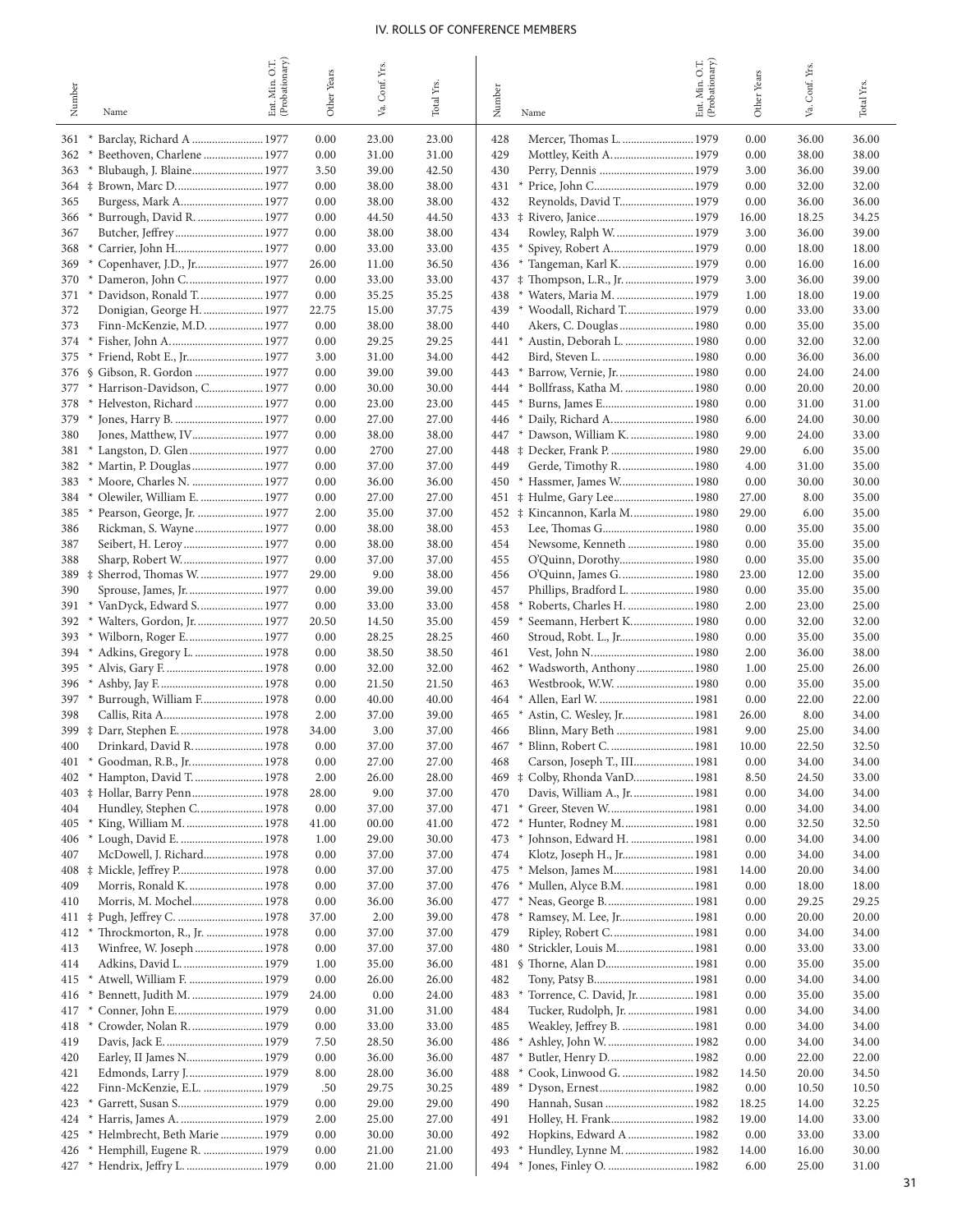| Number     | Name                                                         | (Probationary)<br>O.T.<br>Min.<br>Ent. | Other Years   | Conf. Yrs.<br>Va. | Total Yrs.     | Number<br>Name                                                    | Ent. Min. O.T.<br>(Probationary) | Other Years  | Va. Conf. Yrs. | Total Yrs.     |
|------------|--------------------------------------------------------------|----------------------------------------|---------------|-------------------|----------------|-------------------------------------------------------------------|----------------------------------|--------------|----------------|----------------|
| 495        | # Kesner, Danny J 1982                                       |                                        | 0.00          | 33.00             | 33.00          | * Noland, James R 1985<br>562                                     |                                  | 0.00         | 30.00          | 30.00          |
| 496        |                                                              |                                        | 1.00          | 31.00             | 32.00          | 563                                                               |                                  | 0.00         | 30.00          | 30.00          |
| 497        | Marion, Deborah T 1982                                       |                                        | 0.00          | 33.00             | 33.00          | * Pierson, Myles  1985<br>564                                     |                                  | 0.00         | 31.00          | 31.00          |
| 498        | Maddrey, Thomas D.  1982                                     |                                        | 0.00          | 26.00             | 26.00          | * Proctor, Stephen A 1985<br>565                                  |                                  | 0.00         | 28.00          | 28.00          |
| 499        |                                                              |                                        | 0.00          | 33.00             | 33.00          | 566<br>$*$                                                        |                                  | 0.00         | 29.00          | 29.00          |
| 500        | ‡ Snead, Marshall W.  1982                                   |                                        | 0.00          | 33.00             | 33.00          | 567                                                               |                                  | 0.00         | 29.00          | 29.00          |
| 501        | # Talley, Kathryn F.  1982                                   |                                        | 12.50         | 20.25             | 32.75          | 568<br>Ritchie, Keith E.  1985                                    |                                  | 0.00         | 30.00          | 30.00          |
| 502        | $\ast$                                                       |                                        | 0.00          | 31.50             | 31.50          | 569<br>Teates, Timothy E.  1985                                   |                                  | 0.00         | 29.00          | 29.00          |
| 503        | Chapman, Robert M 1983                                       |                                        | 13.00         | 18.00             | 31.00          | 570<br>Tuck, Reginald D.  1985                                    |                                  | 1.00         | 29.00          | 30.00          |
| 504<br>505 | Driscoll, James R 1983<br>Fathbruckner, Alexis  1983         |                                        | 0.00<br>2.00  | 32.00<br>19.50    | 32.00<br>21.50 | 571<br>572                                                        |                                  | 0.00<br>0.00 | 30.00<br>30.00 | 30.00<br>30.00 |
| 506        |                                                              |                                        | 0.00          | 31.00             | 31.00          | 573<br>Wingert, James R.  1985                                    |                                  | 21.00        | 9.00           | 30.00          |
| 507        |                                                              |                                        | 0.00          | 33.00             | 33.00          | Wright, Lea Stanley, Jr.  1985<br>574                             |                                  | 0.00         | 33.00          | 33.00          |
| 508        | Harrell, Manning B 1983                                      |                                        | 3.00          | 25.00             | 28.00          | 575                                                               |                                  | 6.00         | 14.00          | 20.00          |
| 509        |                                                              |                                        | 0.00          | 31.00             | 31.00          | 576<br>Biler, Brenda J 1986                                       |                                  | 0.00         | 29.00          | 29.00          |
| 510        |                                                              |                                        | 0.00          | 28.00             | 28.00          | 577<br>$*$                                                        |                                  | 0.00         | 12.50          | 12.50          |
| 511        |                                                              |                                        | 0.00          | 33.00             | 33.00          | 578<br>* Dalton, Elinor R 1986                                    |                                  | 0.00         | 19.00          | 19.00          |
| 512        | Martin, Edward S.H.  1983                                    |                                        | 0.00          | 30.00             | 30.00          | 579<br>Gochenour, Robert 1986                                     |                                  | 0.00         | 30.00          | 30.00          |
| 513        | § Milstead, Gary W.  1983                                    |                                        | 0.00          | 32.00             | 32.00          | 580<br>Haley, Robert L.  1986                                     |                                  | 0.00         | 29.00          | 29.00          |
| 514<br>515 | Norman, David A.  1983<br>Patterson, John E.  1983           |                                        | 0.00<br>5.50  | 32.00<br>27.00    | 32.00<br>32.50 | 581<br>582<br>Insley, George T.,  1986                            |                                  | 0.00<br>0.00 | 29.00<br>24.00 | 29.00<br>24.00 |
| 516        | Paysour, Douglas B.  1983                                    |                                        | 0.00          | 32.00             | 32.00          | 583<br>Keezel, Teresa M.  1986                                    |                                  | 0.00         | 29.00          | 29.00          |
| 517        | * Reuter, Mark A 1983                                        |                                        | 0.00          | 22.50             | 22.50          | 584<br># McAllister-Wilson, D.  1986                              |                                  | 13.00        | 16.00          | 29.00          |
|            | 518*Rhodes, Cheryl M.B 1983                                  |                                        | 17.50         | 5.00              | 22.50          | 585                                                               |                                  | 0.00         | 29.00          | 29.00          |
| 519        | Riggins, G. S., III 1983                                     |                                        | 0.00          | 32.00             | 32.00          | 586<br>Shipley, Patricia L 1986<br>$*$                            |                                  | 0.00         | 25.00          | 25.00          |
| 520        | # Rowley, Charles E.  1983                                   |                                        | 18.00         | 15.00             | 33.00          | 587<br># Smith, Theodore 1986                                     |                                  | 0.00         | 29.00          | 29.00          |
| 521        |                                                              |                                        | 6.50          | 25.00             | 31.50          |                                                                   |                                  | 29.00        | 00.00          | 29.00          |
| 522        |                                                              |                                        | 0.00          | 30.00             | 30.00          | 589                                                               |                                  | 0.00         | 31.00          | 31.00          |
| 523        | Walker, Edward R.  1983                                      |                                        | 0.00          | 32.00             | 32.00          | 590<br># Watkins, James P.  1986                                  |                                  | 20.50        | 8.00           | 28.50          |
| 524        |                                                              |                                        | 0.00          | 31.00             | 31.00          | 591                                                               |                                  | 0.00         | 30.00          | 30.00          |
| 525<br>526 | Webster, Harold F 1983<br># Webster, Kathleen O 1983         |                                        | 0.00<br>0.00  | 31.00<br>32.00    | 31.00<br>32.00 | 592<br>* White, Mary S.V 1986<br>593                              |                                  | 1.00<br>8.00 | 19.00<br>30.00 | 20.00<br>38.00 |
| 527        | * Wright, Elizabeth A.S 1983                                 |                                        | 0.00          | 18.00             | 18.00          | 594<br>Berlin, Thomas M.  1987                                    |                                  | 0.00         | 28.00          | 28.00          |
| 528        |                                                              |                                        | 0.00          | 33.00             | 33.00          | 595<br>$*$                                                        |                                  | 6.50         | 14.00          | 20.50          |
| 529        |                                                              |                                        | 0.00          | 31.00             | 31.00          | 596<br>Creech, Stephen R.  1987                                   |                                  | 0.00         | 27.25          | 27.25          |
| 530        | Childress, Nancy B.  1984                                    |                                        | 2.25          | 27.75             | 30.00          | 597                                                               |                                  | 10.00        | 18.00          | 28.00          |
| 531        | DeLoach, Travis L.  1984                                     |                                        | 0.00          | 33.00             | 33.00          | 598<br>Goodpasture, David  1987                                   |                                  | 0.00         | 29.00          | 29.00          |
| 532        |                                                              |                                        | 0.00          | 29.00             | 29.00          | 599<br>Hardman-Cromwell, Y  1987                                  |                                  | 20.00        | 6.00           | 26.00          |
| 533        |                                                              |                                        | 0.00          | 30.50             | 30.50          | Hawks, Harold D., Jr 1987<br>600                                  |                                  | 0.00         | 28.00          | 28.00          |
| 534<br>535 | Failes, Walter B., Jr.  1984<br>† Greenawalt, David J.  1984 |                                        | 0.00<br>12.00 | 31.00<br>11.00    | 31.00<br>23.00 | * Johnson, Joyce E 1987<br>601<br>* Lipke, Dennis C.  1987<br>602 |                                  | 0.00<br>0.00 | 13.00<br>24.75 | 13.00<br>24.75 |
| 536        | # Hargraves, J. Stanley 1984                                 |                                        | 14.00         | 17.00             | 31.00          | McMillen, Sandra A.  1987<br>603                                  |                                  | 0.00         | 28.00          | 28.00          |
| 537        | Hatcher, Myrtle F.  1984                                     |                                        | 0.00          | 31.00             | 31.00          | * Michie-Bent-Susan L 1987<br>604                                 |                                  | 0.00         | 22.00          | 22.00          |
| 538        | Hay, Stephen D 1984                                          |                                        | 0.00          | 31.00             | 31.00          |                                                                   |                                  | 20.00        | 8.00           | 28.00          |
| 539        | Hubbard, Chas. W, Jr.  1984                                  |                                        | 0.00          | 11.00             | 11.00          | Southall-Vess, M.F.  1987<br>606                                  |                                  | 6.00         | 22.00          | 28.00          |
| 540        | Jackson, Charles V.  1984                                    |                                        | 17.50         | 14.00             | 31.50          | 607<br>Zuchelli, David J  1987                                    |                                  | 11.75        | 18.00          | 28.75          |
| 541        | Keithley, Thomas J.  1984                                    |                                        | 1.50          | 31.50             | 33.00          | Boggs, Kerry David  1988<br>608                                   |                                  | 0.00         | 28.00          | 28.00          |
| 542        | King, Stephen P.  1984                                       |                                        | 5.50          | 28.00             | 33.50          | * Bookwalter, Carol I 1988<br>609                                 |                                  | 0.00         | 17.00          | 17.00          |
| 543<br>544 |                                                              |                                        | 2.00<br>2.00  | 28.00<br>30.75    | 30.00<br>32.75 | Casey-Rutland, H.  1988<br>610                                    |                                  | 2.50<br>0.00 | 13.00<br>29.00 | 15.50<br>29.00 |
| 545        |                                                              |                                        | 0.00          | 31.00             | 31.00          |                                                                   |                                  | 0.00         | 18.00          | 18.00          |
| 546        | Minter, Barbara 1984                                         |                                        | 2.00          | 11.00             | 13.00          | Derflinger, Michael 1988<br>613                                   |                                  | 0.00         | 27.00          | 27.00          |
| 547        | Palmer, David R.  1984                                       |                                        | 0.00          | 36.00             | 36.00          | Gestwick, Douglas  1988<br>614                                    |                                  | 2.00         | 25.00          | 25.00          |
| 548        | Wishmyer, James N.  1984                                     |                                        | 0.00          | 31.00             | 31.00          | 615<br>×                                                          |                                  | 0.00         | 18.00          | 18.00          |
| 549        |                                                              |                                        | 0.00          | 31.00             | 31.00          | Knick, W. Clay 1988<br>616                                        |                                  | 0.00         | 27.00          | 27.00          |
| 550        | Bennett, Morris A 1985<br>×                                  |                                        | 0.00          | 29.00             | 29.00          | 617                                                               |                                  | 0.00         | 29.00          | 29.00          |
| 551        |                                                              |                                        | 0.00          | 20.00             | 20.00          | 618                                                               |                                  | 12.00        | 20.00          | 32.00          |
| 552        | Bowen, Sallye"  1985<br>$*$                                  |                                        | 3.00          | 20.00             | 23.00          | McAllister-Wilson, D.  1988<br>619                                |                                  | 28.00        | 0.00           | 28.00          |
| 553        | Breeden, David W.  1985                                      |                                        | 0.00<br>0.00  | 31.00<br>30.00    | 31.00          | 620<br>* Mills, Ronald V 1988                                     |                                  | 0.00<br>0.00 | 23.00          | 23.00<br>32.00 |
| 554<br>555 | Craddock, Larry E.  1985                                     |                                        | 0.00          | 30.00             | 30.00<br>30.00 | 621<br>Moore, Wayne C.  1988<br>622<br>Orndorff, James R 1988     |                                  | 0.00         | 32.00<br>27.00 | 27.00          |
| 556        |                                                              |                                        | 4.00          | 26.00             | 30.00          | 623<br>Rodden, James R 1988                                       |                                  | 0.00         | 28.00          | 28.00          |
| 557        |                                                              |                                        | 18.00         | 12.00             | 30.00          | 624 $\ddagger$ Smith, Teresa S 1988                               |                                  | 8.25         | 18.00          | 26.25          |
| 558        |                                                              |                                        | 13.00         | 16.00             | 29.00          |                                                                   |                                  | 0.00         | 28.00          | 28.00          |
| 559        | Kennon, Harry G.  1985<br>$\ast$                             |                                        | 0.00          | 27.00             | 27.00          | 626                                                               |                                  | 0.00         | 27.00          | 27.00          |
| 560        | † Kidd, Timothy W.  1985                                     |                                        | 13.50         | 13.00             | 26.50          | * White, Nancy B.  1988<br>627                                    |                                  | 0.00         | 12.00          | 12.00          |
| 561        | Litten, Ronald A 1985                                        |                                        | 0.00          | 31.50             | 31.50          | White, William M 1988<br>628                                      |                                  | 0.00         | 27.00          | 27.00          |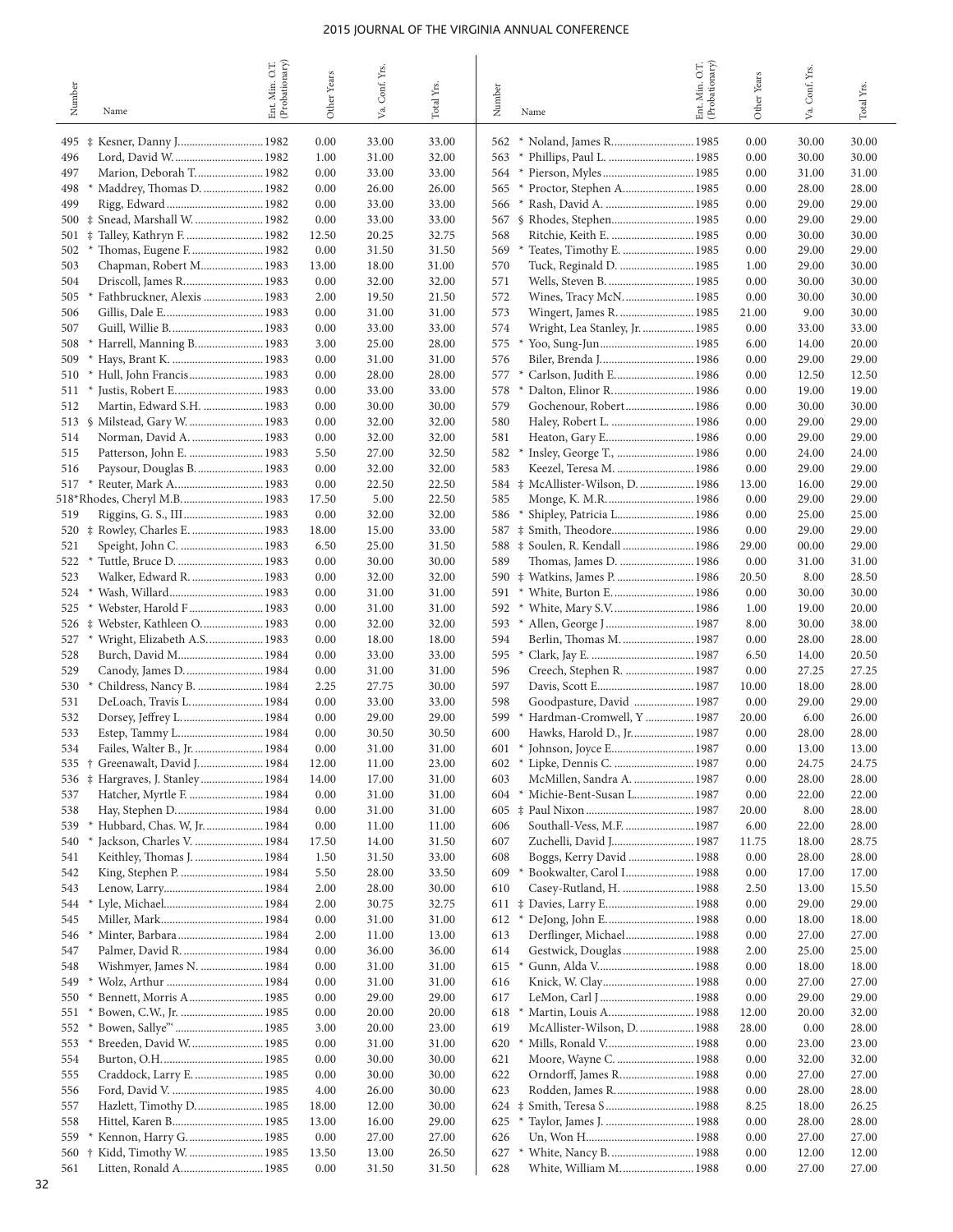|            |                                                            | Ent. Min. O.T.<br>(Probationary) |              | Conf. Yrs.     |                |            |                                                                      | Ent. Min. O.T.<br>(Probationary) |              |                |                |
|------------|------------------------------------------------------------|----------------------------------|--------------|----------------|----------------|------------|----------------------------------------------------------------------|----------------------------------|--------------|----------------|----------------|
| Number     | Name                                                       |                                  | Other Years  | ya.            | Total Yrs.     | Number     | Name                                                                 |                                  | Other Years  | Va. Conf. Yrs. | Total Yrs.     |
| 629        | Wickham, Charles 1988                                      |                                  | 0.00         | 27.00          | 27.00          | 696        | Gordon, Richard S.  1991                                             |                                  | 0.00         | 24.00          | 24.00          |
| 630        | Bennett, Jonathan L 1989<br>$\ast$                         |                                  | 0.00         | 30.00          | 30.00          | 697        | § Hetherington, Jo E 1991                                            |                                  | 0.00         | 25.00          | 25.00          |
| 631        | Bishop, Jerry Lee 1989<br>$\ast$                           |                                  | 4.50         | 17.25          | 21.75          | 698        | McMillen, Randall 1991                                               |                                  | 0.50         | 24.50          | 25.00          |
| 632        | Brosnan, David R 1989                                      |                                  | 0.00         | 16.00          | 16.00          | 699        | Moon, Peter M.  1991                                                 |                                  | 0.00         | 24.00          | 24.00          |
|            | 633 ‡ Burks, Benjamin D.  1989                             |                                  | 21.00        | 5.00           | 26.00          | 700        | Bird, Marianne 1992<br>$\ast$                                        |                                  | 0.00         | 14.00          | 14.00          |
| 634        | Chandler, James H.  1989                                   |                                  | 0.00         | 25.25          | 25.25          | 701        |                                                                      |                                  | 0.00         | 6.00           | 6.00           |
| 635        |                                                            |                                  | 0.00         | 15.00          | 15.00          | 702        | Comstock, Ellen W 1992                                               |                                  | 11.50        | 11.00          | 22.50          |
| 636        | Cloud, Becky Jane 1989                                     |                                  | 0.00         | 26.00          | 26.00          | 703        | Frank, Michael T.  1992                                              |                                  | 0.00         | 27.00          | 27.00          |
|            | 637 ‡ Colwell, Robin L.  1989                              |                                  | 0.00         | 31.00          | 31.00          | 704        | Heath, H. Celeste  1992                                              |                                  | 0.00         | 20.00          | 20.00          |
| 638        | Cooper, Frances  1989                                      |                                  | 0.00         | 26.00          | 26.00          | 705        |                                                                      |                                  | 0.00         | 23.00          | 23.00          |
| 639        | Copeland, Michael 1989                                     |                                  | 0.00         | 27.00          | 27.00          | 706        | Hottle, Lucy B. M 1992<br>$\ast$<br>$\ast$                           |                                  | 0.00         | 22.00          | 22.00          |
| 640<br>641 | Forstall, Walton, II 1989                                  |                                  | 6.00<br>0.00 | 20.25<br>27.00 | 26.25<br>27.00 | 707<br>708 | Jones, Patricia A 1992                                               |                                  | 0.00<br>7.00 | 20.00<br>14.50 | 20.00<br>21.50 |
| 642        |                                                            |                                  | 0.00         | 26.00          | 26.00          | 709        | McClain, L. Bryan 1992                                               |                                  | 4.00         | 19.00          | 23.00          |
| 643        | Geeting, Robert D 1989                                     |                                  | 0.00         | 26.00          | 26.00          | 710        | * Meadows, Patricia  1992                                            |                                  | 0.00         | 21.00          | 21.00          |
| 644 \$     | Hadley-Goggin, R.B.  1989                                  |                                  | 0.00         | 25.75          | 25.75          | 711        | * Nottingham, Saundra 1992                                           |                                  | 0.00         | 18.00          | 18.00          |
| 645        | Hill, Lorenzo D 1989                                       |                                  | 0.00         | 27.00          | 27.00          | 712        | $\ddagger$<br>Parks, Robert J., Jr.  1992                            |                                  | 0.00         | 32.00          | 32.00          |
| 646        | Hines, Garland K, Jr 1989                                  |                                  | 0.00         | 23.00          | 23.00          | 713        |                                                                      |                                  | 0.00         | 25.00          | 25.00          |
| 647        | Holbert, David A.  1989                                    |                                  | 0.00         | 21.00          | 21.00          | 714        |                                                                      |                                  | 0.00         | 23.00          | 23.00          |
|            | 648 $\ddagger$ Honeycutt, J. Denise 1989                   |                                  | 7.50         | 18.00          | 25.50          | 715        | Song, Moon Sup 1992                                                  |                                  | 0.00         | 23.00          | 23.00          |
| 649        | Jennings, Frank T 1989                                     |                                  | 0.00         | 31.00          | 31.00          | 716        | Tillapaugh, Charles 1992                                             |                                  | 0.00         | 23.00          | 23.00          |
| 650        | Johnson, James L 1989                                      |                                  | 12.00        | 10.00          | 22.00          | 717        | Tippens, Norman G 1992                                               |                                  | 0.00         | 25.75          | 25.75          |
| 651        | Jordan, Preston L.  1989<br>$\ast$                         |                                  | 0.00         | 7.75           | 7.75           | 718        | Witt, Jeffrey A 1992                                                 |                                  | 0.00         | 28.00          | 28.00          |
| 653        | 652 $\ddagger$ Joyner, Alexander B.  1989                  |                                  | 5.00<br>0.00 | 21.00<br>23.00 | 26.00<br>23.00 | 719<br>720 | Boyette, Keith D 1993<br>Brown, Clarence R 1993                      |                                  | 0.00<br>1.50 | 22.00<br>22.00 | 22.00<br>23.50 |
| 654        | McPhail, Sam E.  1989                                      |                                  | 0.00         | 24.00          | 24.00          | 721        | Carper, Alan Bruce 1993                                              |                                  | 0.00         | 24.00          | 24.00          |
| 655        | Miller, Gretchen A.  1989                                  |                                  | 0.00         | 23.00          | 23.00          | 722        | Craig, Timothy P 1993                                                |                                  | 0.00         | 22.00          | 22.00          |
|            |                                                            |                                  | 11.25        | 4.00           | 15.25          | 723        | Duncan, Carl R.  1993                                                |                                  | 0.00         | 23.00          | 23.00          |
| 657        |                                                            |                                  | 0.00         | 31.00          | 31.00          | 724        | Ecklund, Richard H 1993                                              |                                  | 0.00         | 25.00          | 25.00          |
| 658        |                                                            |                                  | 0.00         | 27.00          | 27.00          | 725        |                                                                      |                                  | 0.00         | 22.00          | 22.00          |
| 659        |                                                            |                                  | 0.00         | 14.00          | 14.00          | 726        | Hough, Elizabeth A  1993                                             |                                  | 0.00         | 16.00          | 16.00          |
| 660        | Radford, James O.  1989                                    |                                  | 1.50         | 29.00          | 30.50          | 727        | Hough, Neil R.  1993                                                 |                                  | 0.00         | 22.00          | 22.00          |
| 661        | Swartz, Ronna L.  1989<br>$\ast$                           |                                  | 0.00         | 18.00          | 18.00          | 728        | McMillion, Steven 1993                                               |                                  | 0.00         | 26.00          | 26.00          |
| 662        | Bonney, David J 1990                                       |                                  | 0.00         | 25.00          | 25.00          | 729        | Rowland, Raymond.  1993                                              |                                  | 0.00         | 25.00          | 25.00          |
| 663<br>664 | Bradley, Stephen E.  1990                                  |                                  | 0.00<br>0.00 | 21.75<br>25.00 | 21.75<br>25.00 | 730<br>731 | Singleton, Dawn M 1993<br>×                                          |                                  | 0.00<br>0.00 | 21.50<br>20.00 | 21.50<br>20.00 |
| 665        | Carson, Joseph D.  1990<br>Carter, L. Wayne  1990          |                                  | 0.00         | 25.00          | 25.00          | 732        |                                                                      |                                  | 0.00         | 22.00          | 22.00          |
| 666        | Cory, Penny Pugh 1990                                      |                                  | 0.00         | 25.00          | 25.00          | 733        |                                                                      |                                  | 0.00         | 24.00          | 24.00          |
| 667        |                                                            |                                  | 22.00        | 1.00           | 23.00          | 734        | Warnick, Harvey L 1993                                               |                                  | 0.00         | 9.00           | 9.00           |
| 668        | f Ferrell, Dwala J 1990                                    |                                  | 20.00        | 6.00           | 26.00          | 735        |                                                                      |                                  | 0.00         | 22.00          | 22.00          |
| 669        | Gestwick, Clara 1990                                       |                                  | 0.00         | 17.75          | 17.75          | 736        |                                                                      |                                  | 0.00         | 20.00          | 20.00          |
| 670        | Grow, Ralph H., Jr 1990                                    |                                  | 3.00         | 16.00          | 19.00          | 737        | Beckley, Harlan R 1994<br>×                                          |                                  | 45.00        | 0.00           | 45.00          |
| 671        | Hancock, Maurice G.  1990                                  |                                  | 1.00         | 15.00          | 16.00          | 738        | Burkholder, Barry 1994                                               |                                  | 0.00         | 22.00          | 22.00          |
| 672        | House, Robert L.  1990                                     |                                  | 0.00         | 27.00          | 27.00          | 739        | Cannon, Jeffrey L.  1994                                             |                                  | 0.00         | 23.75          | 23.75          |
| 673        | Kirkland, M. Davies  1990                                  |                                  | 0.00         | 25.00          | 25.00          | 740        | Christian, Mark E.  1994<br>Cooper, Robert E.  1994                  |                                  | 15.00        | 21.00          | 36.00          |
| 675        | 674 § Nesselrodt, David L.  1990<br>Ray, Linda Driver 1990 |                                  | 0.00<br>9.00 | 24.00<br>9.00  | 24.00<br>18.00 | 741        | 742 § Earley, Phyllis R.  1994                                       |                                  | 0.00<br>0.00 | 21.00<br>21.00 | 21.00<br>21.00 |
| 676        | Riedel, Christopher  1990                                  |                                  | 0.00         | 27.00          | 27.00          | 743        | Hyeon, Seong  1994<br>$*$                                            |                                  | 0.00         | 13.00          | 13.00          |
|            | 677 § Robbins, Michael  1990                               |                                  | 0.00         | 28.50          | 28.50          | 744        | Jones Jr., Robert O 1994                                             |                                  | 0.00         | 21.00          | 21.00          |
| 678        | Satter, Ralph G  1990                                      |                                  | 0.00         | 25.00          | 25.00          | 745        | Koolman, Derek P 1994                                                |                                  | 0.00         | 20.00          | 20.00          |
| 679        | Shappell, John F 1990<br>$\ast$                            |                                  | 0.00         | 25.00          | 25.00          | 746        | McDonald, Jean G.  1994<br>×                                         |                                  | 0.00         | 15.00          | 15.00          |
| 680        | Short, Judith Ellen  1990                                  |                                  | 5.00         | 15.00          | 20.00          | 747        | Plummer, John A.  1994<br>×                                          |                                  | 0.00         | 20.00          | 20.00          |
| 681        |                                                            |                                  | 5.00         | 21.00          | 26.00          | 748        | Reynolds, Charles F.  1994                                           |                                  | 0.00         | 21.00          | 21.00          |
| 682        | Suerdieck, Christina 1990                                  |                                  | 4.00         | 15.00          | 19.00          | 749        | Robinson, Burton  1994                                               |                                  | 0.00         | 24.00          | 24.00          |
| 683        |                                                            |                                  | 0.00         | 25.00          | 25.00          | 750        | Rodriguez-Colon, Lydia  1994                                         |                                  | 12.00        | 9.00           | 21.00          |
| 684        | Taylor, Elizabeth W 1990                                   |                                  | 0.00         | 23.00          | 23.00          | 751        | Seibert, Vickie G.  1994                                             |                                  | 0.00         | 22.00          | 22.00          |
| 685        | Williams, H.C., Jr.  1990                                  |                                  | 17.50        | 9.00<br>22.00  | 26.50<br>22.00 | 752<br>753 | Shepherd, Edward, Jr.  1994<br>×<br>Shoemaker, Rochelle  1994<br>$*$ |                                  | 2.00<br>0.00 | 14.25<br>21.00 | 16.25<br>21.00 |
| 686<br>687 | Zavitz, Dwight L., Jr 1990<br>$\overline{a}$               |                                  | 0.00<br>0.00 | 20.00          | 20.00          | 754        | Stamps, Robert J 1994<br>×                                           |                                  | 28.00        | 12.00          | 40.00          |
|            |                                                            |                                  | 23.75        | 0.00           | 23.75          | 755        | Taylor, Andrew R.  1994                                              |                                  | 28.00        | 12.00          | 40.00          |
|            | 689 $\ddagger$ Barker-Brugman, Kim  1991                   |                                  | 10.00        | 7.50           | 17.50          | 756        |                                                                      |                                  | 0.00         | 21.00          | 21.00          |
| 690        | Barnett, Edward S.  1991                                   |                                  | 7.00         | 17.00          | 24.00          |            | 757 § Williams, Russell 1994                                         |                                  | 0.00         | 24.00          | 24.00          |
| 691        |                                                            |                                  | 2.50         | 22.50          | 25.00          | 758        | Alley-Grant, M. Lynn 1995                                            |                                  | 0.00         | 18.00          | 18.00          |
| 692        | Daniels, Sherry Lynn 1991                                  |                                  | 15.00        | 9.00           | 24.00          | 759        |                                                                      |                                  | 0.00         | 15.00          | 15.00          |
| 693        | Erbin, Lawrence A.  1991                                   |                                  | 0.00         | 24.00          | 24.00          | 760        | Basehore, Betsy  1995<br>$^{\ast}$                                   |                                  | 0.00         | 17.00          | 17.00          |
| 694        | Foster, Barry Scott  1991                                  |                                  | 0.00         | 24.00          | 24.00          | 761        | Bright, John A.  1995                                                |                                  | 0.00         | 20.00          | 20.00          |
| 695        | Gochenour, Kathy B.  1991                                  |                                  | 0.00         | 24.00          | 24.00          | 762        | Crichlow, Winston L.  1995                                           |                                  | 0.00         | 13.00          | 13.00          |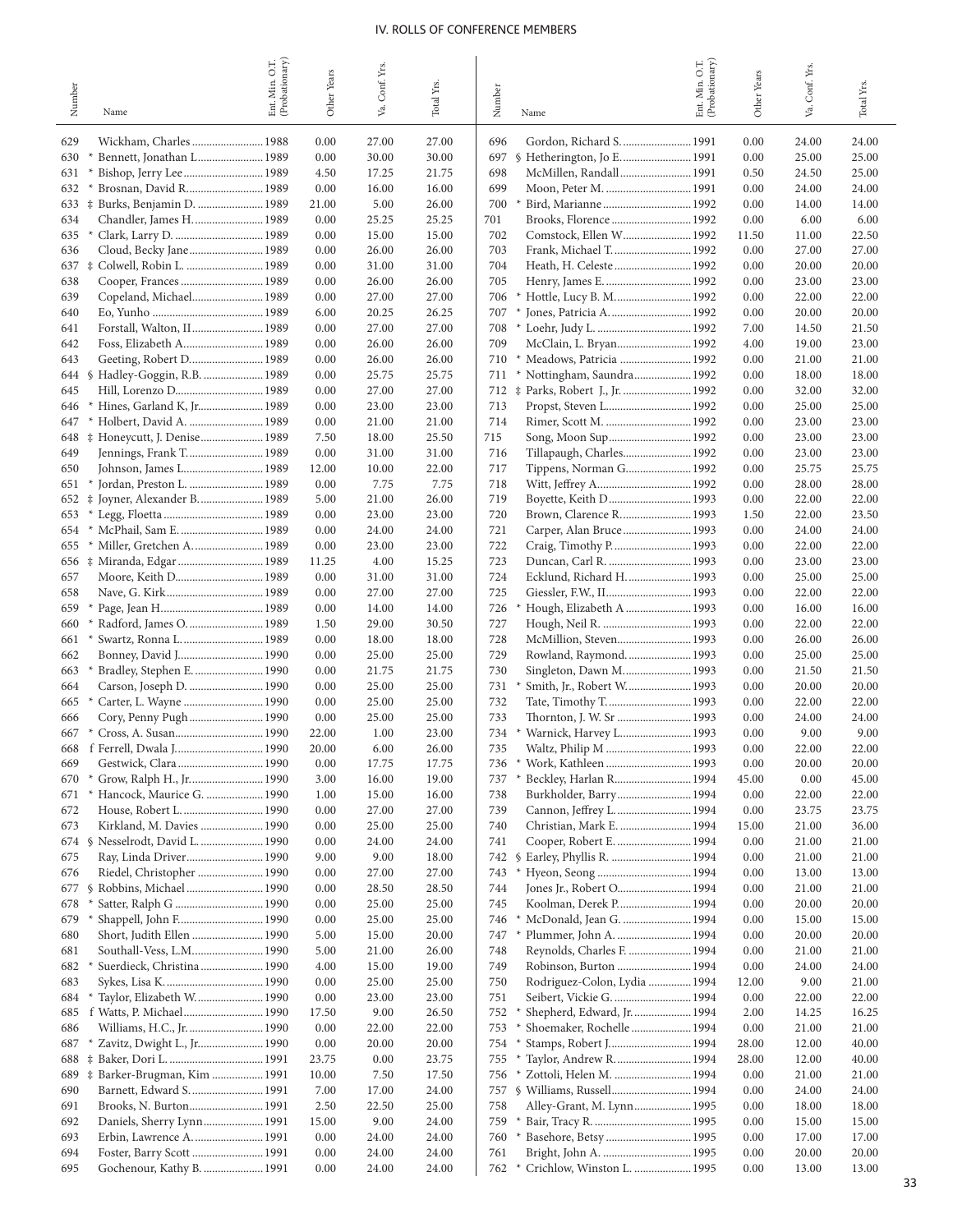| Number     | Name                                                 | (Probationary)<br>O.T.<br>Min.<br>Ent. | <b>Other Years</b> | Va. Conf. Yrs. | Total Yrs.     | Number     | Name                                                             | Ent. Min. O.T.<br>(Probationary) | Other Years  | Va. Conf. Yrs. | $_{\rm Total}$ $_{\rm Yrs.}$ |
|------------|------------------------------------------------------|----------------------------------------|--------------------|----------------|----------------|------------|------------------------------------------------------------------|----------------------------------|--------------|----------------|------------------------------|
| 763        |                                                      |                                        | 0.00               | 21.00          | 21.00          | 830        | Swager, Kendra D 1997                                            |                                  | 3.00         | 9.00           | 12.00                        |
| 764        |                                                      |                                        | 0.00               | 20.00          | 20.00          | 831        |                                                                  |                                  | 0.00         | 18.00          | 18.00                        |
| 765        |                                                      |                                        | 0.00               | 20.00          | 20.00          | 832        |                                                                  |                                  | 0.00         | 19.00          | 19.00                        |
| 766        | Hanak, Christine 1995                                |                                        | 10.00              | 0.00           | 10.00          | 833        | Bates, Matthew W.  1998                                          |                                  | 14.00        | 16.00          | 30.00                        |
| 767        |                                                      |                                        | 0.00               | 23.00          | 23.00          | 834        | Carey, Jr. James H.  1998                                        |                                  | 0.00         | 17.00          | 17.00                        |
| 768        | Hopkins, Scott D 1995                                |                                        | 9.00               | 13.00          | 22.00          | 835        |                                                                  |                                  | 0.00         | 16.00          | 16.00                        |
| 769<br>770 | Kendall, Michael 1995<br>Lucas, Debra R.  1995       |                                        | 0.00<br>0.00       | 20.00<br>18.00 | 20.00<br>18.00 | 836<br>837 | Duncan, Dewayne A.  1998<br>Gentry, Kay Barstow 1998             |                                  | 7.00<br>0.00 | 10.00<br>17.75 | 17.00<br>17.75               |
| 771        |                                                      |                                        | 0.00               | 17.00          | 17.00          | 839        | # Holton, Margaret  1998                                         |                                  | 17.00        | 0.00           | 17.00                        |
| 772        | Murphy, Patricia A.  1995                            |                                        | 0.00               | 11.50          | 11.50          | 840        | * Hauck, Robert L 1998                                           |                                  | 0.00         | 14.00          | 14.00                        |
| 773        | Nelson, Michael L.  1995                             |                                        | 0.00               | 19.00          | 19.00          | 841        |                                                                  |                                  | 0.00         | 13.00          | 13.00                        |
| 774        |                                                      |                                        | 0.00               | 14.00          | 14.00          | 842        | Lewandowski, Robt  1998                                          |                                  | 0.00         | 17.00          | 17.00                        |
| 775        | Rajanayakam, Arthur  1995                            |                                        | 0.00               | 22.00          | 22.00          | 843        | * MacNicoll, Donald C.  1998                                     |                                  | 2.00         | 8.75           | 10.75                        |
| 776        |                                                      |                                        | 0.00               | 12.00          | 12.00          | 844        | Meadows, Sylvia S 1998                                           |                                  | 0.00         | 17.00          | 17.00                        |
| 777<br>778 | Sault, Stephanie M.  1995<br>Schlechty, David T 1995 |                                        | 9.00<br>0.00       | 17.00<br>20.00 | 26.00<br>20.00 | 845<br>846 | Nelson, Gretchen O.  1998<br>Powell, Debra Ann 1998              |                                  | 0.00<br>0.00 | 17.00<br>17.00 | 17.00<br>17.00               |
| 779        | Sixbey, Brian K 1995                                 |                                        | 0.00               | 19.00          | 19.00          | 847        | Ramsey, Norman III 1998                                          |                                  | 3.00         | 21.00          | 24.00                        |
| 780        | Smith, Timothy T 1995                                |                                        | 0.00               | 28.00          | 28.00          | 848        |                                                                  |                                  | 22.00        | 10.00          | 32.00                        |
| 781        | Stacy, Charles R 1995                                |                                        | 0.00               | 19.00          | 19.00          | 849<br>$*$ | Salmon, Sue Ann  1998                                            |                                  | 2.00         | 17.00          | 19.00                        |
| 782        | Throckmorton, Barry 1995                             |                                        | 0.00               | 23.00          | 23.00          | 850        |                                                                  |                                  | 7.00         | 11.00          | 18.00                        |
| 783        | Barre, Kirsten K  1996                               |                                        | 19.00              | 0.00           | 19.00          | 851        | Barnard, Thomas R 1999                                           |                                  | 0.00         | 20.00          | 20.00                        |
| 784        |                                                      |                                        | 0.00               | 19.00          | 19.00          | 852        | Bates, Denise P.  1999                                           |                                  | 0.00         | 16.00          | 16.00                        |
| 785<br>786 | Carswell, Warren R 1996<br>Childers, Denise 1996     |                                        | 8.00<br>8.00       | 10.00<br>14.00 | 18.00<br>22.00 | 853<br>854 | Carter, Carroll C.  1999<br>Dunkum, Jeane D.  1999               |                                  | 0.00<br>0.00 | 16.00<br>20.00 | 16.00<br>20.00               |
| 787        | Fair, Deborah R 1996<br>$\ddot{\ }$                  |                                        | 0.00               | 17.00          | 17.00          | 855        | Ecklund, Elizabeth  1999                                         |                                  | 0.00         | 16.00          | 16.00                        |
| 788        | Forrester, Joseph D.  1996                           |                                        | 0.00               | 18.00          | 18.00          | 856        |                                                                  |                                  | 5.00         | 20.50          | 25.50                        |
| 789        |                                                      |                                        | 0.00               | 19.00          | 19.00          | 857        |                                                                  |                                  | 0.00         | 16.00          | 16.00                        |
| 790        | Heinzman, William E 1996                             |                                        | 0.00               | 19.00          | 19.00          |            | 858 $\ddagger$ Nassef, Marianne Kehoe  1999                      |                                  | 12.00        | 4.00           | 16.00                        |
| 791        | Horner, Patricia M 1996                              |                                        | 0.00               | 11.00          | 11.00          | 859        | Piluso, Phyllis S.  1999                                         |                                  | 0.00         | 14.75          | 14.75                        |
| 792        | Hoskins, Robert N.  1996                             |                                        | 0.00               | 19.00          | 19.00          | 860        | Reaves, Michael B.  1999                                         |                                  | 0.00         | 16.00          | 16.00                        |
| 793<br>794 | # Howard, Janine 1996<br>$\ast$                      |                                        | 0.00               | 19.00          | 19.00          | 861<br>862 | Reaves, Susan M 1999<br>Richardson Mark D.  1999                 |                                  | 0.00         | 16.00          | 16.00                        |
| 795        | Kelchner, John J 1996                                |                                        | 8.00<br>0.00       | 8.00<br>19.00  | 16.00<br>19.00 | 863        | Roberts, Jeffry J.  1999                                         |                                  | 0.00<br>0.00 | 17.00<br>16.00 | 17.00<br>16.00               |
| 796        |                                                      |                                        | 0.00               | 20.75          | 20.75          |            | 864 $\ddagger$ Rochford III, David  1999                         |                                  | 0.00         | 16.00          | 16.00                        |
| 797        | Montgomery, Wm. B.  1996                             |                                        | 0.00               | 19.00          | 19.00          | 865        |                                                                  |                                  | 0.00         | 16.00          | 16.00                        |
| 798        | Parrish, Delia M 1996                                |                                        | 0.00               | 20.00          | 20.00          | 866        | Townsend, Charles  1999                                          |                                  | 0.00         | 18.00          | 18.00                        |
| 799        |                                                      |                                        | 0.00               | 19.00          | 19.00          | 867        | Urban, Russell T.  1999                                          |                                  | 0.00         | 16.00          | 16.00                        |
| 800        | Plasters, Sandra  1996                               |                                        | 0.00               | 20.00          | 20.00          | 868        | Werner, Paula P.  1999                                           |                                  | 0.00         | 16.00          | 16.00                        |
| 801<br>802 | Reiss, Bonnie A.  1996                               |                                        | 0.00<br>$0.00\,$   | 7.00<br>19.00  | 7.00<br>19.00  |            | 869 * Wilson, Stephanie L 1999<br>870 § Whitlock, Edwin C.  1999 |                                  | 0.00<br>0.00 | 10.00<br>16.00 | 10.00<br>16.00               |
| 803        | # Tang, Ann On-Lin  1996                             |                                        | 7.00               | 12.00          | 19.00          | 871        | * Abbott, Daniel P.  2000                                        |                                  | 0.00         | 23.50          | 23.50                        |
| 804        | * Welch, Rosemary G.  1996                           |                                        | 0.00               | 16.00          | 16.00          | 872        | Brack, Susan Fae  2000                                           |                                  | 0.00         | 16.00          | 16.00                        |
| 805        |                                                      |                                        | 3.00               | 11.00          | 14.00          | 873<br>$*$ |                                                                  |                                  | 0.00         | 15.00          | 15.00                        |
| 806        | Andress, John C.  1997                               |                                        | 0.00               | 18.00          | 18.00          | 874        | Caudill, Elizabeth G.  2000                                      |                                  | 0.00         | 14.00          | 14.00                        |
| 807        | Bowen, Donna M 1997                                  |                                        | 0.00               | 8.25           | 8.25           | 875        | Cheatham, Russell  2000                                          |                                  | 18.50        | 15.00          | 33.50                        |
| 808        |                                                      |                                        | 0.00               | 18.00          | 18.00          | 876        | Dore, Livingstone  2000                                          |                                  | 3.00         | 11.00          | 14.00                        |
| 809<br>810 | Cailles, Joseph J.  1997                             |                                        | 0.00<br>0.00       | 17.00<br>18.00 | 17.00<br>18.00 | 877<br>878 | Dulaney, Bradley S 2000<br>Gunsalus, Richard 2000                |                                  | 0.00<br>0.00 | 15.00<br>20.00 | 15.00<br>20.00               |
| 811        |                                                      |                                        | 0.00               | 24.00          | 24.00          | 879        |                                                                  |                                  | 0.00         | 15.00          | 15.00                        |
| 812        | Cole, John W., II 1997                               |                                        | 0.00               | 18.00          | 18.00          | 880        | Heckstall, Marilyn  2000                                         |                                  | 0.00         | 15.00          | 15.00                        |
|            | 813 $\ddagger$ Crews, Tammy  1997                    |                                        | 18.00              | 0.00           | 18.00          | 881        | Kim, Eumin Oh2000                                                |                                  | 7.00         | 9.00           | 16.00                        |
|            | 814 $\ddagger$ Daniely, James G.  1997               |                                        | 0.00               | 18.00          | 18.00          | 882        | Lawson, Hae Rin2000                                              |                                  | 2.00         | 14.00          | 16.00                        |
|            | 815 $\ddagger$ Dunlap, Melissa 1997                  |                                        | 0.00               | 14.25          | 14.25          | 883        |                                                                  |                                  | 4.75         | 10.00          | 14.75                        |
| 816        |                                                      |                                        | 0.00               | 19.50          | 19.50          | 884        |                                                                  |                                  | 2.00         | 16.00          | 18.00                        |
| 817<br>818 | $\ast$<br>Foerster, Abigail E 1997                   |                                        | 0.00<br>0.00       | 13.00<br>15.00 | 13.00<br>15.00 | 885<br>886 | Martin, Candace L 2000                                           |                                  | 0.00<br>0.00 | 10.50<br>15.00 | 10.50<br>15.00               |
| 819        | Haynes, Kevin W 1997                                 |                                        | 0.00               | 20.00          | 20.00          | 887        | Maxwell, Michael T 2000                                          |                                  | 0.00         | 15.00          | 15.00                        |
| 820        | Johnson, Robert B 1997                               |                                        | 0.00               | 19.00          | 19.00          | 888        | McClung, William Jr 2000                                         |                                  | 0.00         | 15.00          | 15.00                        |
| 821        | Jones, John Robt Sr.  1997                           |                                        | 0.00               | 20.00          | 20.00          | 889        | Samson, Angelito G 2000                                          |                                  | 8.00         | 15.00          | 23.00                        |
| 822        |                                                      |                                        | 0.00               | 11.00          | 11.00          | 890        | Sharp, Donna D.  2000                                            |                                  | 5.75         | 5.00           | 10.75                        |
| 823        | Lagerveld, David C.  1997                            |                                        | 0.00               | 21.00          | 21.00          | 891        | Shoop, Joseph A. 2000                                            |                                  | 0.00         | 18.00          | 18.00                        |
| 824        | Lindsey, Michelle E 1997                             |                                        | 0.00               | 18.00          | 18.00          | 892        | Simmons, Myron I 2000                                            |                                  | 0.00         | 13.00          | 13.00                        |
| 825        | Mott, Donna L.S 1997                                 |                                        | 0.00               | 12.00          | 12.00          | 893        | Smith, James M.  2000                                            |                                  | 0.00         | 19.00          | 19.00                        |
| 826<br>827 | Prentace, Janice  1997<br>Riggs, Patricia A 1997     |                                        | 0.00<br>0.00       | 18.00<br>18.00 | 18.00<br>18.00 | 894        | Teague, Forrest H. Jr.  2000<br>895 # West, Gregory B.  2000     |                                  | 0.00<br>0.00 | 15.00<br>16.00 | 15.00<br>16.00               |
| 828        | Siddons, James D.  1997                              |                                        | 0.00               | 14.00          | 14.00          | 896        | * Winkler, Edward P                                              | .2000                            | 2.00         | 15.00          | 17.00                        |
| 829        | Spigener, Laney S.  1997                             |                                        | 0.00               | 20.00          | 20.00          |            | 897 § Woodfin, Robert II  2000                                   |                                  | 0.00         | 15.00          | 15.00                        |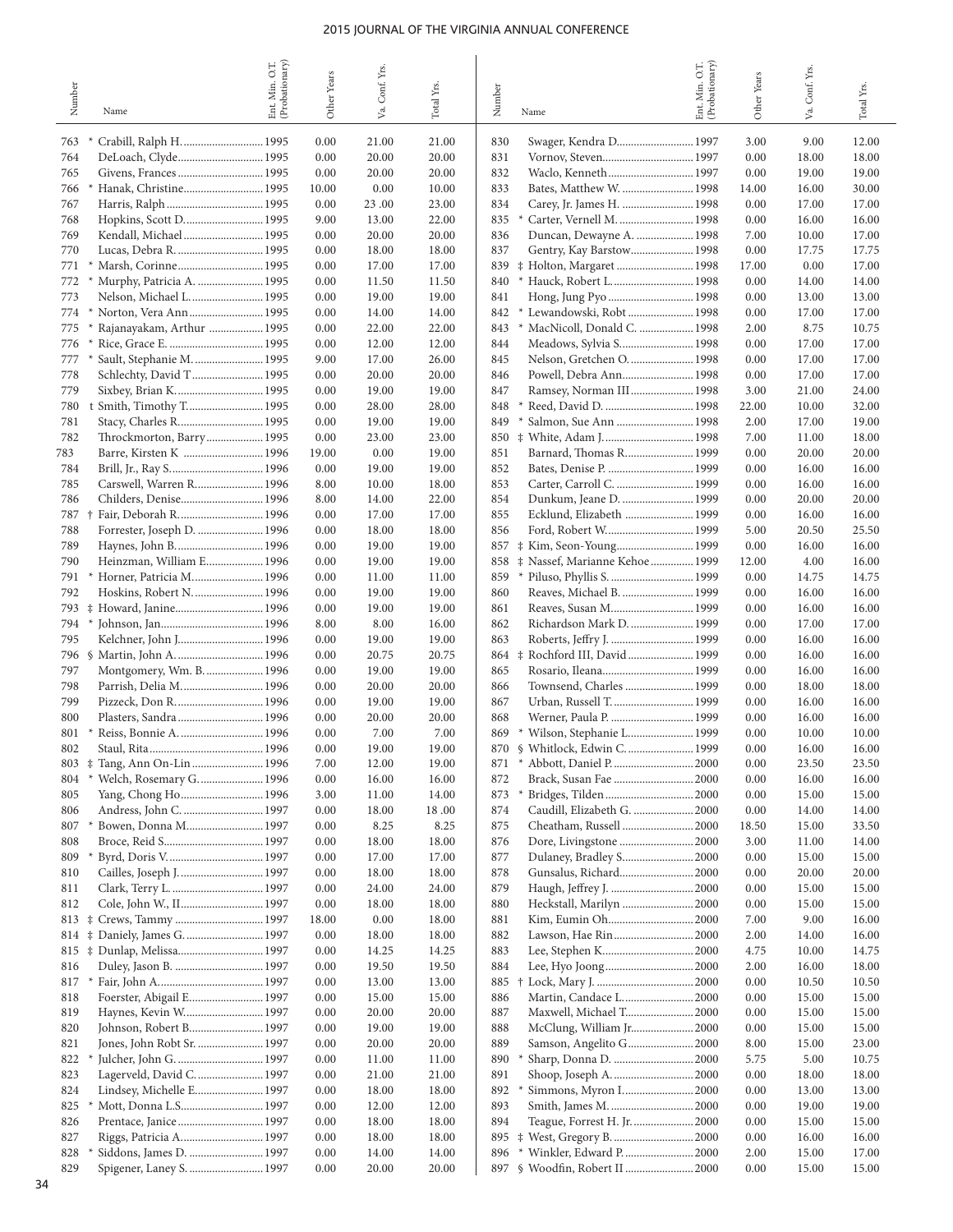|            |                                                           | (Probationary)<br>O.T. |               | Conf. Yrs.    |                |              |                                              | Ent. Min. O.T.<br>(Probationary) |              | Conf. Yrs.     |                |
|------------|-----------------------------------------------------------|------------------------|---------------|---------------|----------------|--------------|----------------------------------------------|----------------------------------|--------------|----------------|----------------|
| Number     |                                                           | Min.                   | Other Years   |               | Total Yrs.     | Number       |                                              |                                  | Other Years  |                | Total Yrs.     |
|            | Name                                                      | Ent.                   |               | Va.           |                |              | Name                                         |                                  |              | Уa.            |                |
| 897        | Alderman, Luis E.  2001                                   |                        | 7.25          | 7.00          | 14.25          | 964          |                                              |                                  | 0.00         | 11.00          | 11.00          |
| 898        |                                                           |                        | 0.00          | 14.00         | 14.00          | 965          | Bennett, Erich David 2005                    |                                  | 0.00         | 10.00          | 10.00          |
| 899        | Berghuis, J. Robert2001                                   |                        | 0.00          | 17.00         | 17.00          | 966          | § Carey, Deborah L.  2005                    |                                  | 0.00         | 9.25           | 9.25           |
| 900        | Card, Kathleene B.  2001<br>$\ast$                        |                        | 0.00          | 12.75         | 12.75          | 967          | DeLong, Leah C. 2005                         |                                  | 0.00         | 9.00           | 9.00           |
| 901        |                                                           |                        | 5.00          | 9.00          | 14.00          | 968          | Fitch, Aaron W. 2005                         |                                  | 0.00         | 15.00          | 15.00          |
| 902        | Frederick, Lou Ann  2001<br>$*$                           |                        | 0.00          | 11.25         | 11.25          | 969          | Gresham, Edgar R 2005                        |                                  | 0.00         | 10.00          | 10.00          |
| 903        | Freund, Elizabeth P 2001                                  |                        | 0.00          | 8.00          | 8.00           | 970          | Guest, Catharine T2005                       |                                  | 0.00         | 9.00           | 9.00           |
| 904        | Hartman, Gary W.  2001<br>$\ast$                          |                        | 0.00          | 6.00          | 6.00           | 971          | Hall, Priscilla Gay B 2005                   |                                  | 0.00         | 13.00          | 13.00          |
| 905        | Holder, Donna C2001                                       |                        | 0.00          | 14.00         | 14.00          | 972          | Haynes, I. Kathleen W 2005                   |                                  | 0.00         | 10.00          | 10.00          |
| 907        |                                                           |                        | 10.50<br>0.00 | 3.50<br>9.00  | 14.00<br>9.00  | 973<br>974   | Haynes, John Berry, Jr.  2005                |                                  | 0.00<br>0.00 | 10.00<br>10.00 | 10.00<br>10.00 |
| 908        | McGarr, L. Raymond 2001                                   |                        | 0.00          | 17.00         | 17.00          | 975          | Koontz, Deborah Ann2005                      |                                  | 0.00         | 10.00          | 10.00          |
| 909        |                                                           |                        | 0.00          | 21.00         | 21.00          | 976          |                                              |                                  | 0.00         | 12.00          | 12.00          |
| 910        |                                                           |                        | 15.00         | 8.00          | 23.00          | 977          |                                              |                                  | 0.00         | 9.00           | 9.00           |
| 911        |                                                           |                        | 0.00          | 15.00         | 15.00          | 978          | Pannell, Amy Elizabeth 2005                  |                                  | 0.00         | 12.00          | 12.00          |
| 912        | $\ddagger$                                                |                        | 0.00          | 11.50         | 11.50          | 979          | Plasters, Michael Wade  2005                 |                                  | 0.00         | 25.00          | 25.00          |
| 913        | Stewart, Douglas  2001<br>$\ast$                          |                        | 0.00          | 13.00         | 13.00          | 980          | Robertson, Robert J. III 2005                |                                  | 0.00         | 11.00          | 11.00          |
| 914        | Stewart, Sydney E2001<br>$\ast$                           |                        | 0.00          | 8.50          | 8.50           | 981          | Rumburg, Rebecca L.  2005                    |                                  | 0.00         | 12.00          | 12.00          |
| 915        | Vineyard, Stephen T.  2001                                |                        | 0.00          | 17.00         | 17.00          | 982          |                                              |                                  | 0.00         | 10.00          | 10.00          |
| 916        |                                                           |                        | 9.00          | 5.00          | 14.00          | 983          | Stearns, Carla P 2005                        |                                  | 0.00         | 10.00          | 10.00          |
| 917        | Anderson-Cloud, R.  2002                                  |                        | 0.00          | 13.00         | 13.00          | 984          | Tran, Charles K.  2005                       |                                  | 4.00         | 10.00          | 14.00          |
| 918        | Boone, Sandra L 2002                                      |                        | 0.00          | 12.00         | 12.00          | 985          |                                              |                                  | 0.00         | 11.00          | 11.00          |
| 919        |                                                           |                        | 0.00          | 13.00         | 13.00          | 986          |                                              |                                  | 0.00         | 12.00          | 12.00          |
| 920        | Freeman, William R.  2002                                 |                        | 0.00          | 11.00         | 11.00          | 987          |                                              |                                  | 0.00         | 5.25           | 5.25           |
| 921        | Gibbs-Morris, Connie  2002                                |                        | 0.00          | 11.00         | 11.00          |              |                                              |                                  | 0.00         | 9.00           | 9.00           |
| 922        |                                                           |                        | 0.00          | 13.50         | 13.50          | 989          | Blackmonson, Lisa R.  2006                   |                                  | 0.00         | 11.00          | 11.00          |
| 923        |                                                           |                        | 0.00          | 15.00         | 15.00          | 990          | † Bottoms, Sandra C 2006                     |                                  | 0.00         | 11.00          | 11.00          |
| 924        |                                                           |                        | 0.00          | 15.00         | 15.00          | 991          |                                              |                                  | 3.00         | 6.00           | 9.00           |
| 925        | Mayton, Michel Q 2002                                     |                        | 0.00          | 14.00         | 14.00          | 992          | Cho, Seung-Hie 2006                          |                                  | 0.00         | 8.00           | 8.00           |
| 926        | McLain, Christina R 2002                                  |                        | 0.00          | 13.50         | 13.50          | 993          |                                              |                                  | 0.00         | 10.00          | 10.00          |
| 927        | Roberson, C. Marc 2002                                    |                        | 3.00          | 17.00         | 17.00          | 994          | Combs, Alan T2006                            |                                  | 0.00         | 7.00           | 7.00           |
| 928        |                                                           |                        | 1.00          | 15.00         | 16.00          | 995          | # Donald, Christopher  2006                  |                                  | 0.00         | 9.00           | 9.00           |
| 929        | Snyder, John Bennett 2002                                 |                        | 0.00          | 16.00         | 16.00          | 996          | Gibson, Suzanne D.  2006                     |                                  | 0.00         | 9.00           | 9.00           |
| 930        | Turner-Haga, Christy2002                                  |                        | 0.00          | 13.00         | 13.00          |              | 997 $\ddagger$ Gresham, Bret-Ashton G.  2006 |                                  | 0.00         | 9.00           | 9.00           |
| 931        | Walker, Elizabeth v. T.  2002                             |                        | 0.00          | 15.00         | 15.00          | 998          | Hughes, Dwight2006                           |                                  | 6.00         | 5.00           | 11.00          |
| 932        |                                                           |                        | 0.00          | 14.00         | 14.00          |              |                                              |                                  | 0.00         | 8.00           | 8.00           |
| 933        |                                                           |                        | 0.00          | 16.00         | 16.00          | 1000         |                                              |                                  | 0.00         | 9.00           | 9.00           |
| 934        | Clark Egan, Pamela 2003                                   |                        | 0.00          | 12.00         | 12.00          |              | 1001 Lloyd, Robert B. Jr.  2006              |                                  | 0.00         | 8.00           | 8.00           |
| 935        | Compher, Nancy H2003                                      |                        | 0.00          | 11.00         | 11.00          |              |                                              |                                  | 0.00         | 9.00           | 9.00           |
| 936        |                                                           |                        | 1.00          | 12.00         | 13.00          | 1003         | McMullen, Bradley2006                        |                                  | 0.00         | 9.00           | 9.00           |
| 937        | Gable, Pamela Jo  2003                                    |                        | 0.00          | 12.00         | 12.00          | 1004         |                                              |                                  | 0.00         | 9.00           | 9.00           |
| 938        | Garber, Amanda M 2003                                     |                        | 0.00          | 12.00         | 12.00          | 1005         |                                              |                                  | 0.00         | 10.00          | 10.00          |
| 939        | Gomez, Victor R.  2003                                    |                        | 4.00          | 7.50          | 11.50          | 1006         |                                              |                                  | 0.00         | 13.00          | 13.00          |
| 940<br>941 | # Gunther, Allen E.  2003<br># Haushalter, Julie A.  2003 |                        | 4.50<br>1.00  | 9.50<br>10.00 | 14.00<br>11.00 | 1007<br>1008 |                                              |                                  | 0.00<br>0.00 | 9.00<br>9.00   | 9.00<br>9.00   |
| 942        | Johnson, Dorothy Gritzmacher  2003                        |                        | 5.00          | 6.00          | 11.00          | 1009         |                                              |                                  | 0.0          | 8.00           | 8.00           |
| 943        | Martin, Julian H. Jr.  2003                               |                        | 0.00          | 12.50         | 12.50          | 1010         | Teague, ReNe'e R.  2006                      |                                  | 0.00         | 10.50          | 10.50          |
|            |                                                           |                        | 0.00          | 15.00         | 15.00          | 1011         | Warner, George M.  2006                      |                                  | 0.00         | 9.00           | 9.00           |
| 945        | Smith, Matthew G 2003                                     |                        | 0.00          | 14.00         | 14.00          | 1012         | Whaley, Michael Lee  2006                    |                                  | 0.00         | 9.00           | 9.00           |
| 946        |                                                           |                        | 0.00          | 13.00         | 13.00          | 1013         | Worthington, Judith G.  2006                 |                                  | 0.00         | 11.00          | 11.00          |
| 947        | Stallings, Claudia H 2003                                 |                        | 0.00          | 12.00         | 12.00          | 1014         |                                              |                                  | 0.00         | 5.00           | 5.00           |
| 948        | <sup>S</sup>                                              |                        | 0.00          | 21.00         | 21.00          | 1015         | Anderson, Elizabeth S.  2007                 |                                  | 0.00         | 9.00           | 9.00           |
| 949        | Wilson, Jr. Penny L.  2003                                |                        | 0.00          | 15.00         | 15.00          | 1016         | Copeland, Debra C.  2007                     |                                  | 0.00         | 13.00          | 13.00          |
| 950        | Bennett, Christopher M 2004                               |                        | 0.00          | 12.00         | 12.00          | 1017         | Cunningham, David L.  2007                   |                                  | 0.00         | 8.00           | 8.00           |
| 951        | Benninghove, Loretta 2004                                 |                        | 0.00          | 16.00         | 16.00          | 1018         |                                              |                                  | 0.00         | 8.00           | 8.00           |
| 952        | ‡ Calvert, Sarah L. K2004                                 |                        | 0.00          | 11.00         | 11.00          | 1019         | Elmore, Daniel E 2007                        |                                  | 0.00         | 8.00           | 8.00           |
| 953        | f Douce, Tonya M2004                                      |                        | 0.00          | 10.00         | 10.00          | 1020         |                                              |                                  | 0.00         | 12.00          | 12.00          |
| 954        | Forbes, Sharon Lee  2004                                  |                        | 0.00          | 12.00         | 12.00          | 1021         |                                              |                                  | 0.00         | 8.00           | 8.00           |
| 955        | Herndon, Chad M.  2004                                    |                        | 0.00          | 11.00         | 11.00          |              | 1022 † Holbrook, Kristin M 2007              |                                  | 0.00         | 9.00           | 9.00           |
| 956        | Jeffreys, Herndon P. III 2004                             |                        | 0.00          | 13.00         | 13.00          | 1023         | Jamison, Donald 2007                         |                                  | 0.00         | 8.00           | 8.00           |
| 957        | # Lewis, Deborah E 2004                                   |                        | 0.00          | 11.00         | 11.00          | 1024         | Johnson, Edward H. Jr 2007                   |                                  | 0.00         | 9.00           | 9.00           |
| 958        | § Micheli, Jason A.  2004                                 |                        | 0.00          | 12.00         | 12.00          | 1025         | Joyner, James W2007                          |                                  | 0.00         | 8.00           | 8.00           |
| 959        | Monroe, Linda H.  2004                                    |                        | 0.00          | 11.00         | 11.00          | 1026         | Kim, Young Bong2007                          |                                  | 2.00         | 10.00          | 12.00          |
| 960        | Mrini, A. Mark2004                                        |                        | 0.00          | 12.00         | 12.00          | 1027         |                                              |                                  | 0.00         | 8.00           | 8.00           |
| 961        | Ritter, Valerie W.  2004                                  |                        | 0.00          | 13.00         | 13.00          | 1028         |                                              |                                  | 0.00         | 13.00          | 13.00          |
| 962        | Shepherd, Thomas B 2004                                   |                        | 0.00          | 20.00         | 20.00          |              | 1029 # McNabb, Meredith Leigh 2007           |                                  | 0.00         | 8.00           | 8.00           |
| 963        | Summers, Steven J.  2004                                  |                        | 0.00          | 15.00         | 15.00          | 1030         | McQueen, Sarah May2007                       |                                  | 0.00         | 9.00           | 9.00           |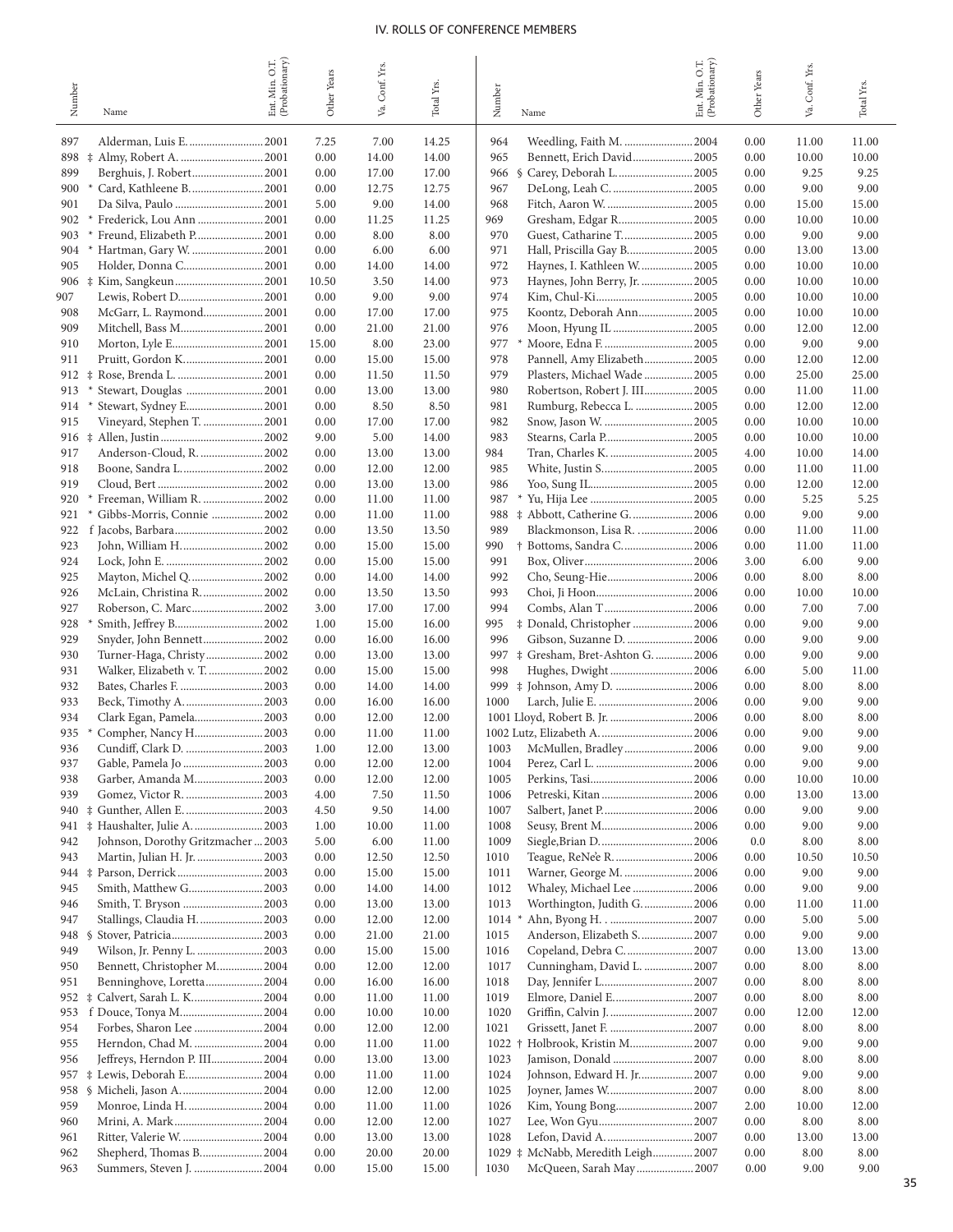| Number     | Name                          | Ent. Min. O.T.<br>(Probationary) | Other Years | Va. Conf. Yrs. | Total Yrs. | Number | Name                             | Ent. Min. O.T.<br>(Probationary) | Other Years | Va. Conf. Yrs. | Total Yrs. |
|------------|-------------------------------|----------------------------------|-------------|----------------|------------|--------|----------------------------------|----------------------------------|-------------|----------------|------------|
| 1031       | McRoberts, Teresa K. 2007     |                                  | 0.00        | 8.00           | 8.00       | 1079   |                                  | .2009                            | 0.00        | 6.00           | 6.00       |
| $1032 \pm$ | Meiser, Richard Lee  2007     |                                  | 0.00        | 17.00          | 17.00      | 1080   | Sealand, Sarah Grams  2009       |                                  | 0.00        | 6.00           | 6.00       |
| 1033       |                               |                                  | 0.00        | 8.00           | 8.00       | 1081   | Shea, Thomas M2009<br>$\ddagger$ |                                  | 0.00        | 7.00           | 7.00       |
| 1034       |                               |                                  | 0.00        | 7.00           | 7.00       | 1082   |                                  |                                  | 0.00        | 6.00           | 6.00       |
| 1035       | Porter-Miller, Melissa D 2007 |                                  | 0.00        | 8.00           | 8.00       | 1083   | Tanner, Melody P.  2009          |                                  | 0.00        | 6.00           | 6.00       |
| 1036       |                               |                                  | 0.00        | 9.00           | 9.00       | 1084   | Vaughan, David F.  2009          |                                  | 0.00        | 6.00           | 6.00       |
| 1037       | Perkins, Christina Marie 2007 |                                  | 0.00        | 8.00           | 8.00       | 1085   | Willson, Andrew B.               | .2009                            | 0.00        | 7.00           | 7.00       |
| 1038       |                               |                                  | 0.00        | 7.00           | 7.00       | 1086   | Barrell, Veronica.  2010<br>÷    |                                  | 1.00        | 7.00           | 7.00       |
| 1039       | Robinette, Talmadge J  2007   |                                  | 0.00        | 9.00           | 9.00       | 1087   | Book, Andrew H2010               |                                  | 0.00        | 6.00           | 6.00       |
| 1040       |                               |                                  | 0.00        | 7.00           | 7.00       | 1088   | Crenshaw, Maxine C  2010         |                                  | 3.00        | 5.00           | 5.00       |
| 1041       |                               |                                  | 0.00        | 8.00           | 8.00       | 1089   |                                  |                                  | 0.00        | 5.00           | 5.00       |
| 1042       | Buckles, Bryan K.  2008       |                                  | 0.00        | 6.00           | 6.00       | 1090   |                                  |                                  | 0.00        | 7.00           | 7.00       |
| 1043       |                               |                                  | 0.00        | 11.00          | 11.00      | 1091   | Lough, Robert DeWayne  2010      |                                  | 0.00        | 5.00           | 5.00       |
| 1044       | Hemming, John T. 2008         |                                  | 0.00        | 7.00           | 7.00       | 1092   |                                  |                                  | 0.00        | 5.00           | 5.00       |
| 1045       | Hougland, Amy Beth  2008      |                                  | 0.00        | 7.00           | 7.00       | 1093   | Porras, Deborah Dickison2010     |                                  | 0.00        | 5.00           | 5.00       |
| 1046       |                               |                                  | 0.00        | 6.00           | 6.00       | 1094   | Rooks, Mark Vaden                | .2010                            | 0.00        | 5.00           | 5.00       |
| 1047       |                               |                                  | 0.00        | 6.00           | 6.00       | 1095   |                                  |                                  | 0.00        | 5.00           | 5.00       |
| 1048       | Kim, Michelle M.  2008        |                                  | 0.00        | 7.00           | 7.00       | 1096   | Sasser, Douglas Reid Jr.  2010   |                                  | 3.00        | 5.00           | 8.00       |
| 1049       |                               |                                  | 0.00        | 11.00          | 11.00      | 1097   | Saucier, Megan J2010             |                                  | 0.00        | 5.00           | 5.00       |
|            |                               |                                  | 0.00        | 6.00           | 6.00       | 1098   | Wilson, Jeffrey Dean2010         |                                  | 0.00        | 5.00           | 5.00       |
| 1051       |                               |                                  | 0.00        | 9.00           | 9.00       | 1099   | Barton, Richard Lee2011          |                                  | 6.00        | 4.00           | 10.00      |
| 1052       | Rickabaugh, Marc W.  2008     |                                  | 0.00        | 7.00           | 7.00       | 1100   | Benton, J. Matthew  2011         |                                  | 0.00        | 4.00           | 4.00       |
| $1053 \pm$ |                               |                                  | 0.00        | 6.00           | 6.00       | 1101   | Cochran, Larry J. 2011           |                                  | 0.00        | 4.00           | 4.00       |
| 1054       | Robinson, Robert G.  2008     |                                  | 0.00        | 8.00           | 8.00       | 1102   | Coffey, Jennifer D 2011          |                                  | 0.00        | 5.00           | 5.00       |
| 1055       |                               |                                  | 0.00        | 7.00           | 7.00       | 1103   |                                  |                                  | 0.00        | 4.00           | 4.00       |
| 1056       | Song, Eric Chang-gyoon  2008  |                                  | 0.00        | 9.00           | 9.00       |        |                                  |                                  | 1.00        | 4.00           | 5.00       |
| 1057       | Sumpter, Wilhelmina  2008     |                                  | 0.00        | 5.75           | 5.75       | 1105   |                                  |                                  | 0.00        | 4.00           | 4.00       |
| 1058       | Thompson, Stanley A.  2008    |                                  | 0.00        | 15.00          | 15.00      | 1106   |                                  |                                  | 0.00        | 4.00           | 4.00       |
| 1059       |                               |                                  | 0.00        | 16.00          | 16.00      | 1107   |                                  |                                  | 0.00        | 5.00           | 5.00       |
| 1060       |                               |                                  | 0.00        | 7.00           | 7.00       |        |                                  |                                  | 7.00        | 0.00           | 7.00       |
| 1061       | Abarca-Mitchell, Ashley  2009 |                                  | 0.00        | 8.00           | 8.00       | 1109   |                                  | .2011                            | 0.00        | 4.00           | 4.00       |
| 1062       | Barbery, Lisa Ann  2009       |                                  | 0.00        | 6.00           | 6.00       | 1110   |                                  |                                  | 1.00        | 4.00           | 5.00       |
| 1063       | Crosby, Thomas W.  2009       |                                  | 0.00        | 6.00           | 6.00       | 1111   | Tripodi, Dorothee E.  2011       |                                  | 0.00        | 4.00           | 4.00       |
| 1064       | Eakes, Michael G.  2009       |                                  | 0.00        | 6.00           | 6.00       | 1112   | Yoo, Sung Woon2011               |                                  | 3.00        | 4.00           | 7.00       |
| 1065       | Eisenman, Michael A.  2009    |                                  | 0.00        | 6.00           | 6.00       | 1113   | Anthony, Katherine B2012         |                                  | 0.00        | 3.00           | 3.00       |
| 1066       | Frost, Thomas E.  2009        |                                  | 0.00        | 6.00           | 6.00       | 1114   |                                  |                                  | 4.00        | 3.00           | 7.00       |
| 1067       | Gilmore, Brandon L.  2009     |                                  | 0.00        | 6.00           | 6.00       | 1115   | Baynham, Lindsey M.  2012        |                                  | 0.00        | 3.00           | 3.00       |
| 1068       | Gilmore, Rachel Marie  2009   |                                  | 0.00        | 6.00           | 6.00       | 1116   |                                  |                                  | 0.00        | 3.00           | 3.00       |
| 1069       | Headley, Gerald C. III  2009  |                                  | 0.00        | 6.00           | 6.00       | 1117   | Foster, Keiko Tani.  2012        |                                  | 0.00        | 3.00           | 3.00       |
| 1070       | Horrocks, Benjamin E.  2009   |                                  | 0.00        | 7.00           | $7.00\,$   | 1118   | Gibson, Donald D                 | 2012                             | 7.00        | 4.00           | 11.00      |
| 1071       | Lee, Ki Cheon  2009           |                                  | 0.00        | 6.00           | 6.00       | 1119   |                                  |                                  | 2.00        | 5.00           | 5.00       |
| 1072       |                               |                                  | 0.00        | 6.00           | 6.00       | 1120   | Paysour, Joanna M 2012           |                                  | 0.00        | 3.00           | 3.00       |
| 1073       | Livermon, John G.  2009       |                                  | 0.00        | 6.00           | 6.00       | 1121   |                                  |                                  | 0.00        | 3.00           | 3.00       |
| 1074       | Lobenhofer, Lauren E.  2009   |                                  | 0.00        | 6.00           | 6.00       | 1122   | Thorne, Michelle R.  2012        |                                  | 1.00        | 3.00           | 4.00       |
| 1075       | Lowe, Linda H.  2009          |                                  | 0.00        | 6.00           | 6.00       | 1123   |                                  |                                  | 0.00        | 3.00           | 3.00       |
| 1076       | Meisenhelter, Matthew A 2009  |                                  | 1.25        | 7.25           | 8.50       | 1124   | Choi, Bae Sick Peter 2013        |                                  | 2.00        | 0.00           | 2.00       |
| 1077       | Moore, Lynda D.  2009         |                                  | 0.00        | 9.00           | 9.00       | 1125   |                                  |                                  | 2.00        | $0.00\,$       | 2.00       |
| 1078       | Newman, Craig C.  2009        |                                  | 0.00        | 7.00           | 7.00       | 1126   | Ward, John C. Jr. 2013           |                                  | 11.00       | 2.00           | 13.00      |

# 2. SERVICE YEARS FOR ASSOCIATE MEMBERS IN ORDER OF SENIORITY

| Number         | Ent. Min<br>(Probatio<br>Name      | Years<br>Other <sup>1</sup> | Yrs.<br>Conf.<br>S | ⊭     | mber<br>ј<br>Z | C.C<br>Ent. Min.<br>(Probation<br>Name | Other <sup>1</sup> |       | Yrs.<br>Total <sup>:</sup> |
|----------------|------------------------------------|-----------------------------|--------------------|-------|----------------|----------------------------------------|--------------------|-------|----------------------------|
|                |                                    | 18.00                       | 3.50               | 21.50 |                |                                        | 0.00               | 31.00 | 31.00                      |
|                |                                    | 0.00                        | 31.00              | 31.00 | 11             |                                        | 0.00               | 41.00 | 41.00                      |
| $\mathbf{3}$   |                                    | 2.00                        | 27.00              | 29.00 | 12             |                                        | 1.00               | 20.00 | 21.00                      |
| $\overline{4}$ | Rowan, Darwood 1969                | 0.00                        | 41.00              | 41.00 | 13             | * Green, Alfred M 1976                 | 0.00               | 44.75 | 44.75                      |
| 5              | Burleigh, W. James 1971            | 0.00                        | 40.00              | 40.00 | 14             |                                        | 0.00               | 26.00 | 26.00                      |
| 6              | Ramsey, Luther S  1971             | 6.00                        | 13.00              | 19.00 | 15             |                                        | 0.00               | 25.00 | 25.00                      |
|                | Richmond, James F.  1971<br>$\ast$ | 4.00                        | 4.00               | 8.00  | 16             | * Collins, Donald Lee 1979             | 1.00               | 24.00 | 25.00                      |
| 8              |                                    | 0.00                        | 30.00              | 30.00 | 17             | * Crockett, Albert Lee 1979            | 0.00               | 26.00 | 26.00                      |
| 9              |                                    | 14.50                       | 25.00              | 38.50 | 18             |                                        | 2.00               | 21.00 | 23.00                      |
|                |                                    |                             |                    |       |                |                                        |                    |       |                            |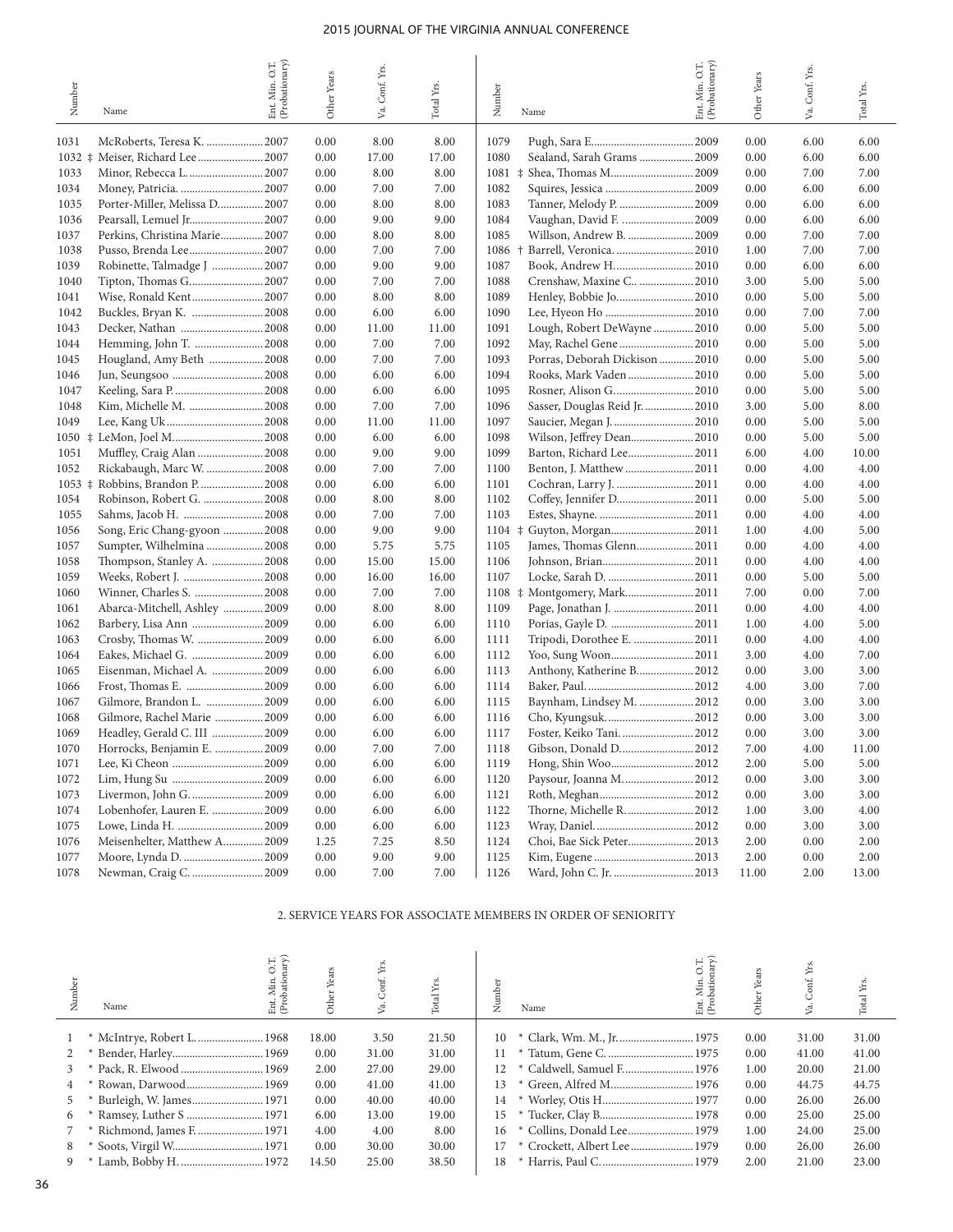| Number | Ent. Min. O.T.<br>(Probationary)<br>Name | Other Years | Conf. Yrs.<br>Va. | Total Yrs. | Ent. Min. O.T.<br>(Probationary)<br>Conf. Yrs.<br>Other Years<br>Number<br>Va.<br>Name | Total Yrs. |
|--------|------------------------------------------|-------------|-------------------|------------|----------------------------------------------------------------------------------------|------------|
| 19     |                                          | 0.00        | 28.00             | 28.00      | Maas, Robert E.  1997<br>0.00<br>12.00<br>44                                           | 12.00      |
| 20     | Vanhook, Bettie Jean 1979                | 0.00        | 18.00             | 18.00      | 45<br>1.00<br>22.00                                                                    | 23.00      |
| 21     | Sowder, Robert J 1980                    | 0.00        | 24.00             | 24.00      | Clemens, Frederick 1999<br>0.00<br>46<br>14.25                                         | 14.25      |
| 22     | Blankenship, James H 1981                | 1.00        | 24.00             | 25.00      | Parks, III, Charles  1999<br>47<br>0.00<br>23.00                                       | 23.00      |
| 23     | Tarpley, Emory N 1982                    | 3.00        | 22.00             | 25.00      | 48<br>0.00<br>10.00                                                                    | 10.00      |
| 24     | Parker, Steven D.  1983                  | 0.00        | 30.00             | 30.00      | 49<br>0.00<br>20.00                                                                    | 20.00      |
| 25     | Mann, Larry F 1984                       | 0.00        | 41.00             | 41.00      | 50<br>0.00<br>21.25                                                                    | 21.25      |
| 26     | * Wright, Wm C., Jr.  1984               | 0.00        | 24.00             | 24.00      | 51<br>0.00<br>18.00                                                                    | 18.00      |
| 27     |                                          | 0.00        | 31.00             | 31.00      | 52<br>0.00<br>10.00                                                                    | 10.00      |
| 28     |                                          | 0.00        | 15.00             | 15.00      | Simmons, James W.  2001<br>53<br>0.00<br>22.00                                         | 22.00      |
| 29     | Rumburg, Reginald  1987                  | 0.00        | 32.00             | 32.00      | 54<br>Brenneke, John S 2002<br>0.00<br>21.00                                           | 21.00      |
| 30     | James, Kenneth S.  1988                  | 0.00        | 11.00             | 11.00      | Briggs, John G. Jr 2002<br>55<br>0.00<br>12.00                                         | 12.00      |
| 31     | Angle, James Shank 1991                  | 0.00        | 16.00             | 16.00      | § Carlson, Susan K 2002<br>0.00<br>56<br>21.00                                         | 21.00      |
| 32     | Thorne, Robert J 1991                    | 0.00        | 28.00             | 28.00      | 57<br>Frye, Cynthia Lee2002<br>6.00<br>5.00                                            | 11.00      |
| 33     |                                          | 3.00        | 36.00             | 39.00      | 58<br>Wiest, Charles N.  2002<br>0.00<br>19.00                                         | 19.00      |
| 34     | Stovall, Lowell P 1992                   | 0.00        | 22.75             | 22.75      | * Lanasa, Ruth Kay  2003<br>59<br>0.00<br>10.00                                        | 10.00      |
| 35     |                                          | 0.00        | 20.00             | 20.00      | 60<br>Spaugh, Daniel G.  2003<br>0.00<br>10.00                                         | 10.00      |
| 36     | * Durrett, James  1993                   | 0.00        | 11.00             | 11.00      | 0.00<br>61<br>11.00                                                                    | 11.00      |
| 37     | Pigg, Kathryn Lee  1994                  | 20.00       | 9.00              | 29.00      | Early, William Glen  2006<br>0.00<br>62<br>9.00                                        | 9.00       |
| 38     | Branton, Grover, III 1996                | 0.00        | 23.00             | 23.00      | Hall, John Robert 2006<br>63<br>0.00<br>13.00                                          | 13.00      |
| 39     | Brothers, Emily H.  1996                 | 0.00        | 13.00             | 13.00      | Wilson, Jeffrey D2006<br>9.00<br>64<br>0.00                                            | 9.00       |
| 40     | Galbreath, Richard 1996                  | 0.00        | 10.00             | 10.00      | Gorman. George  2007<br>65<br>0.00<br>13.00                                            | 13.00      |
| 41     | Hammond, Joseph, Jr.  1996               | 0.00        | 28.00             | 28.00      | Sandoval, Karen  2007<br>66<br>1.50<br>12.50                                           | 14.00      |
| 42     | Schooler, Jack L.  1996                  | 0.00        | 21.00             | 21.00      | 67<br>0.00<br>11.00                                                                    | 11.00      |
| 43     | Huffman, Denise R.  1997                 | 0.00        | 16.00             | 16.00      | 68<br>0.00<br>10.00                                                                    | 10.00      |

# 3. SERVICE YEARS FOR PROVISIONAL MEMBERS ELECTED UNDER *1992 DISCIPLINE*

|  | 0.00 | 18.00 | 18.00 |
|--|------|-------|-------|
|  | 0.00 | 2.00  | 2.00  |

# 4. SERVICE YEARS FOR PROVISIONAL MEMBERS ELECTED AND COMMISSIONED IN PREPARATION FOR ORDER OF DEACON IN ALPHABETICAL ORDER

| <b>NAME</b> | YEAR ELECTED PM/PE VA YEARS |      |
|-------------|-----------------------------|------|
|             |                             | 7.00 |
|             |                             | 2.00 |
|             |                             | 2.00 |
|             |                             | 0.00 |
|             |                             | 2.00 |
|             |                             | 1.00 |
|             |                             | 3.00 |
|             |                             | 2.00 |
|             |                             | 0.00 |
|             |                             | 3.00 |
|             |                             | 0.00 |

# IN PREPARATION FOR ORDER OF ELDER IN ALPHABETICAL ORDER

| <b>NAME</b> | APPROVED YEAR | VA YEARS | <b>NAME</b> | <b>APPROVED YEAR</b> | VA YEARS |  |
|-------------|---------------|----------|-------------|----------------------|----------|--|
|             |               | 1.00     |             |                      | 7.00     |  |
|             |               | 2.00     |             |                      | 10.00    |  |
|             |               | 0.00     |             |                      | 0.00     |  |
|             |               | 4.00     |             |                      | 8.00     |  |
|             |               | 12.00    |             |                      | 1.00     |  |
|             |               | 3.00     |             |                      | 3.00     |  |
|             |               | 4.00     |             |                      | 0.00     |  |
|             |               | 3.00     |             |                      | 7.00     |  |
|             |               | 2.00     |             |                      | 6.00     |  |
|             |               | 7.00     |             |                      | 1.00     |  |
|             |               | 16.00    |             |                      | 1.00     |  |
|             |               | 6.00     |             |                      | 10.00    |  |
|             |               | 5.00     |             |                      | 4.00     |  |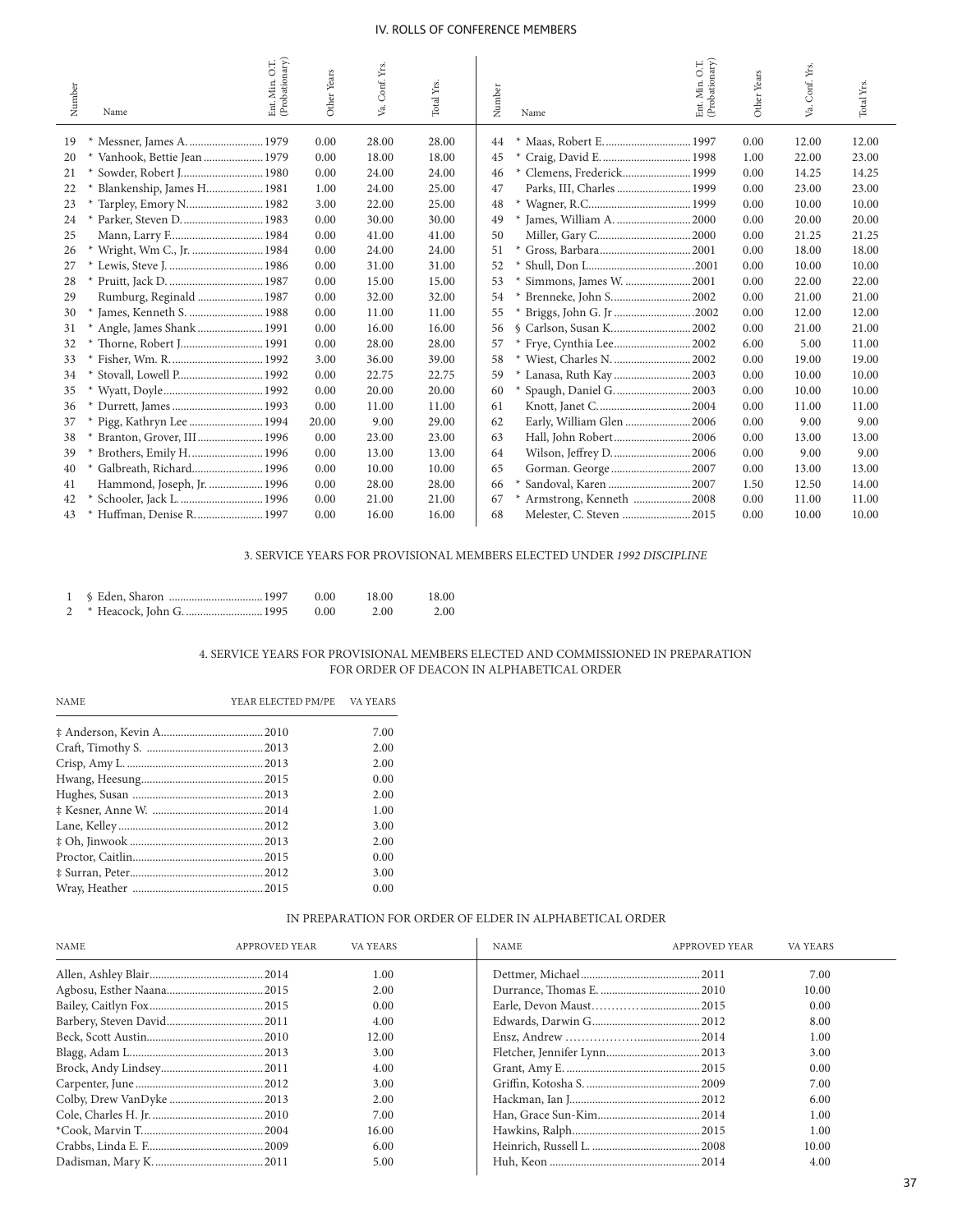| <b>NAME</b>                | <b>APPROVED YEAR</b> | VA YEARS | <b>APPROVED YEAR</b><br><b>NAME</b> | VA YEARS |
|----------------------------|----------------------|----------|-------------------------------------|----------|
|                            |                      | 5.25     | #Orndorff, Joshua Randall  2014     | 1.00     |
|                            |                      | 5.00     |                                     | 4.00     |
|                            |                      | 2.00     |                                     | 5.00     |
|                            |                      | 3.00     |                                     | 6.00     |
|                            |                      | 2.00     |                                     | 1.00     |
|                            |                      | 4.00     |                                     | 1.00     |
|                            |                      | 2.00     |                                     | 1.00     |
|                            |                      | 4.00     |                                     | 10.00    |
|                            |                      | 1.00     |                                     | 8.00     |
|                            |                      | 3.00     |                                     | 10.00    |
|                            |                      | 0.00     |                                     | 2.00     |
|                            |                      | 14.00    | Springstead, Christa Mercer 2013    | 4.00     |
|                            |                      | 6.00     |                                     | 2.00     |
|                            |                      | 3.00     |                                     | 2.00     |
|                            |                      | 3.00     |                                     | 3.00     |
|                            |                      | 5.00     |                                     | 11.00    |
|                            |                      | 6.00     | Varner, Edward Joseph Tucker  2014  | 1.00     |
|                            |                      | 0.00     |                                     | 7.00     |
|                            |                      | 2.00     |                                     | 3.00     |
|                            |                      | 1.00     |                                     | 6.00     |
|                            |                      | 2.00     |                                     | 3.00     |
| Min, Kwong Hong Moses 2014 |                      | 1.00     | Webber, Amanda Suzanne  2014        | 1.00     |
|                            |                      | 5.00     |                                     | 3.00     |
|                            |                      | 14.00    |                                     | 4.00     |
|                            |                      | 5.00     |                                     | 0.00     |
|                            |                      | 0.00     |                                     | 1.00     |
|                            |                      | 1.00     |                                     |          |

# 5. SERVICE YEARS OF DEACONS IN FULL CONNECTION OF THE VIRGINIA ANNUAL CONFERENCE

|                               | YEAR BECAME       | VA. YEARS AND/OR OTHER | YR. BECAME DEACON IN |                        |
|-------------------------------|-------------------|------------------------|----------------------|------------------------|
| NAME                          | DIACONAL MINISTER | YEARS                  | FULL CONNECTION      | VA. YEARS PD AND/OR FD |
|                               |                   | 33.00                  | 1997                 | 6.00                   |
| 2 *Chadsey, Elizabeth 1977    |                   | 20.00                  | 1997                 | 15.00                  |
|                               |                   | 4.50                   | 2003                 | 4.50                   |
|                               |                   | 30.00                  | 1998                 | 12.00                  |
|                               |                   | 10.00                  | 2000                 | 15.00                  |
|                               |                   | 17.00                  | 1998                 | 17.00                  |
|                               |                   | 18.50                  | 1998                 | 16.00                  |
|                               |                   | 0.00                   | 1998                 | 7.00                   |
|                               |                   | 11.00                  | 2000                 | 15.00                  |
|                               |                   | 0.00                   | 2014                 | 7.00                   |
|                               |                   | 15.00                  | 2003                 | 12.00                  |
|                               |                   | 11.00                  | 2000                 | 15.00                  |
|                               |                   | 5.00                   | 1997                 | 16.00                  |
|                               |                   | 9.00                   | 2000                 | 14.00                  |
|                               |                   | 8.00                   | 1997                 | 5.00                   |
|                               |                   | 6.00                   | 1997                 | 9.00                   |
|                               |                   | 4.00                   | 2004                 | 4.50                   |
|                               |                   | 10.00                  | 2000                 | 15.00                  |
|                               |                   | 5.00                   | 1997                 | 17.00                  |
| 20 Rodgers, III C. Milt  1998 |                   | 3.00                   | 2001                 | 11.50                  |
|                               |                   | 22.00                  | 2007                 | 8.00                   |
| 22*Stockberger, Carole  1996  |                   | 3.00                   | 1999                 | 6.00                   |
|                               |                   | 15.00                  | 1997                 | 8.00                   |
|                               |                   | 26.00                  | 1998                 | 7.00                   |
|                               |                   | 1.00                   | 2001                 | 8.50                   |
|                               |                   | 32.00                  | 1997                 | 4.25                   |
|                               |                   | 30.00                  | 1999                 | 13.25                  |
|                               |                   | 4.00                   | 2000                 | 6.50                   |
|                               |                   | 6.00                   | 1997                 | 3.00                   |
|                               |                   | 4.00                   | 1998                 | 12.75                  |
|                               |                   | 0.00                   | 1997                 | 18.00                  |
|                               |                   | 14.00                  | 2002                 | 10.75                  |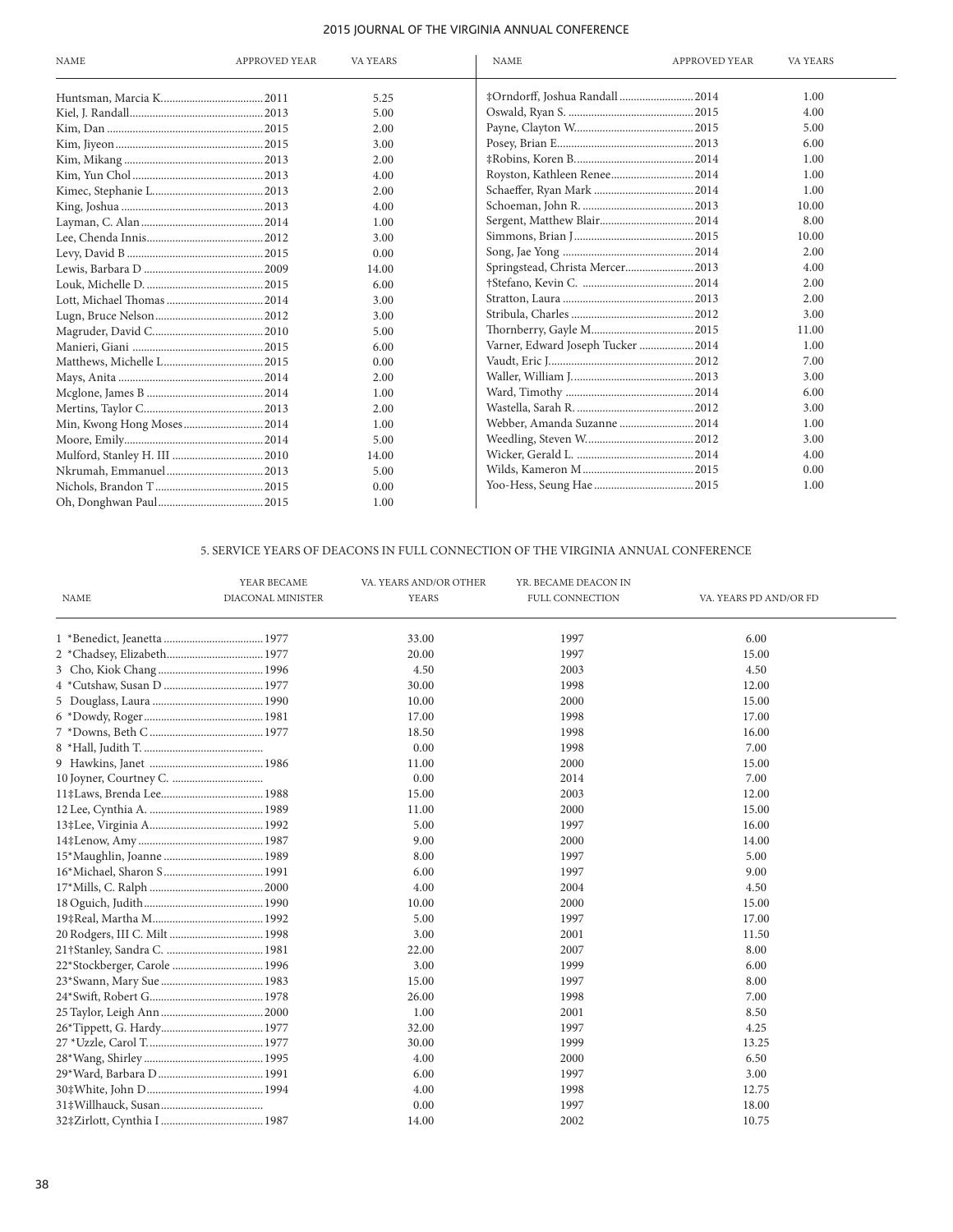| <b>NAME</b>                     | YEAR BECAME<br>PROB. DEACON | <b>OTHER</b><br><b>YEARS</b> | YR. BECAME DEACON IN<br>FULL CONNECTION | VA. YEARS PD AND FD |
|---------------------------------|-----------------------------|------------------------------|-----------------------------------------|---------------------|
|                                 |                             | 0.00                         | 2013                                    | 5.00                |
| 2 Blakely, Lyndsie Nicole  2012 |                             | 0.00                         | 2015                                    | 3.00                |
|                                 |                             | 0.00                         | 2010                                    | 7.50                |
|                                 |                             | 0.00                         | 2003                                    | 14.75               |
|                                 |                             | 0.00                         | 2010                                    | 8.00                |
|                                 |                             | 0.00                         | 2010                                    | 8.00                |
|                                 |                             | 0.00                         | 2013                                    | 12.00               |
|                                 |                             | 0.00                         | 2007                                    | 2.00                |
|                                 |                             | 0.00                         | 2007                                    | 8.00                |
|                                 |                             | 0.00                         | 2013                                    | 5.00                |
|                                 |                             | 0.00                         | 2007                                    | 11.50               |
| 12†Rudisill, Joan Morgan2004    |                             | 0.00                         | 2007                                    | 6.00                |
|                                 |                             | 0.00                         | 2013                                    | 5.00                |
|                                 |                             | 0.00                         | 2009                                    | 12.00               |
| 15 White, Christian S., Jr 2004 |                             | 0.00                         | 2009                                    | 4.00                |
|                                 |                             | 0.00                         | 2013                                    | 3.75                |

# 6. SERVICE YEARS FOR FULL-TIME LOCAL PASTORS IN ALPHABETICAL ORDER

| .3.00  |  |
|--------|--|
| .5.00  |  |
| 9.00   |  |
| .10.00 |  |
| .16.50 |  |
| .5.00  |  |
| 0.001  |  |
| .6.00  |  |
| .7.00  |  |
| .12.00 |  |
| .5.00  |  |
| .5.00  |  |
| 0.00   |  |
| .6.00  |  |
| .6.50  |  |
| .5.00  |  |
| .10.50 |  |
| .13.00 |  |
| .20.00 |  |
| .11.50 |  |
| .18.00 |  |
| .13.00 |  |
| 0.001  |  |
| .1.00  |  |
| .5.00  |  |
| .14.00 |  |
| .5.00  |  |
| .1.00  |  |
| .14.00 |  |
| 0.00   |  |
| .18.00 |  |
| .7.00  |  |
| .13.00 |  |
| .14.25 |  |
| .7.00  |  |
| .5.00  |  |
| .2.00  |  |
| 0.001  |  |
| .8.25  |  |
| .3.00  |  |
| .15.00 |  |
| .12.00 |  |
| .3.00  |  |
| .5.00  |  |
| .13.00 |  |
| .3.00  |  |
| .3.00  |  |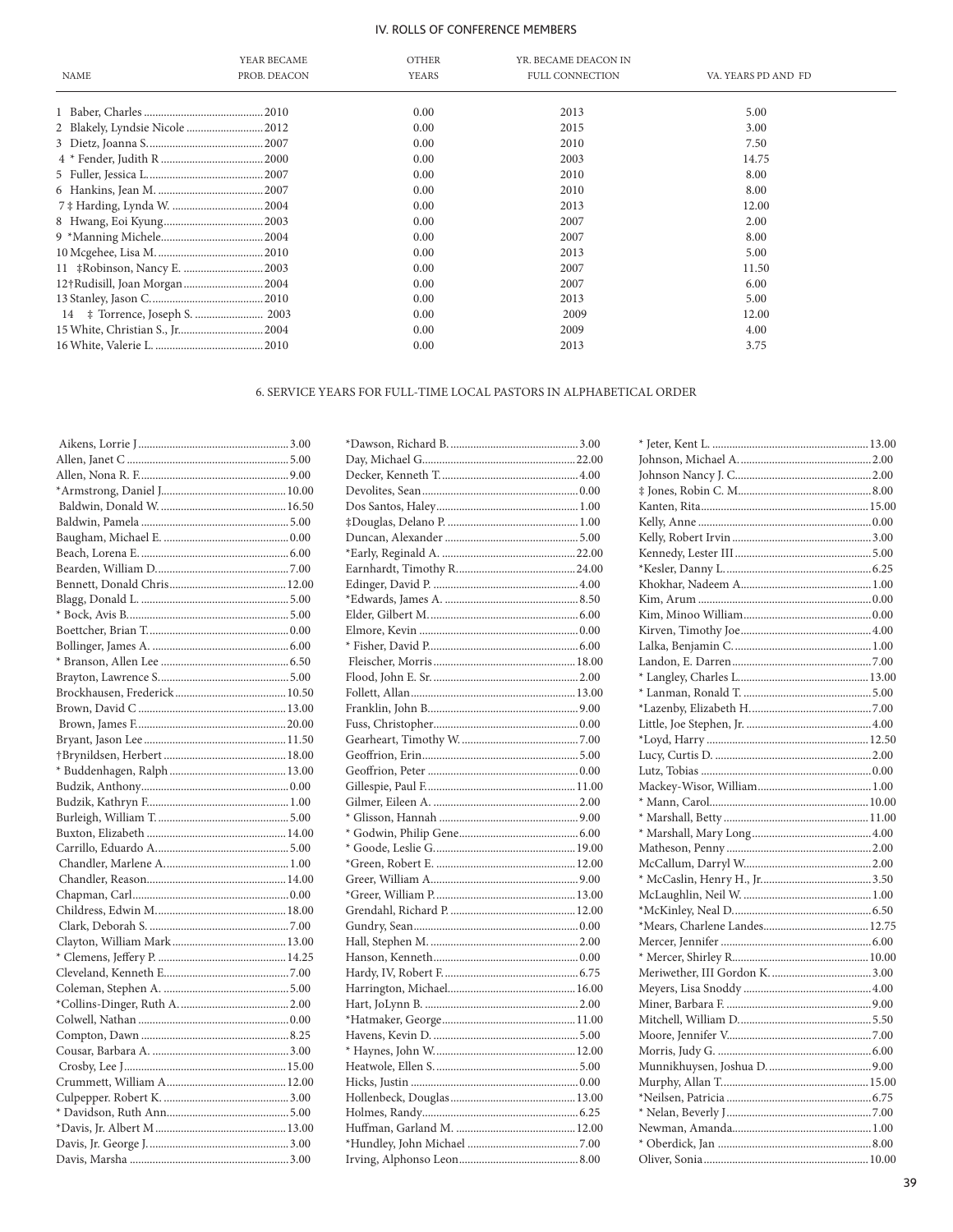| Packard, Margaret McMullen  5.00 |  |
|----------------------------------|--|
|                                  |  |
|                                  |  |
|                                  |  |
|                                  |  |
|                                  |  |
|                                  |  |
|                                  |  |
|                                  |  |
|                                  |  |
|                                  |  |
|                                  |  |
|                                  |  |
|                                  |  |
|                                  |  |
|                                  |  |
|                                  |  |
|                                  |  |
|                                  |  |
|                                  |  |

# PART-TIME LOCAL PASTOR PERCENTAGES EFFECTIVE JULY 1, 2015 IN ALPHABETICAL ORDER

| <b>NAME</b>                 | $\%$ | DATE/YEAR | <b>NAME</b>                   | $\%$ | DATE/YEAR |
|-----------------------------|------|-----------|-------------------------------|------|-----------|
| Adams, Karen Diane Merica50 |      | 7/1/2015  |                               |      | 7/1/2015  |
|                             |      | 7/1/2015  |                               |      | 7/1/2015  |
|                             |      | 7/1/2015  |                               |      | 7/1/2015  |
|                             |      | 7/1/2015  | Franklin, Melanie Duncan 50   |      | 7/1/2015  |
|                             |      | 7/1/2015  |                               |      | 7/1/2015  |
|                             |      | 7/1/2015  |                               |      | 7/1/2015  |
|                             |      | 7/1/2015  |                               |      | 7/1/2015  |
|                             |      | 7/1/2015  |                               |      | 7/1/2015  |
|                             |      | 7/1/2015  |                               |      | 7/1/2015  |
|                             |      | 7/1/2015  |                               |      | 7/1/2015  |
|                             |      | 7/1/2015  |                               |      | 7/1/2015  |
|                             |      | 7/1/2015  |                               |      | 7/1/2015  |
|                             |      | 7/1/2015  |                               |      | 7/1/2015  |
|                             |      | 7/1/2015  |                               |      | 7/1/2015  |
|                             |      | 7/1/2015  |                               |      | 7/1/2015  |
|                             |      | 7/1/2015  |                               |      | 7/1/2015  |
|                             |      | 7/1/2015  |                               |      | 7/1/2015  |
|                             |      | 7/1/2015  |                               |      | 7/1/2015  |
|                             |      | 7/1/2015  |                               |      | 7/1/2015  |
|                             |      | 7/1/2015  |                               |      | 7/1/2015  |
|                             |      | 7/1/2015  |                               |      | 7/1/2015  |
|                             |      | 7/1/2015  |                               |      | 7/1/2015  |
|                             |      | 7/1/2015  |                               |      | 7/1/2015  |
|                             |      | 7/1/2015  |                               |      | 7/1/2015  |
|                             |      | 7/1/2015  | *Hughes, Lucy A. Jackson  n/a |      | 7/1/2015  |
|                             |      | 7/1/2015  |                               |      | 7/1/2015  |
|                             |      | 7/1/2015  |                               |      | 7/1/2015  |
|                             |      | 7/1/2015  |                               |      | 7/1/2015  |
|                             |      | 7/1/2015  |                               |      | 7/1/2015  |
|                             |      | 7/1/2015  |                               |      | 7/1/2015  |
|                             |      | 7/1/2015  |                               |      | 7/1/2015  |
|                             |      | 7/1/2015  |                               |      | 7/1/2015  |
|                             |      | 7/1/2015  |                               |      | 7/1/2015  |
|                             |      | 7/1/2015  |                               |      | 7/1/2015  |
|                             |      | 7/1/2015  |                               |      | 7/1/2015  |
|                             |      | 7/1/2015  |                               |      | 7/1/2015  |
|                             |      | 7/1/2015  |                               |      | 7/1/2015  |
|                             |      | 7/1/2015  |                               |      | 7/1/2015  |
|                             |      | 7/1/2015  |                               |      | 7/1/2015  |
|                             |      | 7/1/2015  |                               |      | 7/1/2015  |
|                             |      | 7/1/2015  |                               |      | 7/1/2015  |
|                             |      | 7/1/2015  |                               |      | 7/1/2015  |
| Fair, Christopher Kenneth25 |      | 7/1/2015  |                               |      | 7/1/2015  |
|                             |      | 7/1/2015  |                               |      | 7/1/2015  |
|                             |      |           |                               |      |           |